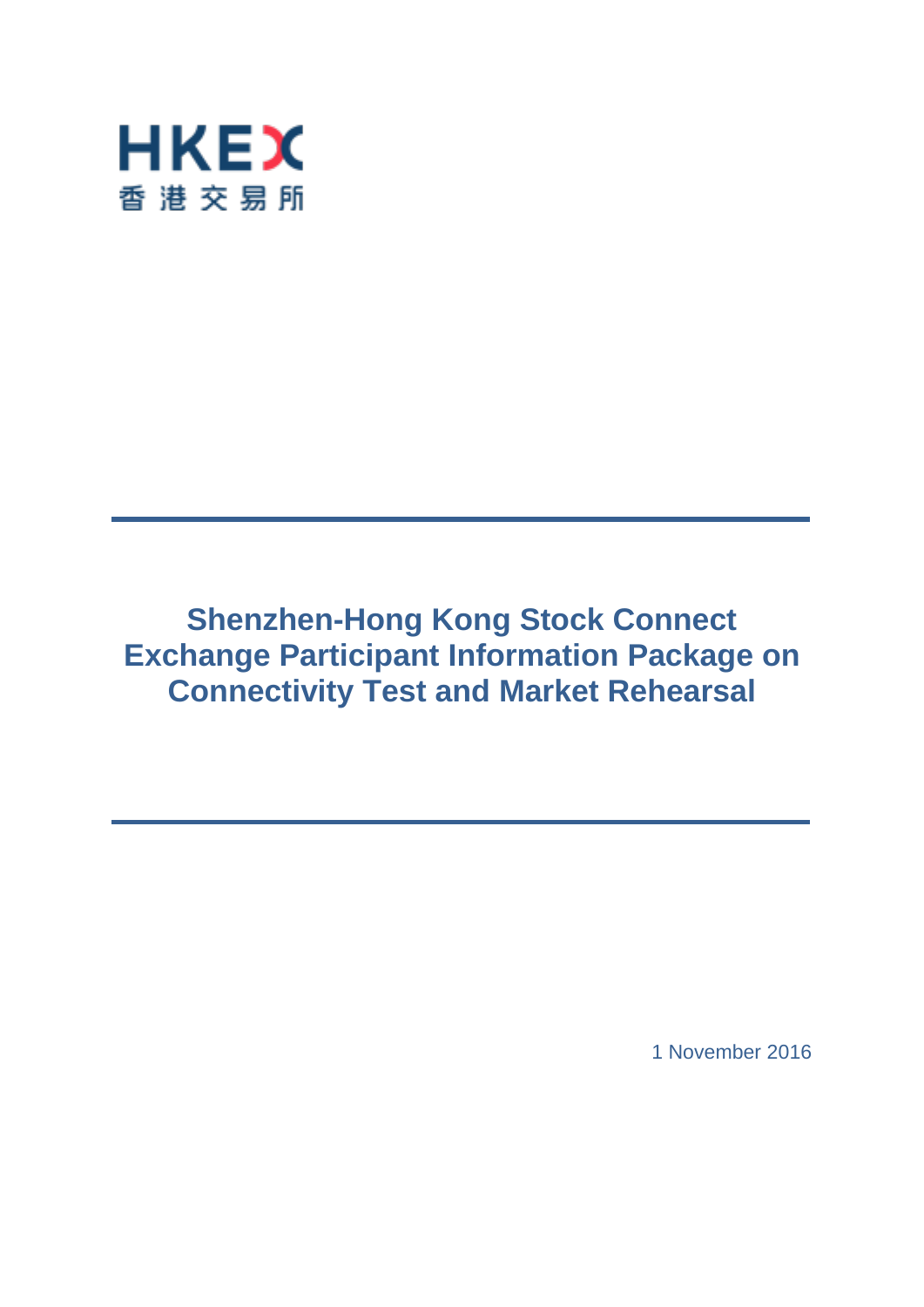

# **IMPORTANT INFORMATION**

The information contained in this document is for general informational purposes only and does not constitute an offer, solicitation or recommendation to buy or sell any securities or to provide any investment advice or service of any kind. This document is not directed at, and is not intended for distribution to or use by, any person or entity in any jurisdiction or country where such distribution or use would be contrary to law or regulation or which would subject Hong Kong Exchanges and Clearing Limited ("**HKEX**"), The Stock Exchange of Hong Kong Limited ("**SEHK**"), Hong Kong Securities Clearing Company Limited ("**HKSCC**"), Shenzhen Stock Exchange ("**SZSE**"), Shanghai Stock Exchange ("**SSE**") and China Securities Depository and Clearing Corporation Limited ("**ChinaClear**") (together, the "**Entities**", each an "**Entity**"), or any of their affiliates, or any of the companies that they operate, to any registration requirement within such jurisdiction or country.

No section or clause in this document may be regarded as creating any obligation on the part of any of the Entities. Rights and obligations with regard to the trading, clearing and settlement of any securities effected on the SZSE, SSE and SEHK, including through the Shenzhen-Hong Kong Stock Connect or the Shanghai-Hong Kong Stock Connect (together "**Stock Connect**"), shall depend solely on the applicable rules of the relevant exchanges and clearing houses, as well as the applicable laws, rules and regulations of Mainland China and Hong Kong.

Although the information contained in this document is obtained or compiled from sources believed to be reliable, none of the Entities guarantee the accuracy, validity, timeliness or completeness of the information or data for any particular purpose, and the Entities and the companies that they operate shall not accept any responsibility for, or be liable for, errors, omissions or other inaccuracies in the information or for the consequences thereof. The information set out in this document is provided on an "as is" and "as available" basis and may be amended or changed in the course of implementation of Stock Connect. It is not a substitute for professional advice which takes account of your specific circumstances and nothing in this document constitutes legal advice. HKEX and its subsidiaries shall not be responsible or liable for any loss or damage, directly or indirectly, arising from the use of or reliance upon any information provided in this document or the presentation given.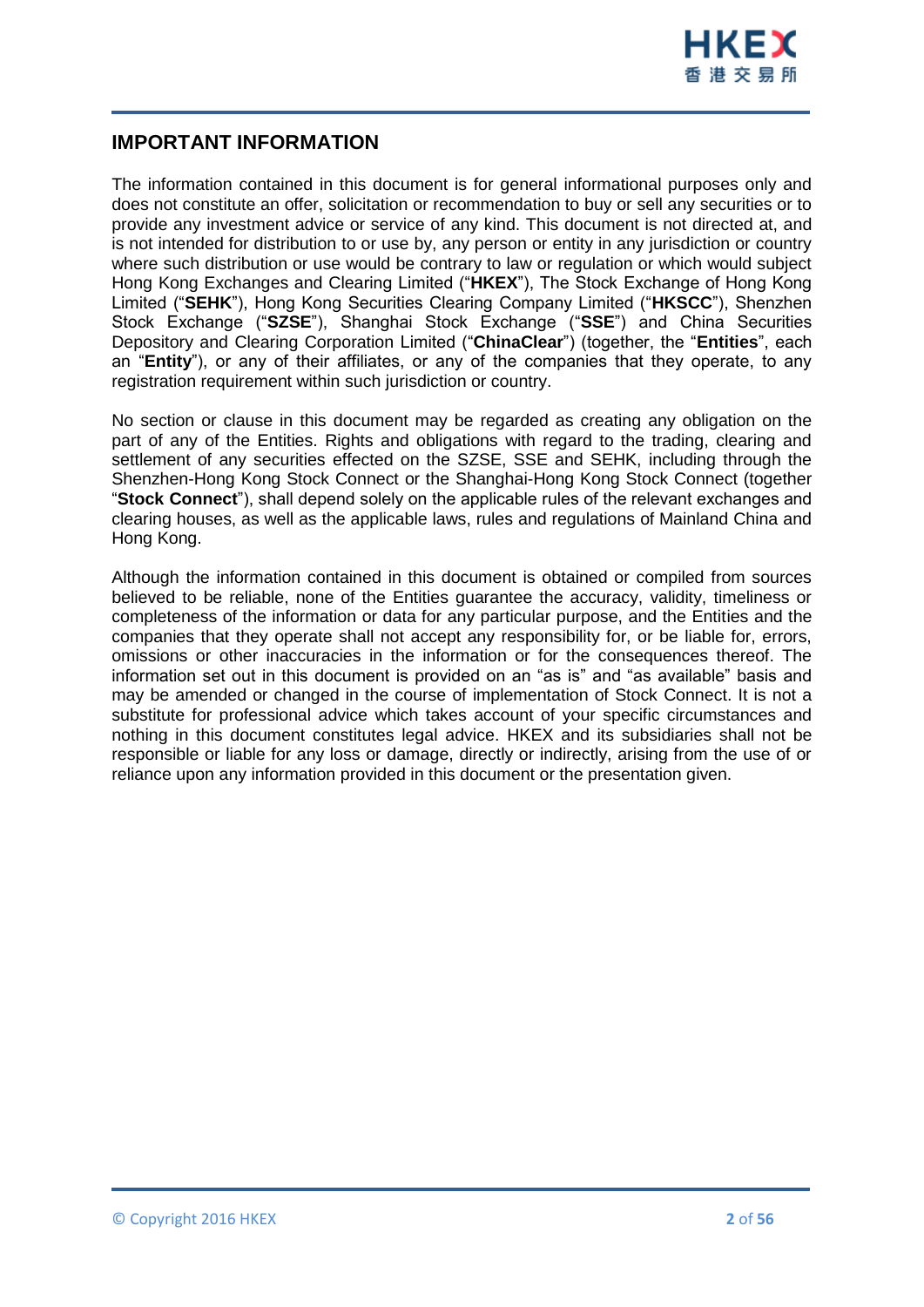

# **Amendment Log**

| <b>Issue Date</b> | <b>Amendment</b>                                                                                                                                                                                                                                                                                                                                                                                                                                                           |
|-------------------|----------------------------------------------------------------------------------------------------------------------------------------------------------------------------------------------------------------------------------------------------------------------------------------------------------------------------------------------------------------------------------------------------------------------------------------------------------------------------|
| 7 October 2016    | First version release<br>1.                                                                                                                                                                                                                                                                                                                                                                                                                                                |
| 19 October 2016   | 2. Updated Section 4 - Typhoon and/ or Rainstorm Arrangements<br>for Connectivity Test on 22 & 23 October 2016                                                                                                                                                                                                                                                                                                                                                             |
| 25 October 2016   | 3. Updated Appendix D: Testing Stocks and Stock Balances - Pre-<br>set Stock balances for Shenzhen Northbound - Stock balances<br>created for Shenzhen Stock Code 000002, 000010 and 000012<br>for Day 1 of MR1<br>4. Section 2 – Objective and Scope: amendment on EPs who have<br>submitted the enrolment form requesting to turn on production<br>Order Flow OCG/BSS sessions, their production Drop-Copy<br>sessions will also be turned on during MRs and updated the |
|                   | Activity Rundown accordingly.                                                                                                                                                                                                                                                                                                                                                                                                                                              |
| 1 November 2016   | 5. Updated Section 2 – Objective and Scope and Appendix B.2:<br>amendment on CSC Trading Timetable/ activity rundown and<br>the password to be used for CSC/AMS logon for MR2 on 5 & 6<br>November 2016.                                                                                                                                                                                                                                                                   |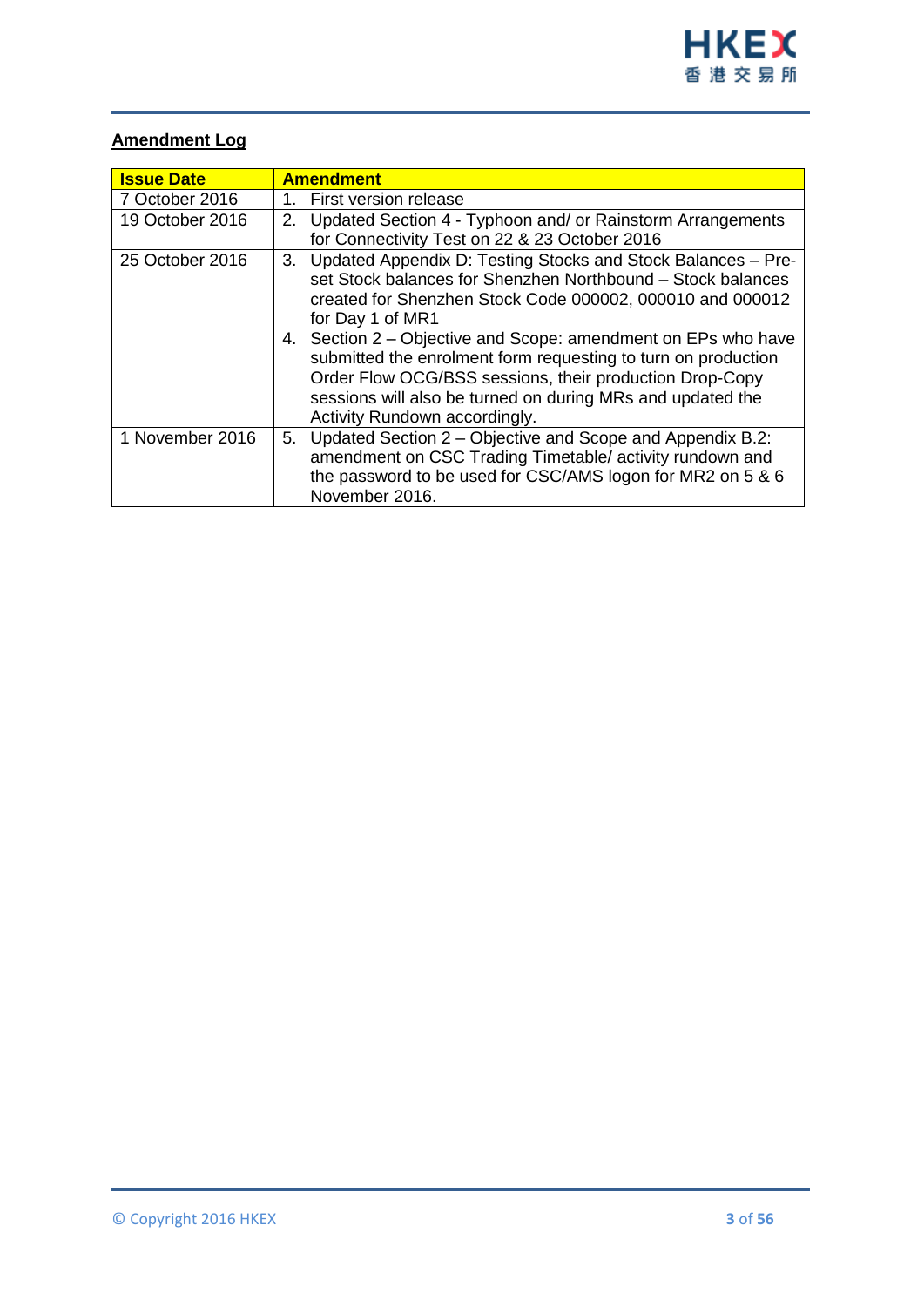

# **Table of Contents**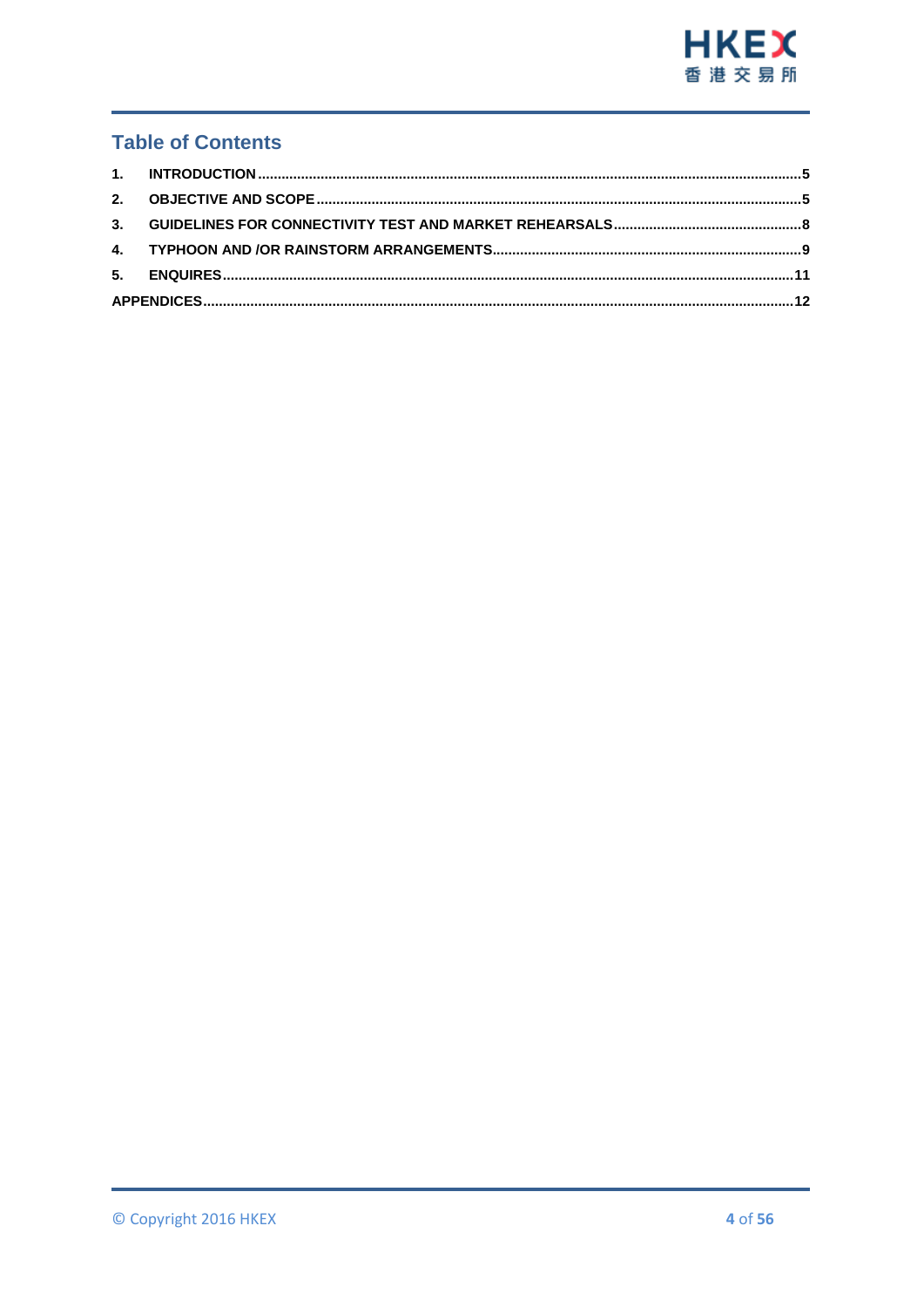

## <span id="page-4-0"></span>**1. Introduction**

Shenzhen-Hong Kong Stock Connect, an extension of the successful mutual market access programme with Shanghai-Hong Kong Stock Connect, which investors in Hong Kong and Mainland China can trade and settle shares listed on the other market respectively via the exchange and clearing house in their local market. It provides enhanced mutual market access through which investors have access to more A-share stocks and more sectors.

To trade securities listed and traded on the Shenzhen Stock Exchange ("SZSE") which are eligible for Shenzhen Northbound Trading ("SZ NB"), registered China Connect Exchange Participants ("CCEPs") may input orders into their A-shareenabled Broker Supplied Systems ("BSS"), which will then send the orders to the China Stock Connect System ("CSC") via their China Connect Open Gateway ("CC OG"). Orders will then be routed to SZSE through a subsidiary of The Stock Exchange of Hong Kong Limited ("SEHK") in Shenzhen.

An information package on CSC enhancement for Shenzhen extension, together with the interface specifications were issued in June 2016 for the market to start the preparation of Shenzhen-Hong Kong Stock Connect. Simulator test and End-to-End test were subsequently organized for Exchange Participants ("EPs") using their BSS to verify that they have successfully implemented the interface protocol requirements and other system changes for using the CC OG. HKEX will conduct a final set of conformance tests in which market participants registered to use the Shenzhen-Hong Kong Stock Connect and/or Shanghai-Hong Kong Stock Connect to verify their readiness to deal in and/or clear transactions executed. This document will provide details on the trading activities of the conformance tests for SZ NB and Shanghai Northbound ("SH NB") trading (collectively "NB"). Relevant details on clearing and settlement activities will be provided in Shenzhen-Hong Kong Stock Connect Pilot-Market Rehearsal / Market Rehearsal CCASS Participant Information Packages ("CCASS Participant Information Package"). EPs and CCASS participants are required to participate and complete successfully all the required activities should they wish to join Shenzhen-Hong Kong Stock Connect upon production launch.

# <span id="page-4-1"></span>**2. Objective and Scope**

Conformance tests in focus here comprise of Connectivity Test (CT) and Market Rehearsal (MR) on trading activities to be conducted during designated week-ends starting from October 2016 as listed below:

| Test                    | <b>Date</b> | <b>Time (Trading)</b>                                                                                                                                           | <b>Objectives</b>                                                                                                                                                                                                           |
|-------------------------|-------------|-----------------------------------------------------------------------------------------------------------------------------------------------------------------|-----------------------------------------------------------------------------------------------------------------------------------------------------------------------------------------------------------------------------|
| <b>CT</b><br>(Optional) | 22 Oct 2016 | $09:10 - 11:30$ ;<br>$12:55 - 15:00$                                                                                                                            | HKEX to perform final readiness checks<br>1.<br>on CSC setup enhanced for Shenzhen-<br>Hong Kong Stock Connect                                                                                                              |
|                         | 23 Oct 2016 | $09:10 - 10:10$                                                                                                                                                 | 2. EPs to test and ensure the setup from<br>their side for connecting to CC OG and<br>CSC in the production-like environment<br>at HKEX primary site via SDNet/2 and/or<br>HSN circuits is in proper order before the<br>MR |
|                         |             | 3. EPs who are also CCASS participants to<br>verify their arrangement for clearing and<br>settlement are in proper order. For<br>details, please refer to CCASS |                                                                                                                                                                                                                             |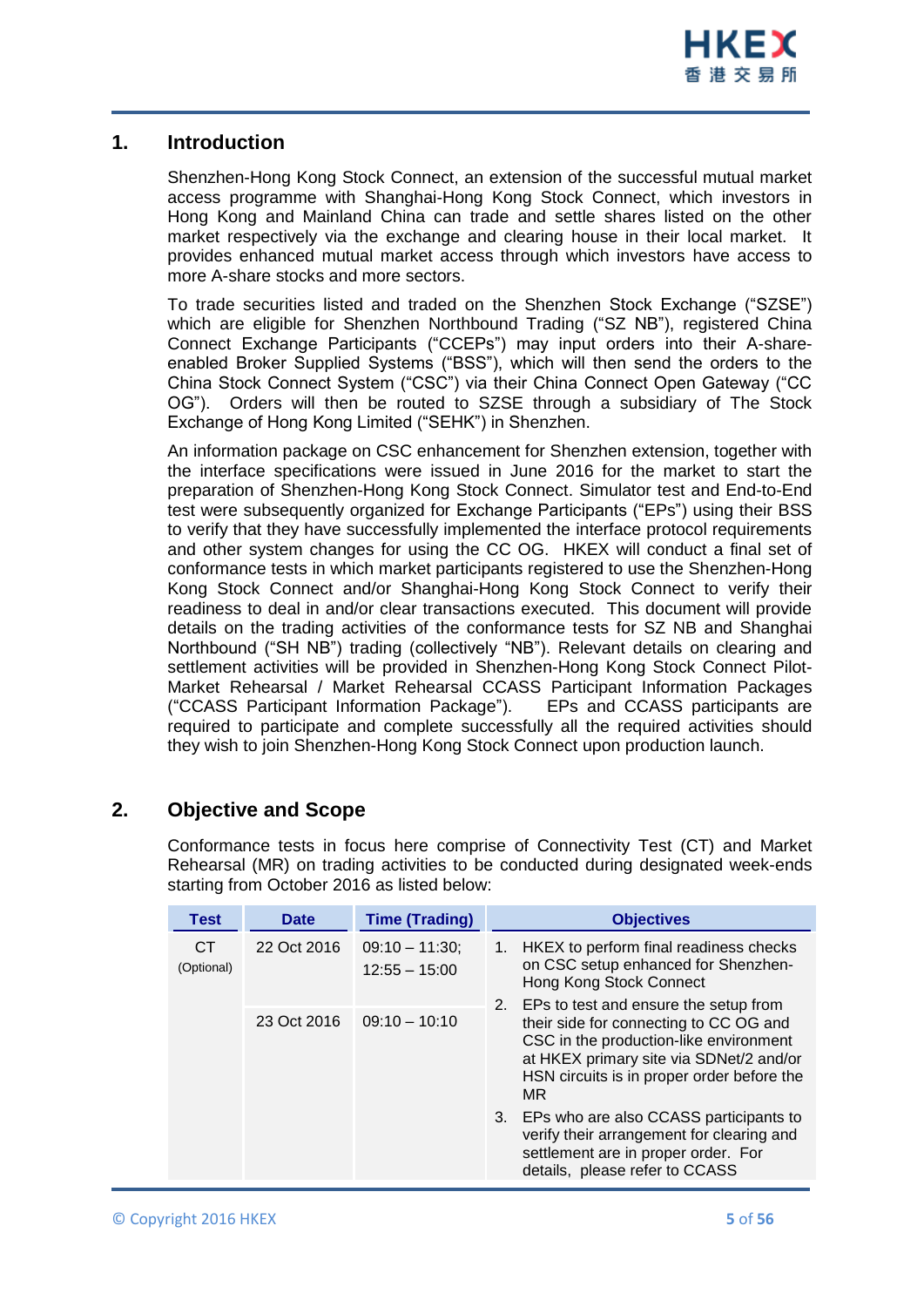

| <b>Test</b>     | <b>Date</b>                                                                         | <b>Time (Trading)</b>                                                                                                                                        | <b>Objectives</b>                                                                                                                                                                                                                       |
|-----------------|-------------------------------------------------------------------------------------|--------------------------------------------------------------------------------------------------------------------------------------------------------------|-----------------------------------------------------------------------------------------------------------------------------------------------------------------------------------------------------------------------------------------|
|                 |                                                                                     |                                                                                                                                                              | Participant Information Package                                                                                                                                                                                                         |
| MR <sub>1</sub> | 29 Oct 2016<br>$09:10 - 11:30$<br>1.<br>$12:55 - 15:00$                             | EPs to verify their interface from BSS to<br>CC OG and CSC functions normally by<br>performing normal trading activities for                                 |                                                                                                                                                                                                                                         |
|                 | 30 Oct 2016                                                                         | $09:10 - 10:10$                                                                                                                                              | <b>NB</b>                                                                                                                                                                                                                               |
|                 |                                                                                     |                                                                                                                                                              | 2.<br>EPs who are also CCASS participants to<br>verify their arrangement for clearing and<br>settlement are in proper order. For<br>details, please refer to CCASS<br><b>Participant Information Package</b>                            |
|                 |                                                                                     |                                                                                                                                                              | On 29 Oct, one of the SZ NB stocks will<br>3.<br>be simulated has its aggregate foreign<br>shareholding reach 28%. Further buy<br>order of that NB stock will not be<br>accepted until the shareholding lower to<br>below 26% on 30 Oct |
|                 |                                                                                     |                                                                                                                                                              | On 30 Oct, simulate the SZ NB Daily<br>4.<br>Quota Balance is exceeded. No further<br>buy orders will be accepted for the<br>remainder of the day.                                                                                      |
| MR <sub>2</sub> | 05 Nov 2016<br>$09:10 - 11:00;$<br>1.<br>$12:00 - 12:45$<br>undergo system failover | To enable EPs to verify their BSS<br>systems capability for handling SZSE<br>and CSC system failover. At the same<br>time of CSC failover, AMS/3.8 will also |                                                                                                                                                                                                                                         |
|                 | 06 Nov 2016                                                                         | $09:10 - 10:00;$<br>$10:05 - 10:45$                                                                                                                          | EPs who are also CCASS participants to<br>2.<br>verify their arrangement for clearing and<br>settlement are in proper order. For<br>details, please refer to CCASS<br>Participant Information Package                                   |

Hong Kong securities market will also be opened during the above mentioned CT and MRs:

| <b>Test</b>     | <b>Date</b> | <b>Time (Trading)</b>          |
|-----------------|-------------|--------------------------------|
| CT (Optional)   | 22 Oct 2016 | $09:00 - 12:00, 13:00 - 16:10$ |
|                 | 23 Oct 2016 | $09:00 - 10:13$                |
| MR <sub>1</sub> | 29 Oct 2016 | $09:00 - 12:00$ ; 13:00-16:10  |
|                 | 30 Oct 2016 | $09:00 - 10:13$                |
| MR <sub>2</sub> | 05 Nov 2016 | $09:00 - 11:00$ ; 12:00-13:00  |
|                 | 06 Nov 2016 | $09:00 - 11:00$                |

EPs participating the conformance tests of NB and have submitted the enrolment form before the deadline (i.e. 23 September 2016) to request HKEX to turn on all production order flow OCG/BSS sessions during CT/MR will be activated, their production Drop-Copy OCG/BSS sessions will also be turned on during MR.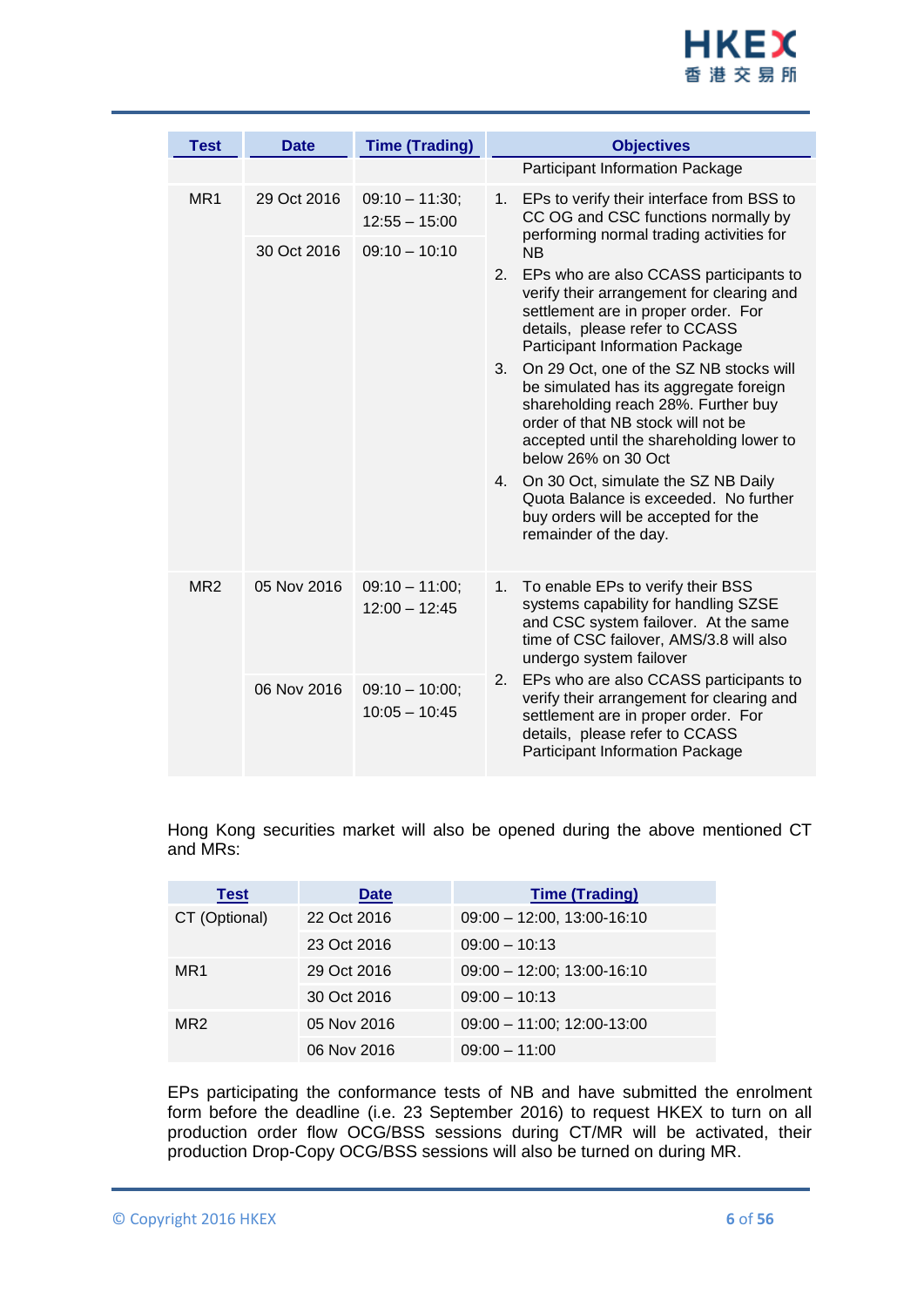

**Participation in both MR1 and MR2 are mandatory** to existing CCEPs enrolled to participate in Shenzhen-Hong Kong Stock Connect, and new CCEPs enrolled to participate in Shenzhen-Hong Kong Stock Connect and Shanghai-Hong Kong Stock Connect. **EPs must satisfactorily complete both MR1 and MR2** to ensure their systems can operate properly when Shenzhen-Hong Kong Stock Connect is rolled out on T day. Participation in the CT is optional.

Existing CCEPs who do not wish to participate in Shenzhen-Hong Kong Stock Connect **must participate in Day 1 of MR1** for simulated trading activities on T day to ensure their system integrity as the CSC has been enhanced to include Shenzhen-Hong Kong Stock Connect.

Further details on CT and MRs are provided in the respective sections below.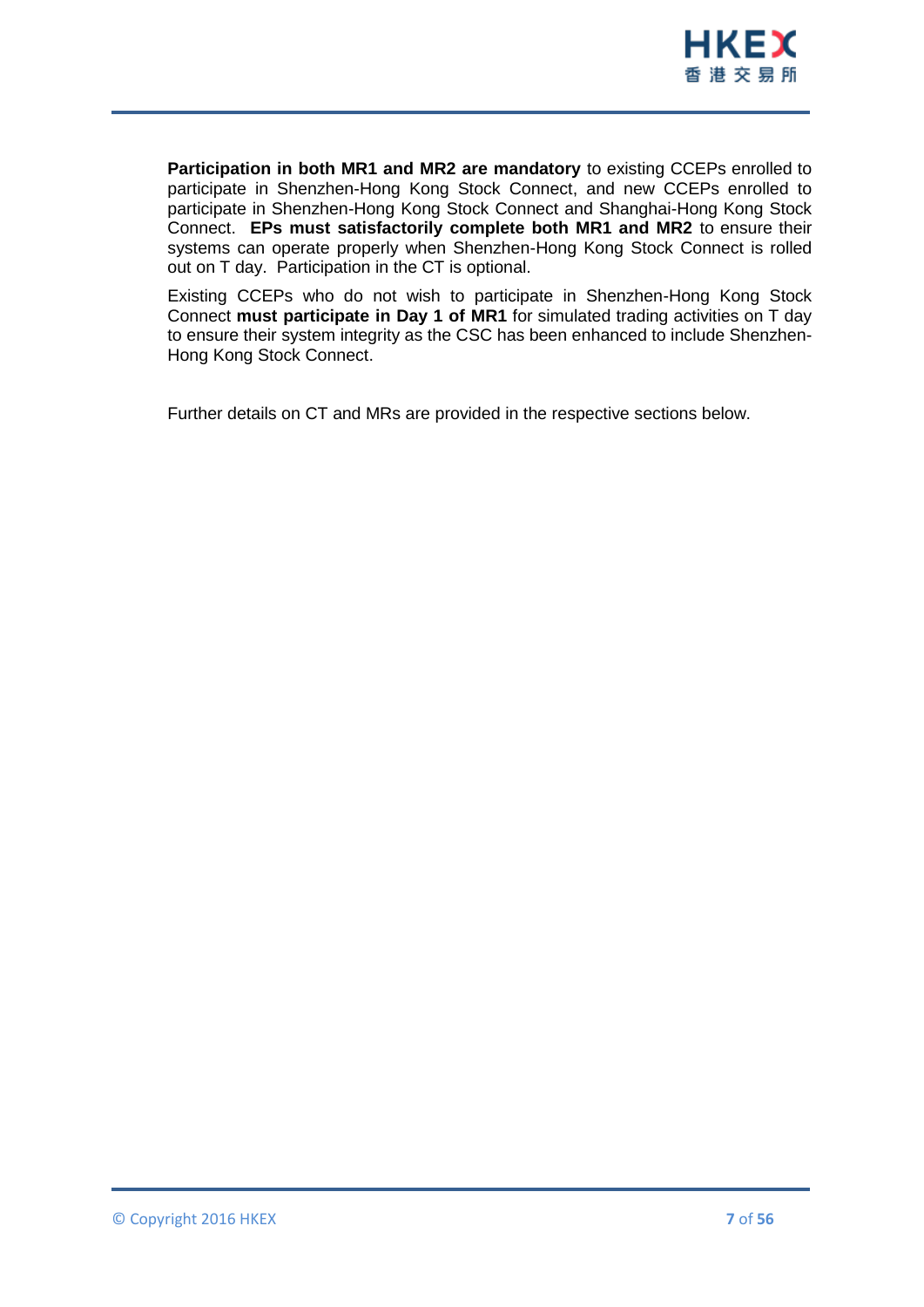

## <span id="page-7-0"></span>**3. Guidelines for Connectivity Test and Market Rehearsals**

All EPs are requested to take note of the following important points when they take part in CT and MRs:

## Before CT and MRs

- Existing CCEPs enrolled to participate in SZ NB or new CCEP enrolled to participate in SZ NB and SH NB should have completed the CC OG end-to-end test to verify the readiness of their BSS software prior to participation in CT and MRs.
- CT is optional for participation and **no** feedback form is required to be submitted.
- MR1 and MR2 are mandatory for existing CCEPs enrolled to participate in Shenzhen-Hong Kong Stock Connect or new CCEP enrolled to participate in Shenzhen-Hong Kong Stock Connect and Shanghai-Hong Kong Stock Connect. **Feedback form is required** to be submitted after the MR on or before the specified dates.
- Day 1 of MR1 is mandatory to existing CCEPs who only participate in NB of Shanghai-Hong Kong Stock Connect. **Feedback form is required** to be submitted after the MR on or before the specified date.
- The Activity Rundowns for the respective CT and MRs are enclosed as appendices. **All participating EPs are required to follow strictly the activity rundowns of CT and MRs.**
- Participating CCEPs are advised to download the latest version of this information package prior to participating of each CT and MR.

## Testing Securities and Shareholdings

Security Database to be used in the CT and MRs, and shareholdings in SSE and SZSE eligible securities assigned to EPs for testing purpose are detailed in Appendix D.

Real-time price data of NB test securities will be available from the Market Data Portal after market open till market close during CT and MRs. URL of the portal is: <http://203.78.5.160/MDP>

## During / After CT and MRs

- EPs must ensure that the correct version of BSS software be activated before connecting to CSC and AMS/3.8 (if applicable). After conducting CT and MRs, EPs must also ensure that fallback of BSS software (including the market group setting (if applicable)) and/or back-office systems(s), where applicable, to current production version is successfully completed so that there is no interruption to their trading activities on the following trading day. EPs are reminded to back up their BSS production databases before the CT and MRs so that the database can be restored after the test to safeguard data integrity for the following trading day.
- EPs participating in Shenzhen-Hong Kong and Shanghai-Hong Kong Stock Connect are required to input orders for SZSE & SSE securities via their applied CC OG(s). Kindly note that market group (MG01) will be assigned to your CC OG(s).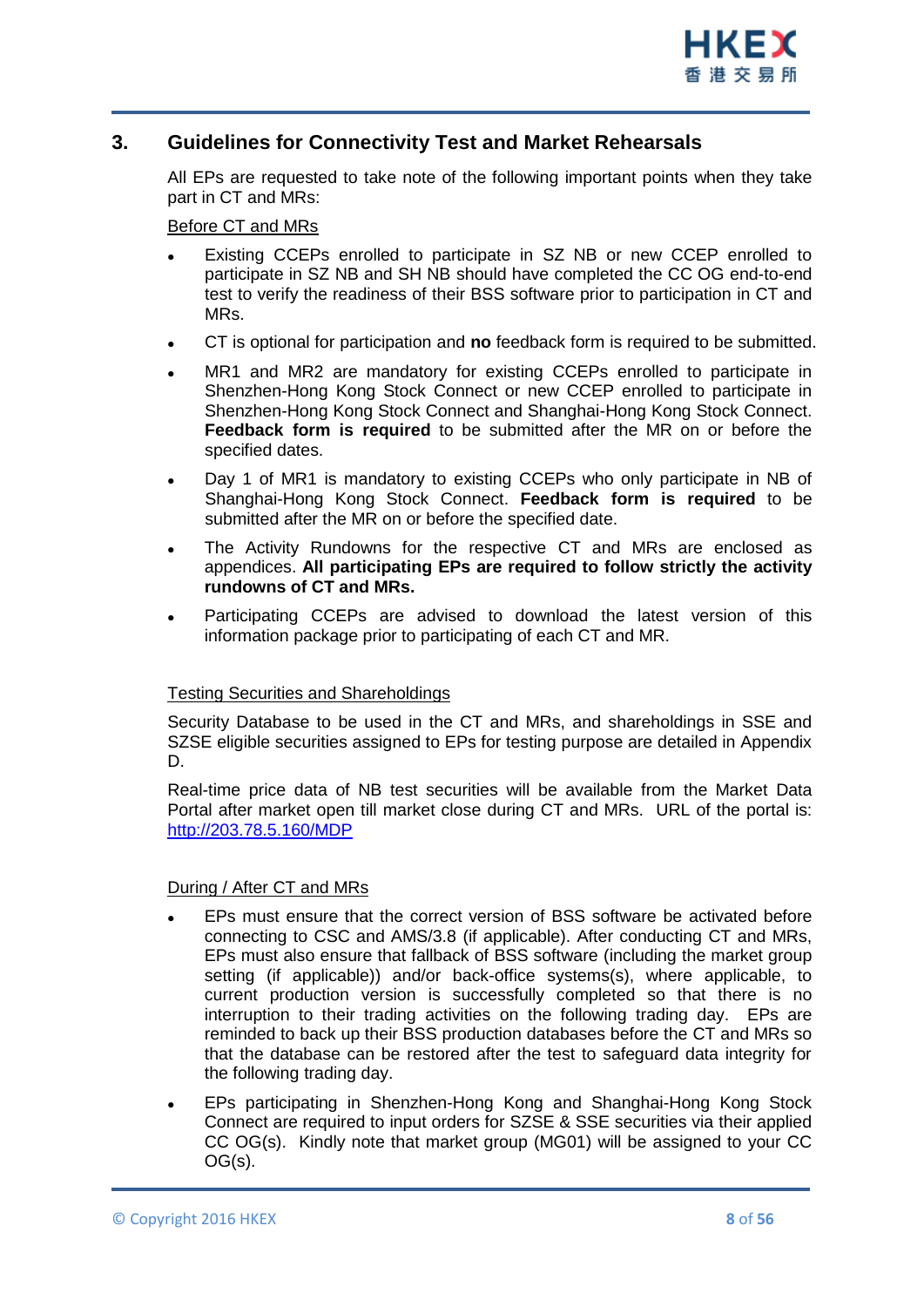

- EPs participating only in Shanghai-Hong Kong Stock Connect are required to input orders for SSE securities via their applied CC OG(s). Kindly note that market group (MG02) will be assigned to your CC OG(s).
- EPs implementing shortselling function are required to input shortselling order for SZSE and/or SSE securities.
- EPs implementing pre-trade checking for institutional investor function are required to input sell order for SZSE and/or SSE securities with Institutional Investor ID (IIID). For buy order, input of IIID is optional.
- EPs implementing Central Trade Feed function are required to receive online trade notifications and reconcile the trade file received via Electronic Communication Platform ("ECP").
- **Participating EPs must return the feedback forms for each of the MRs to HKEX on or before the specified dates.**
- Trade and other files applicable for NB will be available for download from the nominated folder, through ECP, for both CT and MRs.

# <span id="page-8-0"></span>**4. Typhoon and /or Rainstorm Arrangements**

EPs are requested to note the following arrangement should typhoon or rainstorm is encountered on the day of CT or MR.

## Day 1 of CT (22 October 2016)

- a. In case Typhoon Signal No. 8 or above and / or Black Rainstorm Warning is issued or continues to be issued anytime from 7:00am to 9:00am, the morning session will be cancelled. If Typhoon Signal No.8 or above and/or Black Rainstorm Warning is cancelled at or before 12:00 noon, CT will resume at 13:00 according to the activity rundown from 13:00 onward as stated in Appendix A, In case Typhoon Signal Number 8 and / or Black Rainstorm Warning remained effective after 12:00 noon, Day 1 of the CT will be cancelled.
- b. In case Typhoon Signal No. 8 or above is issued after 9:00am, the activity of the day will be terminated 15 minutes thereafter.
- c. In case Black Rainstorm Warning is issued after 9:00am, the activity of the day will continue until completion.

## Day 2 of CT (23 October 2016)

- d. In case Typhoon Signal No. 8 or above and / or Black Rainstorm Warning is issued or continues to be issued anytime from 7:00am to 9:00am, the activity of the day will be cancelled and will not be resumed for the rest of the day. Otherwise Day 2 of CT will proceed according to the activity rundown regardless whether Day 1 of CT has been completed as scheduled or not.
- e. In case Typhoon Signal No. 8 or above is issued after 9:00am, the activity of the day will be terminated 15 minutes thereafter.
- f. In case Black Rainstorm Warning is issued after 9:00am, the activity of the day will continue until completion.

## **Cancelled CT will not be re-arranged.**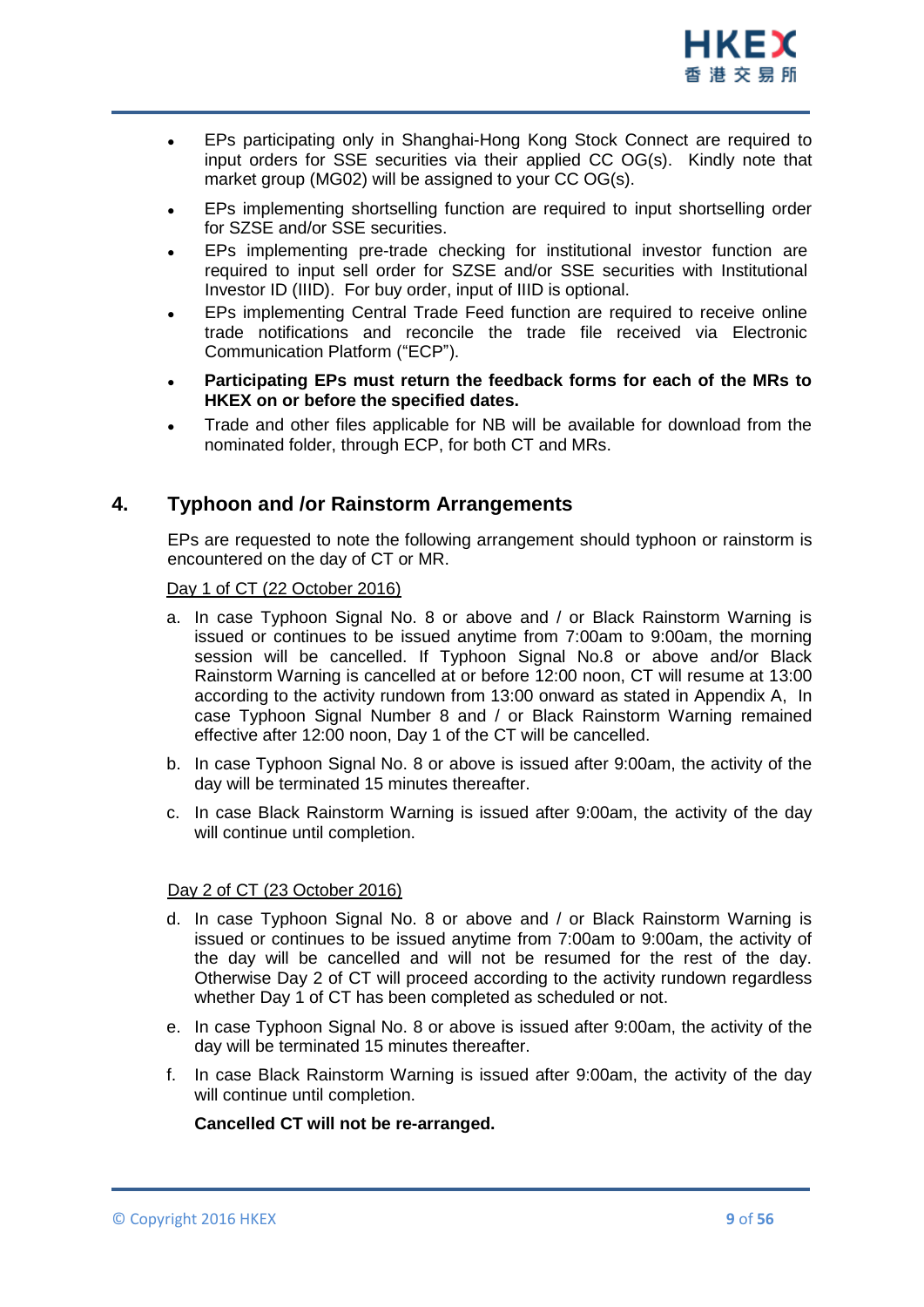

## Day 1 of MR1 (29 October 2016)

- g. In case Typhoon Signal No. 8 or above and / or Black Rainstorm Warning is issued or continues to be issued anytime from 6:30am to 9:00am, the activity of the day will be cancelled and will not be resumed for the rest of the day.
- h. In case Typhoon Signal No. 8 or above is issued after 9:00am, the activity of the day will be terminated 15 minutes thereafter.
- i. In case Black Rainstorm Warning is issued after 9:00am, the activity of the day will continue until completion.

## **If testing activities on Day 1 of MR1 is terminated before scheduled time, Day 2 of MR1 (30 October 2016) will also be cancelled. HKEX will notify EPs the revised scheduled of the MR at a later date.**

#### Day 2 of MR1 (30 October 2016)

- j. In case Typhoon Signal No. 8 or above and / or Black Rainstorm Warning is issued or continues to be issued anytime from 6:45am to 9:00am, the activity of the day will be cancelled and will not be resumed for the rest of the day.
- k. In case Typhoon Signal No. 8 or above is issued after 9:00am, the activity of the day will be terminated 15 minutes thereafter.
- l. In case Black Rainstorm Warning is issued after 9:00am, the activity of the day will continue until completion.

## **If testing activities on Day 2 of MR1 is terminated before scheduled time, the MR1 will be cancelled. HKEX will notify EPs the revised scheduled of the MR at a later date.**

## MR2 (5 & 6 November 2016)

- m. In case Typhoon Signal No. 8 or above and / or Black Rainstorm Warning is issued or continues to be issued anytime from 6:45am to 9:00am, the activity of the day will be cancelled and will not be resumed for the rest of the day.
- n. In case Typhoon Signal No. 8 or above is issued after 9:00am, the activity of the day will be terminated 15 minutes thereafter.
- o. In case Black Rainstorm Warning is issued after 9:00am, the activity of the day will continue until completion.

**If testing activities on Day 1 of MR2 (5 November) are terminated before scheduled time, Day 2 of MR2 (6 November) will also be cancelled. HKEX will notify EPs the revised scheduled of the MR at a later date.**

**If testing activities on Day 2 of MR2 (6 November) are terminated before scheduled time, the MR2 will be cancelled. HKEX will notify EPs the revised scheduled of the MR at a later date.** 

In any case, all participating EPs should complete the appropriate day-end works including file/database backup and restoration, system restoration/fallback and so on to ensure there will be no interruption on the next trading day.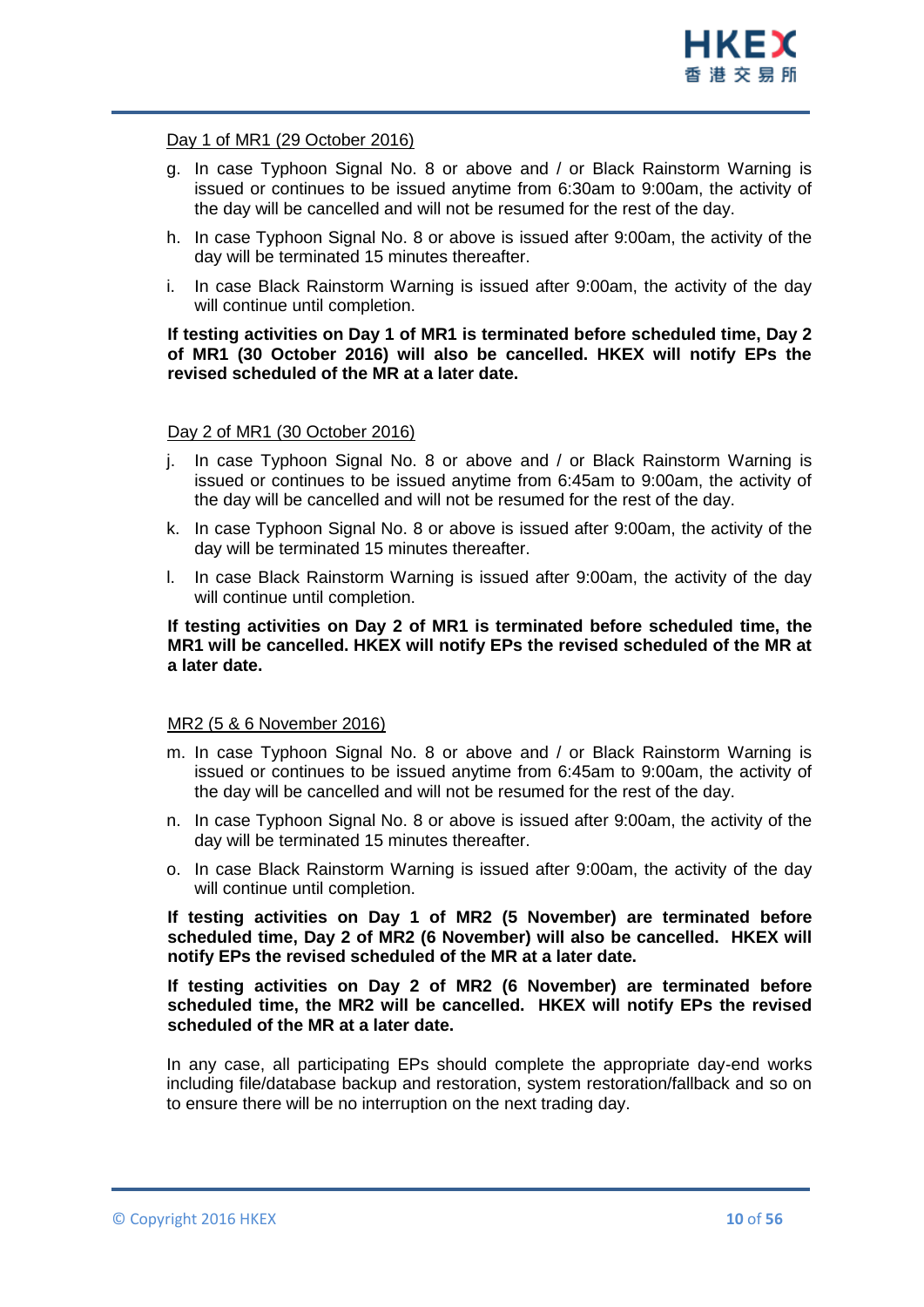

# <span id="page-10-0"></span>**5. Enquiries**

For queries and/or further clarification on the Shenzhen-Hong Kong Stock Connect CT or MRs, please contact us by e-mail to [trd@hkex.com.hk](mailto:trd@hkex.com.hk) **.**

Alternately, you may contact HKEX by phone at the following numbers:

- For general enquiry : 2840-3626
- For technical enquiry : 2840-3351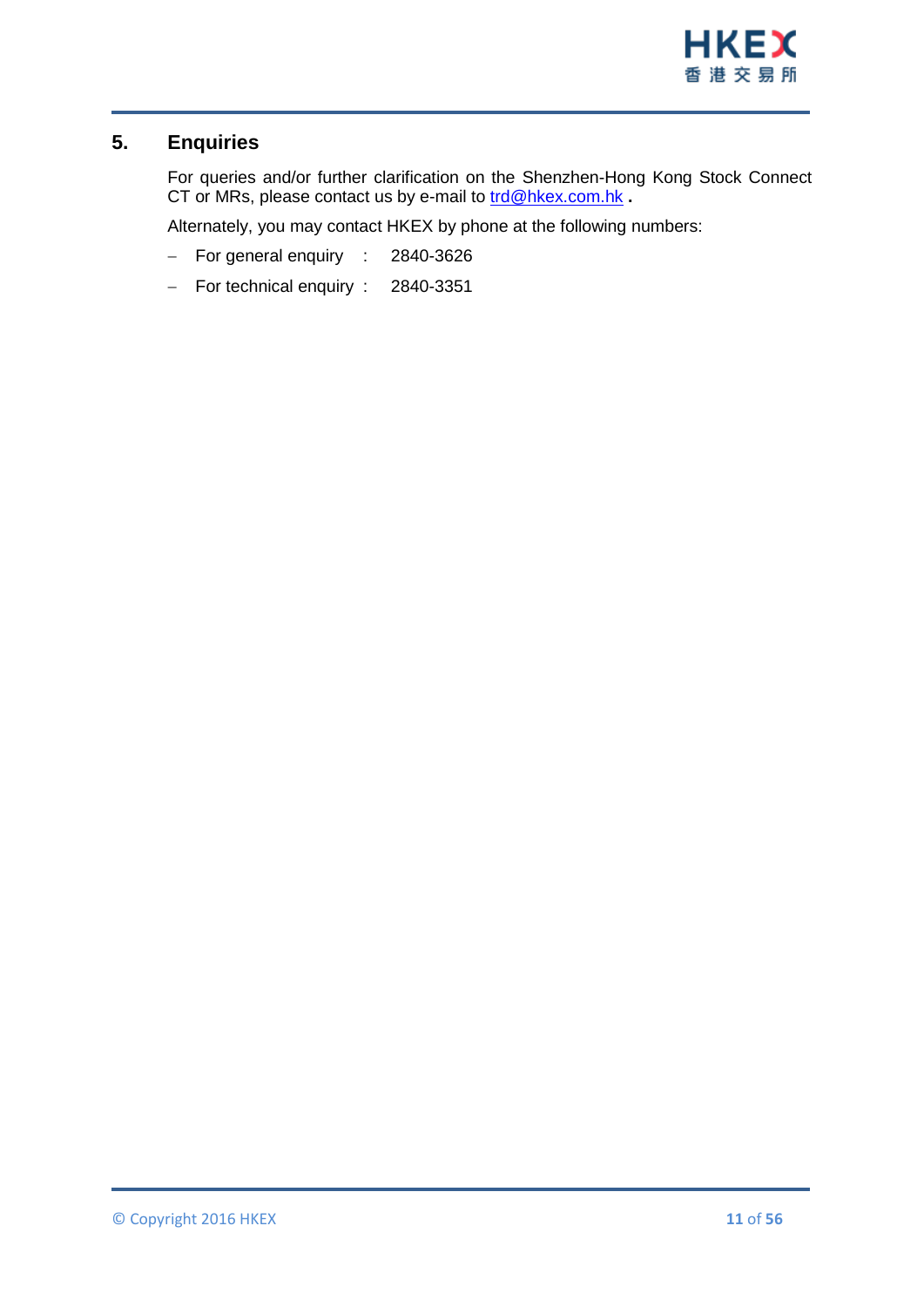

# <span id="page-11-0"></span>**Appendices**

| <b>Appendix A</b> | Activity Rundown for Connectivity Test on 22 & 23 October 2016                         |
|-------------------|----------------------------------------------------------------------------------------|
|                   |                                                                                        |
| <b>Appendix B</b> | <b>Activity Rundowns for Market Rehearsals</b>                                         |
| B.1               | Activity Rundown for Market Rehearsal 1 on 29 & 30 October 2016                        |
| B.2               | Activity Rundown for Market Rehearsal 2 on 5 & 6 November 2016                         |
|                   |                                                                                        |
| <b>Appendix C</b> | Feedback Forms on Shenzhen-Hong Kong Stock Connect -<br><b>Market Rehearsal (MR)</b>   |
|                   | Participate for both Shenzhen-Hong Kong and Shanghai-Hong Kong<br><b>Stock Connect</b> |
| C.1               | Feedback Form for MR1 on 29 & 30 October 2016                                          |
| C.2               | Feedback Form for MR2 on 5 & 6 November 2016                                           |
|                   | <b>Participate for Shanghai-Hong Kong Stock Connect only</b>                           |
| C.3               | Feedback Form for MR1 on 29 October 2016                                               |
|                   |                                                                                        |
| <b>Appendix D</b> | <b>Testing Stocks and Stock Balances</b>                                               |
|                   |                                                                                        |
| <b>Appendix E</b> | <b>Notes on Order Input</b>                                                            |
|                   |                                                                                        |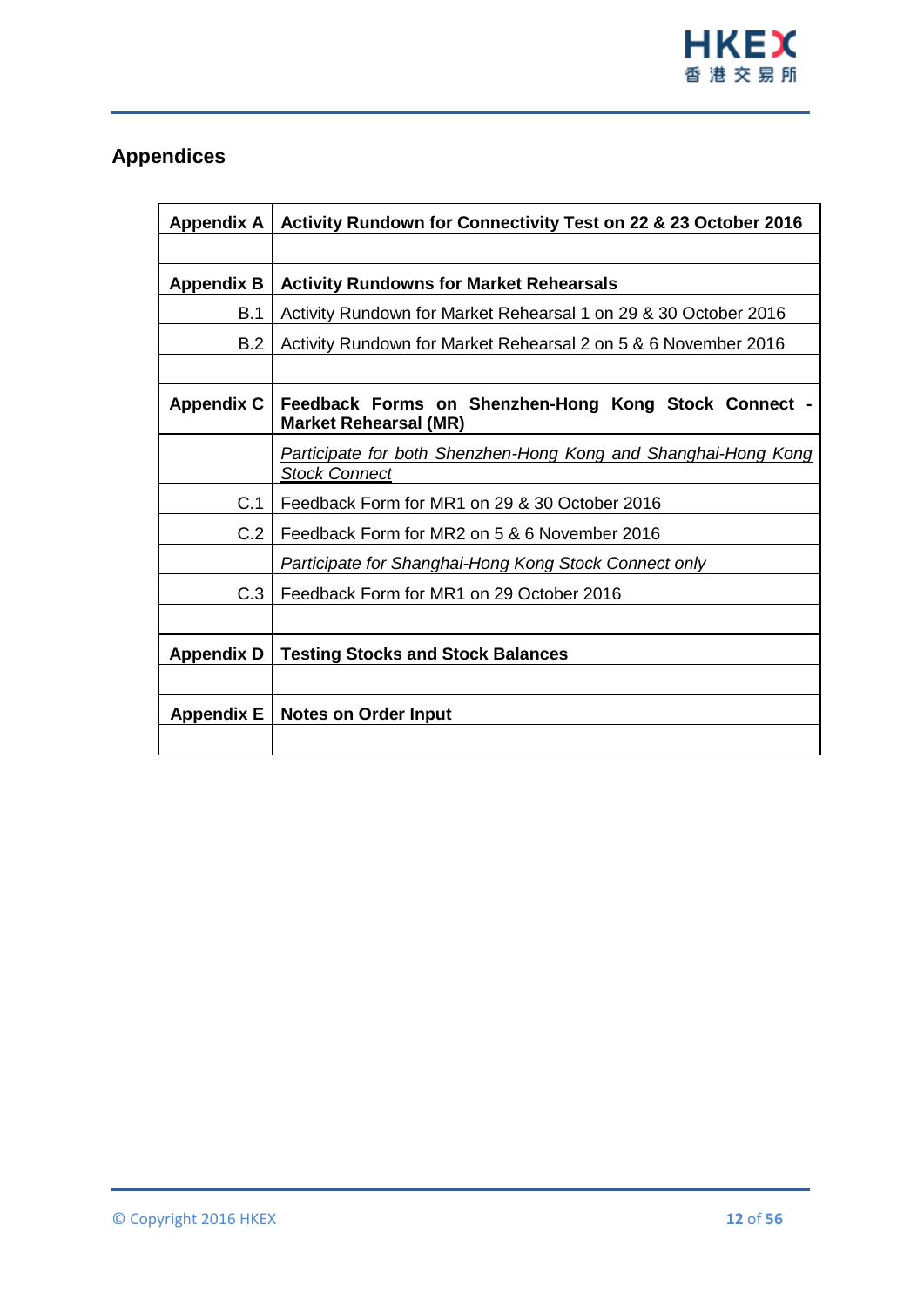# **Activity Rundown for Connectivity Test (CT) on 22 & 23 October 2016**

## **Overall Trading Timetables**

## 22 October

| Date & Time             | <b>CSC accept Northbound order</b> | AMS/3.8 (Hong Kong stock market) <sup>Note 1</sup> |
|-------------------------|------------------------------------|----------------------------------------------------|
| $09:00 - 09:30$         |                                    | <b>Pre-Opening Session</b>                         |
| $09:10^{Note2} - 09:25$ | <b>Opening Call Auction</b>        |                                                    |
| $09:25^{Note2} - 11:31$ | <b>Morning Continuous Auction</b>  |                                                    |
| $09:30 - 12:00$         |                                    | Morning Continuous Trading Session                 |
| $12:55^{Note2} - 15:01$ | Afternoon Continuous Auction       |                                                    |
| $13:00 - 16:00$         |                                    | Afternoon Continuous Trading Session               |
| 15:05                   | Day Close                          |                                                    |
| $16:00 - 16:10$         |                                    | <b>Closing Auction Session</b>                     |
| $16:08 - 16:10$         |                                    | Day Close (upon completion of matching)            |

#### 23 October

| Date & Time                    | <b>CSC accept Northbound order</b> | AMS/3.8 (Hong Kong stock market) Note 1 |
|--------------------------------|------------------------------------|-----------------------------------------|
| $09:00 - 09:30$                |                                    | <b>Pre-Opening Session</b>              |
| $09:10^{Note2} - 09:25$        | Opening Call Auction               |                                         |
| $09:25^{\text{Note2}} - 10:11$ | <b>Morning Continuous Auction</b>  |                                         |
| $09:30 - 10:03$                |                                    | Morning Continuous Trading Session      |
| $10:03 - 10:13$                |                                    | <b>Closing Auction Session</b>          |
| $10:11 - 10:13$                |                                    | Day Close (upon completion of matching) |
| 10:15                          | Day Close                          |                                         |

#### **Notes**

- 1. It is applicable to EPs who have submitted the enrolment form before the deadline (i.e. 23 September 2016) to request HKEX to turn on all production order flow OCG/BSS sessions to conduct trading activities during CT.
- 2. CSC will start to accept China Connect orders few minute(s) before the commencement of trading session(s) of SSE and SZSE. However, the CSC, SSE and SZSE will only process China Connect orders input when the Opening Call Auction Session commences at 9:15 or Morning Continuous Auction Session commences at 9:30 or when the Afternoon Continuous Auction Session commences at 13:00 according to SSE/ SZSE timetable.

**If applicable, please refer to CCASS Participant Information Package for clearing and settlement related activities and relevant timetable.**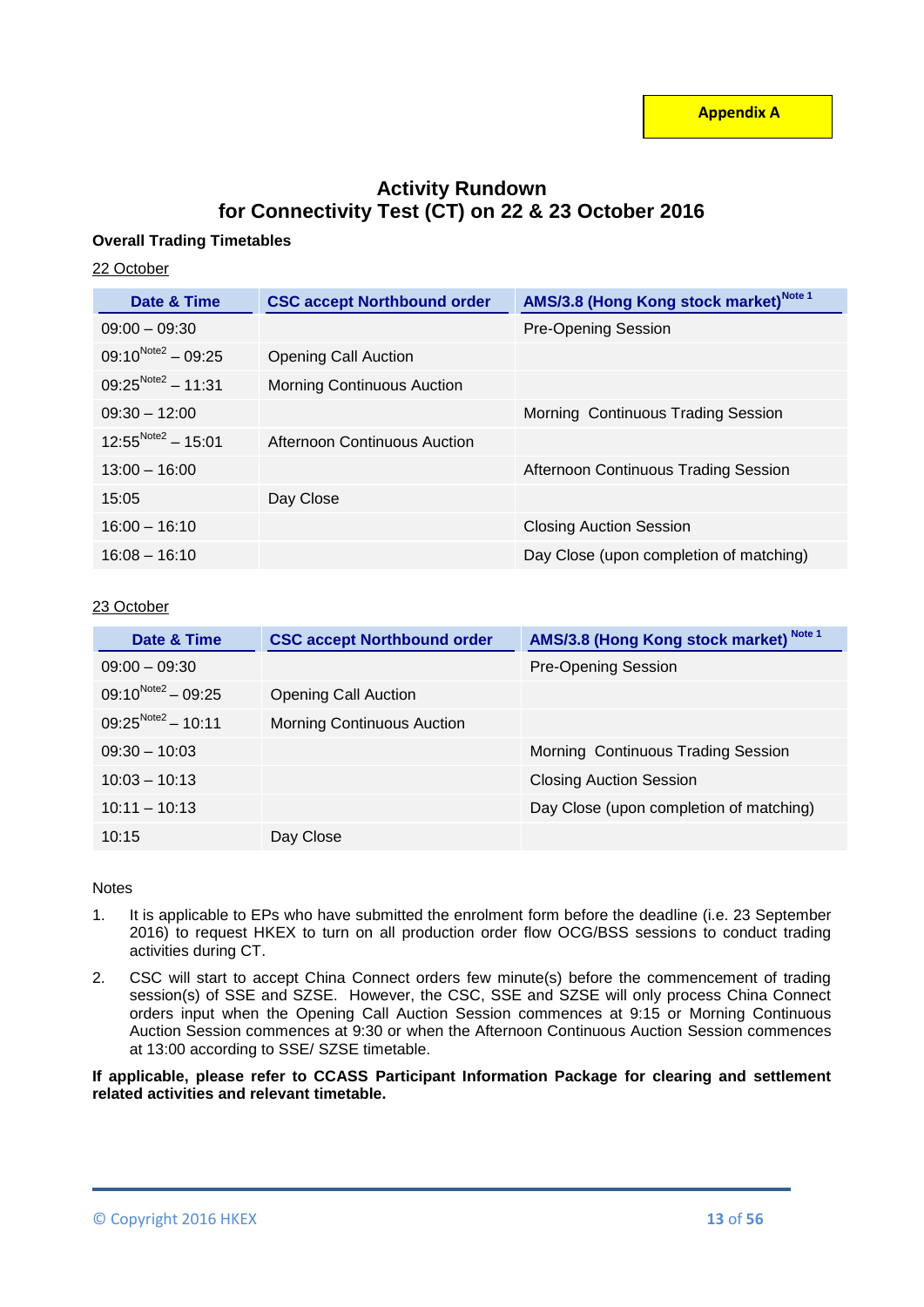## **Activity Rundown** <u>22 October</u>

| <b>Time</b>                       | <b>Activities</b>                                                                                                                                                                                                                                                                                                                                                                                                                                                                                                                                                                                                                                                                                                                                                                                                                                                                                                                                                                                                    |                                                                                                                                                                                                                                                                                                                                                                                                                                                                                                                                                                                                                                                                                                                                                                                                                                                                                                        |  |
|-----------------------------------|----------------------------------------------------------------------------------------------------------------------------------------------------------------------------------------------------------------------------------------------------------------------------------------------------------------------------------------------------------------------------------------------------------------------------------------------------------------------------------------------------------------------------------------------------------------------------------------------------------------------------------------------------------------------------------------------------------------------------------------------------------------------------------------------------------------------------------------------------------------------------------------------------------------------------------------------------------------------------------------------------------------------|--------------------------------------------------------------------------------------------------------------------------------------------------------------------------------------------------------------------------------------------------------------------------------------------------------------------------------------------------------------------------------------------------------------------------------------------------------------------------------------------------------------------------------------------------------------------------------------------------------------------------------------------------------------------------------------------------------------------------------------------------------------------------------------------------------------------------------------------------------------------------------------------------------|--|
|                                   | <b>CSC (Northbound trading)</b>                                                                                                                                                                                                                                                                                                                                                                                                                                                                                                                                                                                                                                                                                                                                                                                                                                                                                                                                                                                      | <b>AMS/3.8 (Hong Kong stock market)</b>                                                                                                                                                                                                                                                                                                                                                                                                                                                                                                                                                                                                                                                                                                                                                                                                                                                                |  |
| Friday (21 October 2016)          |                                                                                                                                                                                                                                                                                                                                                                                                                                                                                                                                                                                                                                                                                                                                                                                                                                                                                                                                                                                                                      |                                                                                                                                                                                                                                                                                                                                                                                                                                                                                                                                                                                                                                                                                                                                                                                                                                                                                                        |  |
| After 17:00                       | ❏<br>Ensure the shareholdings<br>ot<br>eligible stocks (in Appendix D)<br>properly setup<br>in<br><sub>CC</sub><br>are<br>OG/BSS, if applicable, for testing<br>on 22 October 2016<br>Ensure<br>all<br><b>BSS</b><br>ப<br>CCOG/<br>components (including network<br>OG.<br>routers.<br>servers<br>and<br>workstations)<br>powered-on<br>are<br>after trading hours<br>$\Box$ Ensure the production database<br>of in-house / back-office systems<br>are properly backed-up<br>For those BSS which are not<br>ப<br>going to participate in the test,<br>ensure that each of these BSS is<br>not connected to the CCOG, to<br>avoid receiving the testing data<br>$\Box$ For all existing production BSS,<br>please do not input any next day<br>requests after trading hours on<br>Friday (i.e., requests intended for<br>submission to CSC<br>the<br>on<br>following trading day, since next<br>day requests will be submitted to<br>CSC during the CT and will not<br>be available on the following<br>trading day) | $\Box$<br>Ensure all OCG/BSS components<br>(including<br>network<br>routers<br>and<br>workstations) are powered-on after<br>trading hours<br>$\Box$ Ensure the production database of<br>in-house / back-office systems are<br>properly backed-up<br>For those BSS which are not going to<br>u.<br>participate in the test, ensure that<br>each of these BSS is not connected<br>to the OCG, to avoid receiving the<br>testing data<br>$\Box$<br>For all existing production BSS,<br>please do not input any next day<br>requests after trading hours<br>on<br>Friday (i.e., requests intended for<br>to AMS/3.8<br>submission<br>the<br>on<br>following trading day, since next day<br>will<br>be<br>submitted<br>requests<br>to<br>AMS/3.8 during the CT and will not<br>be available on the following trading<br>day)<br>$\Box$ For BSS, please save/cancel all next<br>day requests, if applicable |  |
| <b>Saturday (22 October 2016)</b> |                                                                                                                                                                                                                                                                                                                                                                                                                                                                                                                                                                                                                                                                                                                                                                                                                                                                                                                                                                                                                      |                                                                                                                                                                                                                                                                                                                                                                                                                                                                                                                                                                                                                                                                                                                                                                                                                                                                                                        |  |
| Before 09:00                      | <b>Logon to CSC</b><br>For CCOG BSS:<br>❏<br>Perform trading system logon by<br>using production CSC trader ID,<br>and note that the password will<br>be reset to "123456"<br><b>Download Stock Code Mapping File</b><br>& Sellable Position Result Message<br>Download the following file/message<br>by using production user ID with "TO"<br>user<br>group<br>(i.e.<br>ID<br>user<br>οf<br>MXXXXXTOXXX)<br>and<br>production<br>through<br>Electronic<br>password<br>Communication Platform (ECP)<br>Stock Code Mapping File<br>u<br>Sellable positions for SSE result<br>⊔<br>message<br>Sellable positions for SZSE result<br>⊔                                                                                                                                                                                                                                                                                                                                                                                  | <b>Logon to AMS/3.8 Host</b><br>For OCG/BSS:<br>⊔<br>Connect to OCG and perform logon<br>for all order flow OCG sessions<br>using the production Comp ID.<br>Please note that the password will<br>be reset to "Ab123456" for all order<br>flow OCG sessions.                                                                                                                                                                                                                                                                                                                                                                                                                                                                                                                                                                                                                                          |  |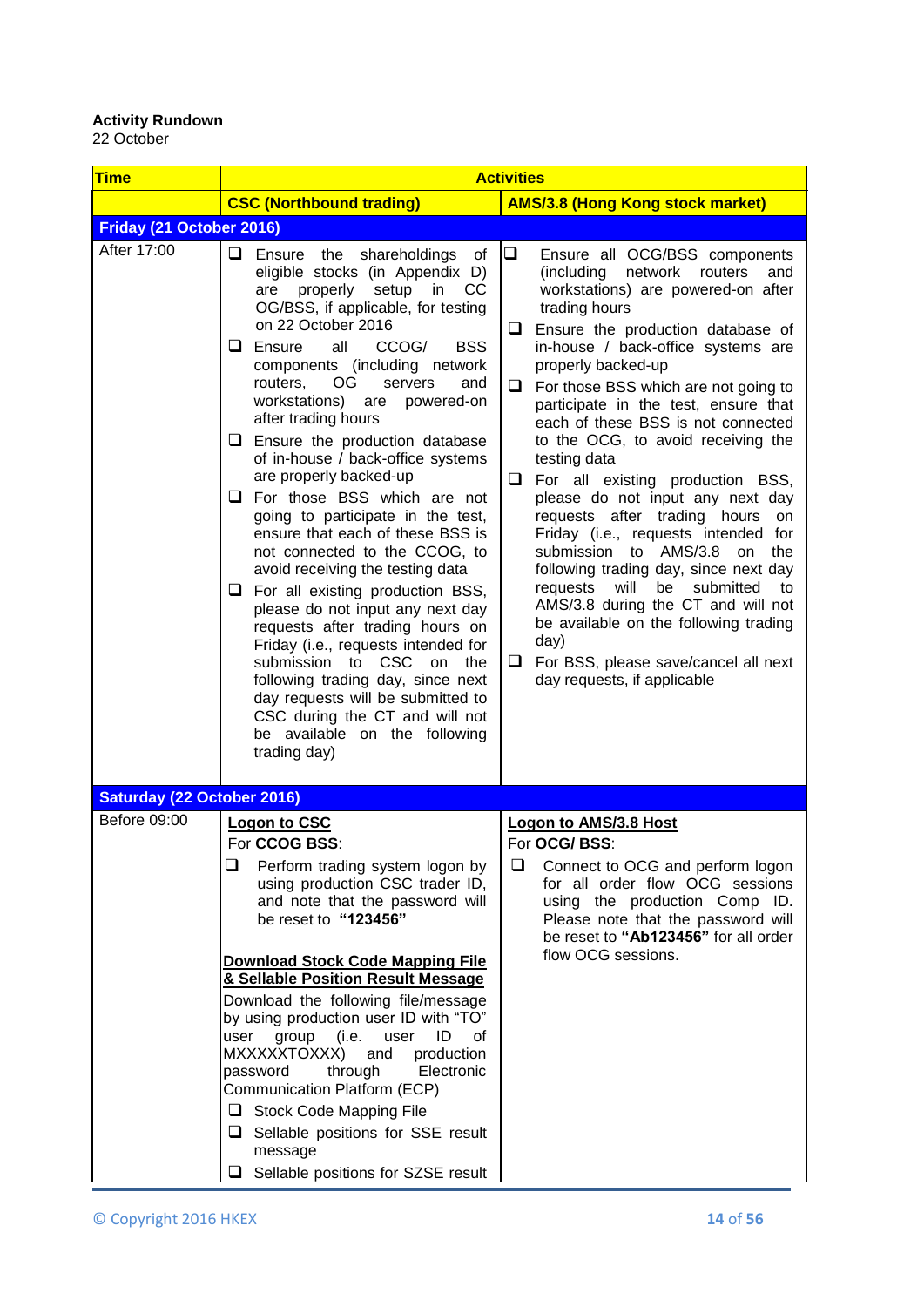| <b>Time</b> | <b>Activities</b>                                                                                                                                                                                                                                                                                                                                                                                                                                                                                                                                                  |                                                                                                                                                                                                                                                                                                                                                                                |  |
|-------------|--------------------------------------------------------------------------------------------------------------------------------------------------------------------------------------------------------------------------------------------------------------------------------------------------------------------------------------------------------------------------------------------------------------------------------------------------------------------------------------------------------------------------------------------------------------------|--------------------------------------------------------------------------------------------------------------------------------------------------------------------------------------------------------------------------------------------------------------------------------------------------------------------------------------------------------------------------------|--|
|             | <b>CSC (Northbound trading)</b>                                                                                                                                                                                                                                                                                                                                                                                                                                                                                                                                    | <b>AMS/3.8 (Hong Kong stock market)</b>                                                                                                                                                                                                                                                                                                                                        |  |
|             | message<br>Note:<br>The message will contain only one<br>sentence to indicate whether sellable<br>SSE/SZSE securities positions have<br>been successfully updated in CSC or<br>not. There is No detail shareholding<br>position of the EP.                                                                                                                                                                                                                                                                                                                         |                                                                                                                                                                                                                                                                                                                                                                                |  |
|             | <b>Opening Call Auction / Pre-opening Session</b>                                                                                                                                                                                                                                                                                                                                                                                                                                                                                                                  |                                                                                                                                                                                                                                                                                                                                                                                |  |
| $09:00 -$   | ❏<br>session of $\Box$<br>The call auction<br>SSE/SZSE will run from 09:15 -<br>09:25<br>⊔<br>Simulate real-life trading activities<br>(in terms of order input, pattern<br>volume)<br>and<br>and<br>refer<br>to<br>Appendix E for Notes on Order<br>Input<br>❏<br>Take note the saleable quantities<br>of eligible stock on hand with<br>reference to Appendix D<br>Note:<br>CSC will start to accept China Connect<br>orders from 9:10.<br>However, these<br>orders<br>will<br>processed<br>only<br>be<br>the<br>timetable<br>according<br>to<br>οf<br>SSE/SZSE. | The pre-opening session consists of<br>- Order Input period<br>$(09:00 - 09:15)$<br>- Pre-order<br>period<br>Matching<br>$(09:15 - 09:20)$<br>- Order Matching period<br>$(09:20 - 09:28)$<br>- Blocking period<br>$(09:28 - 09:30)$<br>□<br>Simulate real-life trading activities (in<br>terms of transaction types, pattern<br>and volume) during the pre-opening<br>session |  |
|             | <b>Morning Session (Continuous Auction / Continuous Trading)</b>                                                                                                                                                                                                                                                                                                                                                                                                                                                                                                   |                                                                                                                                                                                                                                                                                                                                                                                |  |
| $09:30 -$   | ❏<br>The continuous auction session<br>of SSE/SZSE will run from 09:30<br>$-11:30$<br>❏<br>Simulate real-life trading activities<br>(in terms of order input, pattern<br>and volume) and refer<br>to<br>Appendix E for Notes on Order<br>Input<br>u<br>Take note the saleable quantities<br>of eligible stock on hand                                                                                                                                                                                                                                              | ❏<br>The<br>continuous<br>trading<br>session<br>consists of<br>- Without VCM monitoring (09:30 -<br>09:45)<br>- With VCM monitoring (09:45 -<br>12:00)<br>⊔<br>Simulate real-life trading activities (in<br>terms of transaction types, pattern<br>and volume) during the morning<br>session                                                                                   |  |
|             | Note:<br>CSC will start to accept China<br>Connect orders from 9:25 to 11:31.<br>However, these orders will only be<br>processed according to the timetable<br>of SSE/SZSE                                                                                                                                                                                                                                                                                                                                                                                         | Note:<br>EPs are required to strictly adhere to<br>following order input requirement during<br>MR:<br>Order quantity MUST NOT be greater<br>than 20 board lots.<br>Order price MUST NOT be more than<br>u<br>+/- 20 spreads deviated from the<br>opening price.                                                                                                                |  |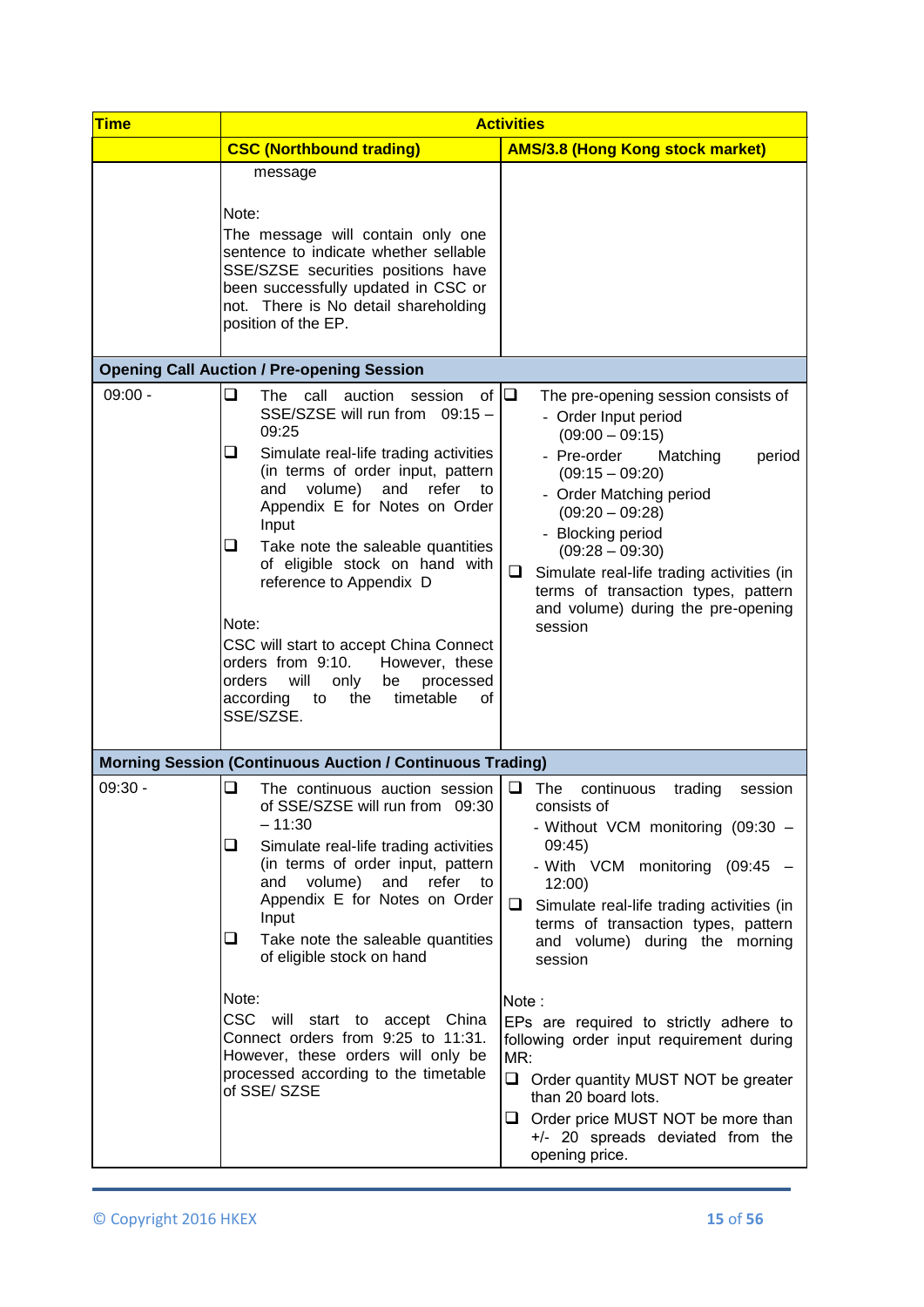| <b>Time</b>                            | <b>Activities</b>                                                                                                                                                                                                                                                                                                                                                                                                                                                                                                                 |                                                                                                                                                                                                                                                                                                                                                                                                                                                                                                                                                                             |  |
|----------------------------------------|-----------------------------------------------------------------------------------------------------------------------------------------------------------------------------------------------------------------------------------------------------------------------------------------------------------------------------------------------------------------------------------------------------------------------------------------------------------------------------------------------------------------------------------|-----------------------------------------------------------------------------------------------------------------------------------------------------------------------------------------------------------------------------------------------------------------------------------------------------------------------------------------------------------------------------------------------------------------------------------------------------------------------------------------------------------------------------------------------------------------------------|--|
|                                        | <b>CSC (Northbound trading)</b>                                                                                                                                                                                                                                                                                                                                                                                                                                                                                                   | <b>AMS/3.8 (Hong Kong stock market)</b>                                                                                                                                                                                                                                                                                                                                                                                                                                                                                                                                     |  |
| <b>Exchange</b><br><b>Intervention</b> | $11:31 - 11:35$                                                                                                                                                                                                                                                                                                                                                                                                                                                                                                                   | 12:00 - 12:05                                                                                                                                                                                                                                                                                                                                                                                                                                                                                                                                                               |  |
| <b>Close</b>                           | $11:35 - 12:55$                                                                                                                                                                                                                                                                                                                                                                                                                                                                                                                   | 12:05 - 12:30                                                                                                                                                                                                                                                                                                                                                                                                                                                                                                                                                               |  |
| <b>Download Mid-day Trade File</b>     |                                                                                                                                                                                                                                                                                                                                                                                                                                                                                                                                   |                                                                                                                                                                                                                                                                                                                                                                                                                                                                                                                                                                             |  |
| $12:00 - 23:59$                        | $\Box$<br>Download the trade file by using<br>production user ID with "TO" user<br>(i.e.<br>ID<br>0f<br>group<br>user<br>MXXXXXTOXXX) and production<br>password through<br>Electronic<br>Communication Platform (ECP)<br>and check the accuracy of trade<br>details.                                                                                                                                                                                                                                                             |                                                                                                                                                                                                                                                                                                                                                                                                                                                                                                                                                                             |  |
| <b>Order Cancel</b>                    |                                                                                                                                                                                                                                                                                                                                                                                                                                                                                                                                   | $12:30 - 13:00$                                                                                                                                                                                                                                                                                                                                                                                                                                                                                                                                                             |  |
|                                        | Afternoon Session (Continuous Auction / Continuous Trading)                                                                                                                                                                                                                                                                                                                                                                                                                                                                       |                                                                                                                                                                                                                                                                                                                                                                                                                                                                                                                                                                             |  |
| $13:00 -$                              | SSE:<br>❏<br>The continuous auction session<br>of SSE will run from<br>$13:00 -$<br>15:00<br>SZSE:<br>⊔.<br>The continuous auction session<br>of SZSE will run from<br>$13:00 -$<br>14:57<br>Closing Call Auction will run from<br>u.<br>$14:57 - 15:00$<br><b>SSE/SZSE:</b><br>❏<br>Simulate real-life trading activities<br>(in terms of order input, pattern<br>volume)<br>refer<br>and<br>and<br>to<br>Appendix E for Notes on Order<br>Input<br>❏<br>Take note the saleable quantities<br>of eligible stock on hand<br>Note: | ❏<br>The<br>continuous<br>trading<br>session<br>consists of<br>- Without VCM $(13:00 - 13:15$ and<br>$15:40 - 16:00$<br>- With VCM $(13:15 - 15:40)$<br>Simulate real-life trading activities (in<br>⊔<br>terms of transaction types, pattern<br>and volume) during the afternoon<br>session.<br>Note:<br>EPs are required to strictly adhere to<br>following order input requirement during<br>the CT:<br>$\Box$ Order quantity MUST NOT be greater<br>than 20 board lots.<br>Order price MUST NOT be more than<br>┕<br>+/- 20 spreads deviated from the<br>opening price. |  |
|                                        | CSC will start accept China Connect<br>orders from 12:55 to 15:01. However,<br>these orders will only be processed<br>according to the timetable of SSE/<br>SZSE.                                                                                                                                                                                                                                                                                                                                                                 |                                                                                                                                                                                                                                                                                                                                                                                                                                                                                                                                                                             |  |
| <b>Exchange</b><br><b>Intervention</b> | 15:01                                                                                                                                                                                                                                                                                                                                                                                                                                                                                                                             |                                                                                                                                                                                                                                                                                                                                                                                                                                                                                                                                                                             |  |
| <b>Day Close</b>                       | 15:05                                                                                                                                                                                                                                                                                                                                                                                                                                                                                                                             |                                                                                                                                                                                                                                                                                                                                                                                                                                                                                                                                                                             |  |
| $15:05 -$                              | For <b>CCOG BSS:</b><br>Perform any day-end processes<br>u<br>to ensure database integrity<br>u.<br>Clean up the transaction data<br>(e.g. orders and trades) entered<br>during this test from BSS (if                                                                                                                                                                                                                                                                                                                            |                                                                                                                                                                                                                                                                                                                                                                                                                                                                                                                                                                             |  |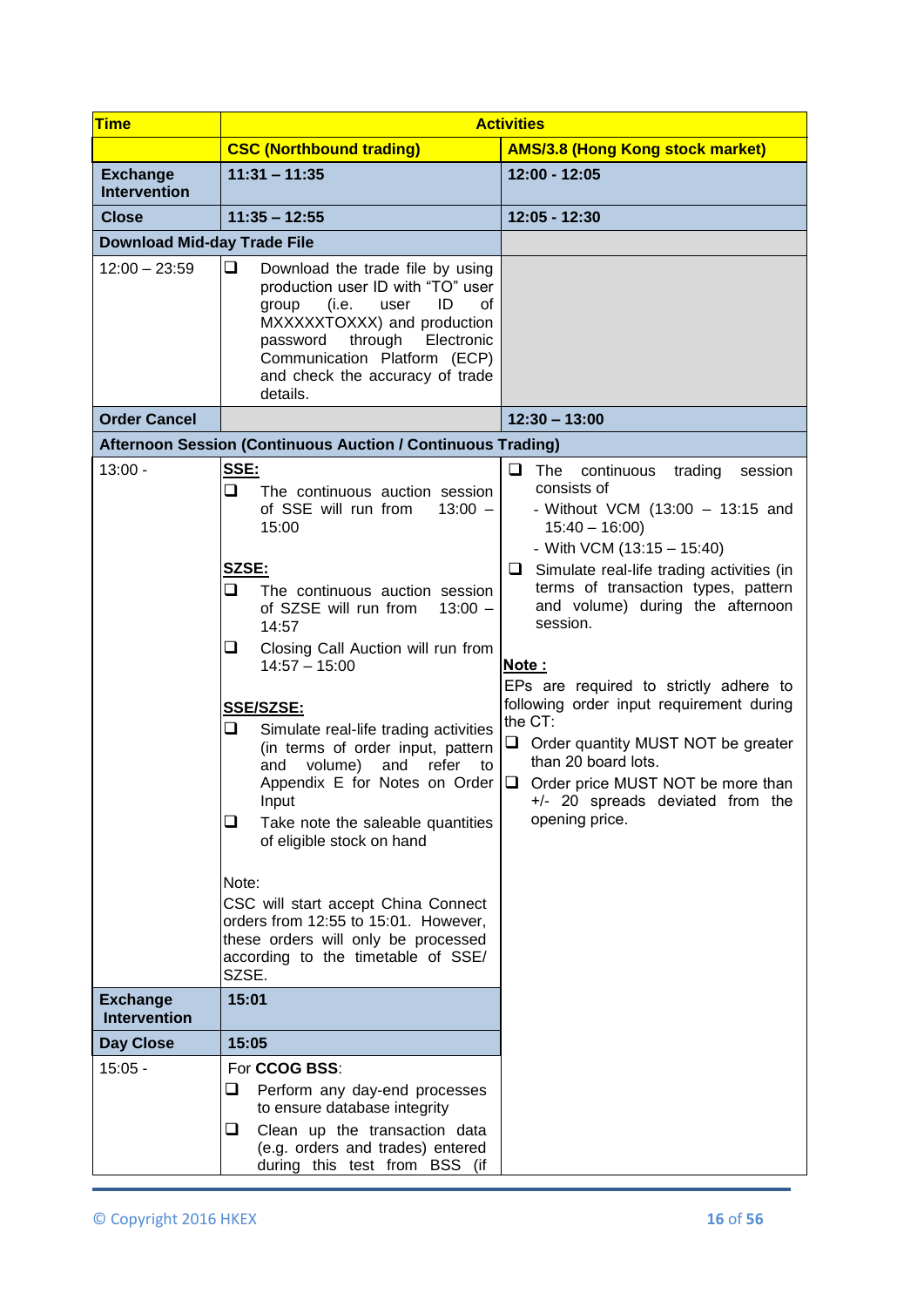| <b>Time</b>                    | <b>Activities</b>                                                                                                                                                                                                                                                                                                                                                                                                                           |                                                                                                                                                                                                                                                                                                                                                                                                                                                                                                                                                                                                                                                                                                                                                           |  |
|--------------------------------|---------------------------------------------------------------------------------------------------------------------------------------------------------------------------------------------------------------------------------------------------------------------------------------------------------------------------------------------------------------------------------------------------------------------------------------------|-----------------------------------------------------------------------------------------------------------------------------------------------------------------------------------------------------------------------------------------------------------------------------------------------------------------------------------------------------------------------------------------------------------------------------------------------------------------------------------------------------------------------------------------------------------------------------------------------------------------------------------------------------------------------------------------------------------------------------------------------------------|--|
|                                | <b>CSC (Northbound trading)</b>                                                                                                                                                                                                                                                                                                                                                                                                             | <b>AMS/3.8 (Hong Kong stock market)</b>                                                                                                                                                                                                                                                                                                                                                                                                                                                                                                                                                                                                                                                                                                                   |  |
|                                | applicable)<br>Perform trader permanent sign<br>⊔<br>off<br>Note for EPs not participating next<br>day testing:<br>Restore the data and proper BSS<br>production configuration for following<br>Monday, if necessary.                                                                                                                                                                                                                       |                                                                                                                                                                                                                                                                                                                                                                                                                                                                                                                                                                                                                                                                                                                                                           |  |
|                                | Download Day-end Trade File and Closing Price File                                                                                                                                                                                                                                                                                                                                                                                          |                                                                                                                                                                                                                                                                                                                                                                                                                                                                                                                                                                                                                                                                                                                                                           |  |
| $16:00 - 23:59$                | Download the following files by using<br>production user ID with "TO" user<br>group (i.e. user ID of MXXXXXTOXXX)<br>and production password through<br><b>Electronic Communication Platform</b><br>(ECP)<br>❏<br>Trade file for SSE/SZSE (from<br>15:30) and check the accuracy of<br>trade details<br>Closing price file for<br><b>SSE</b><br>┙<br>securities (from 16:30)<br>Closing price file for SZSE<br>❏<br>securities (from 16:30) |                                                                                                                                                                                                                                                                                                                                                                                                                                                                                                                                                                                                                                                                                                                                                           |  |
| <b>Closing Auction Session</b> |                                                                                                                                                                                                                                                                                                                                                                                                                                             |                                                                                                                                                                                                                                                                                                                                                                                                                                                                                                                                                                                                                                                                                                                                                           |  |
| $16:00 - 16:10$                |                                                                                                                                                                                                                                                                                                                                                                                                                                             | $\Box$<br>The closing auction session consists<br>of<br>- Reference Price Fixing Period<br>$(16:00 - 16:01)$<br>$\triangleright$ Acceptable order types to input:<br>Nil<br>$\triangleright$ Order<br>amendment<br>and<br>cancellation : No<br>- Order Input Period<br>$(16:01 - 16:06)$<br>$\triangleright$ Acceptable order types to input :<br>at-auction and at-auction limit<br>$\triangleright$ Order<br>amendment<br>and<br>cancellation: Yes<br>- No Cancellation Period<br>$(16:06 - 16:08)$<br>$\triangleright$ Acceptable order types to input :<br>at-auction and at-auction limit<br>$\triangleright$ Order<br>amendment<br>and<br>cancellation: No<br>- Random<br><b>Closing</b><br><b>Period</b><br>(16:08 - 16:10 [random close<br>time]) |  |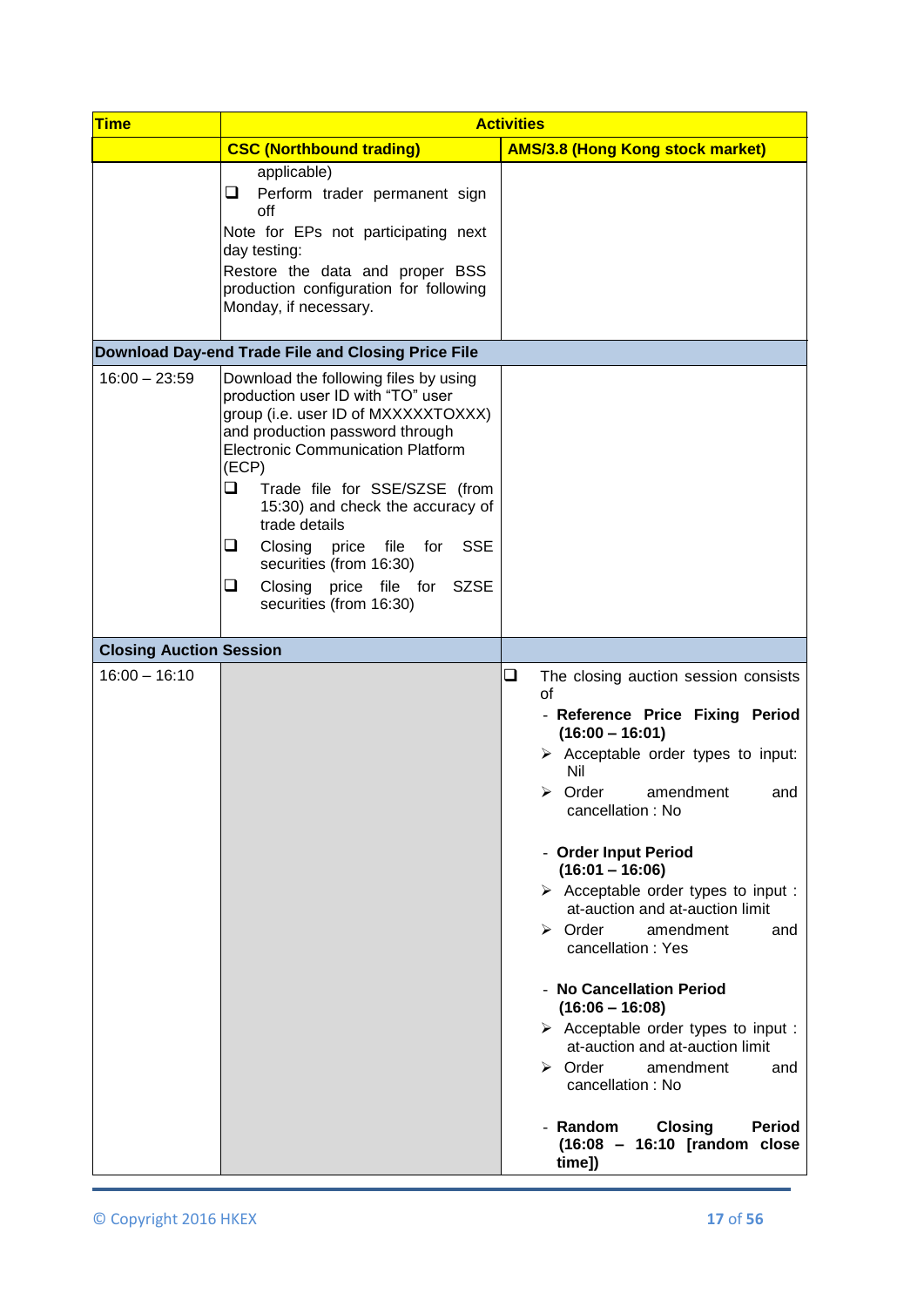| <b>Time</b>     | <b>Activities</b>                                  |                                                                                                                                                                                                                                                                                                                                                                                                                                                                                                                                                                                                                                                                                                                |
|-----------------|----------------------------------------------------|----------------------------------------------------------------------------------------------------------------------------------------------------------------------------------------------------------------------------------------------------------------------------------------------------------------------------------------------------------------------------------------------------------------------------------------------------------------------------------------------------------------------------------------------------------------------------------------------------------------------------------------------------------------------------------------------------------------|
|                 | <b>CSC (Northbound trading)</b>                    | <b>AMS/3.8 (Hong Kong stock market)</b>                                                                                                                                                                                                                                                                                                                                                                                                                                                                                                                                                                                                                                                                        |
|                 |                                                    | $\triangleright$ Acceptable order types to input :<br>at-auction and at-auction limit<br>$\triangleright$ Order<br>amendment<br>and<br>cancellation: No                                                                                                                                                                                                                                                                                                                                                                                                                                                                                                                                                        |
|                 |                                                    | - Order matching Period<br>$(16:08 -$ completion of matching<br>[variable end time])<br>- Day Close<br>(upon completion of matching)                                                                                                                                                                                                                                                                                                                                                                                                                                                                                                                                                                           |
|                 |                                                    | $\Box$ Simulate real-life trading activities (in<br>terms of transaction types, pattern<br>and volume) during the closing<br>auction session.                                                                                                                                                                                                                                                                                                                                                                                                                                                                                                                                                                  |
|                 | Day Close - Upon completion of matching            |                                                                                                                                                                                                                                                                                                                                                                                                                                                                                                                                                                                                                                                                                                                |
| 16:10           |                                                    | Log off from AMS/3.8 host and perform<br>end-of-day procedures<br>For OCG/BSS<br>❏<br>Logout and terminate OCG session.<br>❏.<br>Perform end-of-trading procedures, if<br>any, to ensure database integrity.<br>Clean up the transaction data (e.g.<br>orders and trades) entered during<br>this test from BSS (if applicable)<br>Leave all production off-floor trading<br>devices<br>components<br>powered-on<br>throughout the weekend.<br>Note for EPs not participating next day<br>testing:<br>After the testing, EPs are reminded to<br>clean up the next day requests, if any, to<br>ensure that these testing orders will not<br>be carried forward to the production on<br>the following trading day |
|                 | Download Day-end Trade File and Closing Price File |                                                                                                                                                                                                                                                                                                                                                                                                                                                                                                                                                                                                                                                                                                                |
| $16:30 - 23:59$ |                                                    | Download the trade file and closing price<br>file by using production user ID with "TO"<br>(i.e.<br>ID<br>user<br>group<br>user<br>οf<br>MXXXXXTOXXX)<br>production<br>and<br>through<br>Electronic<br>password<br>Communication Platform (ECP)                                                                                                                                                                                                                                                                                                                                                                                                                                                                |

*Note: EPs who do not follow the testing guidelines or conduct frivolous activities during the Connectivity Test will be suspended from further participation in the Connectivity Test without prior notice.*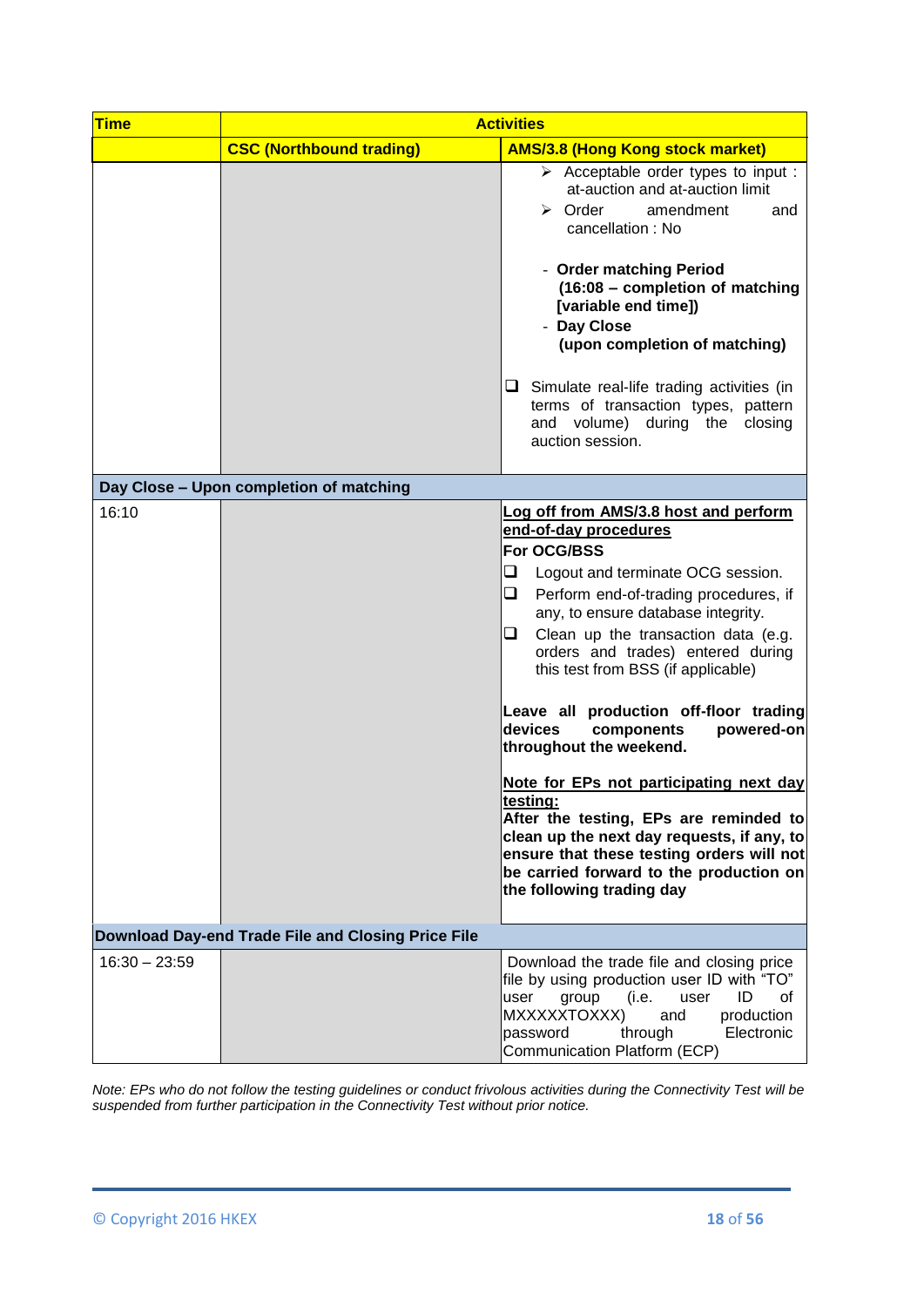## 23 October

| <b>Time</b>              | <b>Activities</b>                                                                                                                                                                                                                                                                                                                                                   |                                                                                                                                                                                           |
|--------------------------|---------------------------------------------------------------------------------------------------------------------------------------------------------------------------------------------------------------------------------------------------------------------------------------------------------------------------------------------------------------------|-------------------------------------------------------------------------------------------------------------------------------------------------------------------------------------------|
|                          | <b>CSC (Northbound trading)</b>                                                                                                                                                                                                                                                                                                                                     | <b>AMS/3.8 (Hong Kong stock market)</b>                                                                                                                                                   |
| Sunday (23 October 2016) |                                                                                                                                                                                                                                                                                                                                                                     |                                                                                                                                                                                           |
| Before 09:00             | <b>Logon to CSC</b><br>For CCOG BSS:                                                                                                                                                                                                                                                                                                                                | <b>Logon to AMS/3.8 Host</b><br>For OCG/BSS:                                                                                                                                              |
|                          | ❏<br>Perform trading system logon by<br>using production CSC trader ID,<br>and note that the password will<br>be reset to "123456"                                                                                                                                                                                                                                  | $\Box$ Connect to OCG and perform logon<br>for all order flow OCG sessions<br>using the production Comp ID.<br>Please note that the password will<br>be reset to "Ab123456" for all order |
|                          | <b>Download Stock Code Mapping File</b><br>& Sellable Position Result Message                                                                                                                                                                                                                                                                                       | flow OCG sessions.                                                                                                                                                                        |
|                          | Download the following file/message<br>by using production user ID with "TO"<br>group<br>(i.e.<br>ID<br>user<br>user<br>οf<br>MXXXXXTOXXX)<br>and<br>production<br>through<br>password<br>Electronic<br>Communication Platform (ECP)<br>Stock Code Mapping File<br>$\Box$ Sellable positions for SSE result<br>message<br>$\Box$ Sellable positions for SZSE result |                                                                                                                                                                                           |
|                          | message                                                                                                                                                                                                                                                                                                                                                             |                                                                                                                                                                                           |
|                          | Note:<br>The message will contain only one<br>sentence to indicate whether sellable<br>SSE/SZSE securities positions have<br>been successfully updated in CSC or<br>not. There is No detail shareholding<br>position of the EP.                                                                                                                                     |                                                                                                                                                                                           |
|                          | <b>Check saleable quantities of eligible</b><br>stock on hand<br>For EP who is also a CCASS<br>participant:<br>❏<br>Refer<br><b>CCASS</b><br>to<br>Participant<br>Information Package to obtain<br>relevant data                                                                                                                                                    |                                                                                                                                                                                           |
|                          | EP who is not a<br><b>CCASS</b><br>For<br>participant:                                                                                                                                                                                                                                                                                                              |                                                                                                                                                                                           |
|                          | ❏<br>Refer to the appointed General<br>Participant<br>for<br>Clearing<br>the<br>information                                                                                                                                                                                                                                                                         |                                                                                                                                                                                           |
|                          | <b>Opening Call Auction / Pre-opening Session</b>                                                                                                                                                                                                                                                                                                                   |                                                                                                                                                                                           |
| $09:00 -$                | $\Box$<br>of $\Box$<br>call<br>auction<br>The<br>session<br>SSE/SZSE will run from<br>$09:15 -$<br>09:25                                                                                                                                                                                                                                                            | The pre-opening session consists of<br>- Order Input period<br>$(09:00 - 09:15)$                                                                                                          |
|                          | Simulate real-life trading activities<br>u<br>(in terms of order input, pattern                                                                                                                                                                                                                                                                                     | - Pre-order<br>Matching<br>period                                                                                                                                                         |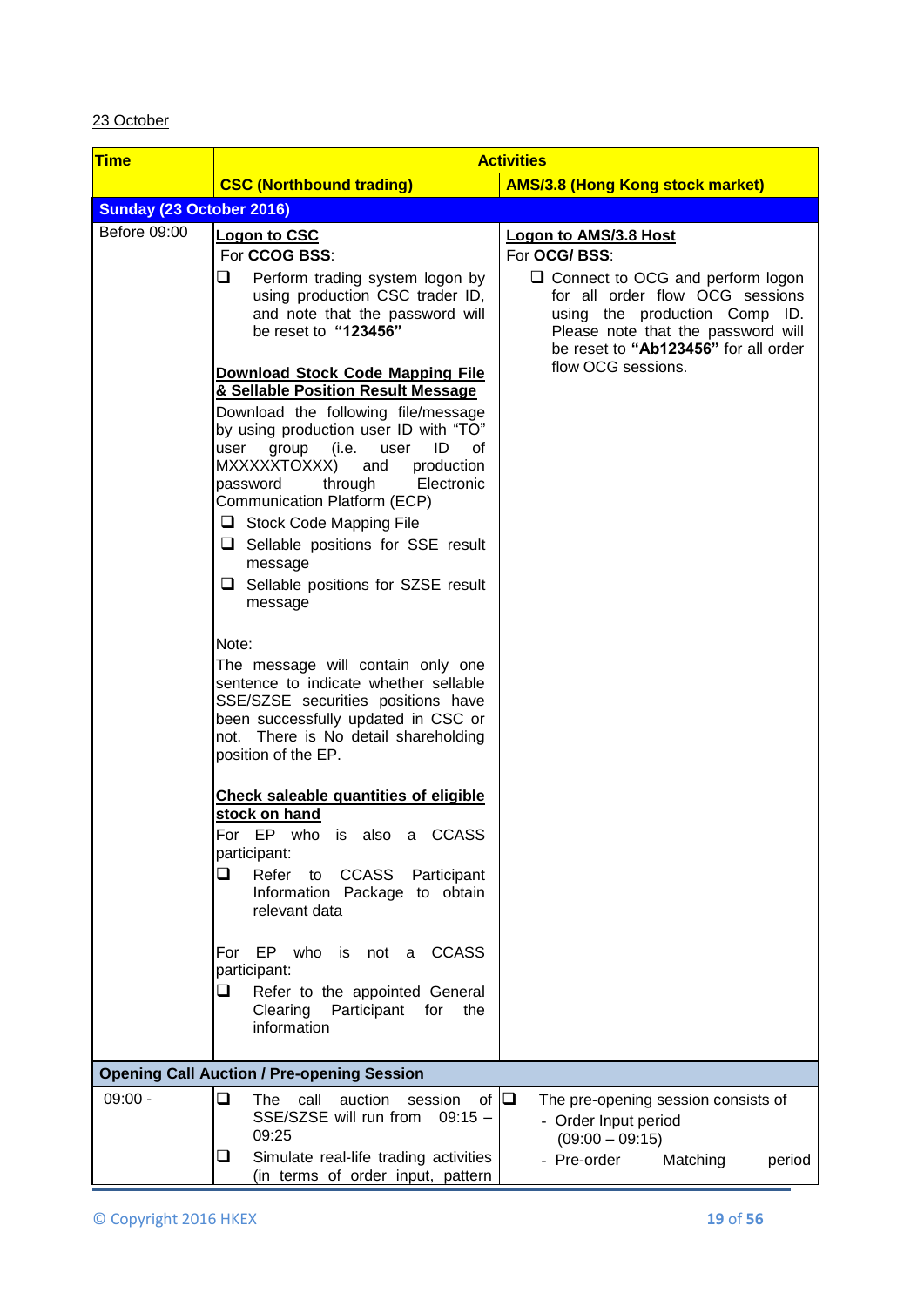| <b>Time</b>                    | <b>Activities</b>                                                                                                                                                                                                                                                                                                                                                                                                                                                                                                                                                                                                                                         |                                                                                                                                                                                                                                                                                                                                                                                                                                                                                                  |
|--------------------------------|-----------------------------------------------------------------------------------------------------------------------------------------------------------------------------------------------------------------------------------------------------------------------------------------------------------------------------------------------------------------------------------------------------------------------------------------------------------------------------------------------------------------------------------------------------------------------------------------------------------------------------------------------------------|--------------------------------------------------------------------------------------------------------------------------------------------------------------------------------------------------------------------------------------------------------------------------------------------------------------------------------------------------------------------------------------------------------------------------------------------------------------------------------------------------|
|                                | <b>CSC (Northbound trading)</b>                                                                                                                                                                                                                                                                                                                                                                                                                                                                                                                                                                                                                           | <b>AMS/3.8 (Hong Kong stock market)</b>                                                                                                                                                                                                                                                                                                                                                                                                                                                          |
|                                | and volume) and refer to Appendix<br>E for Notes on Order Input<br>Take note the saleable quantities<br>u.<br>of eligible stock on hand<br>Note:<br>CSC will start to accept China Connect<br>orders from 9:10.<br>However, these<br>orders will only be processed according<br>to the timetable of SSE/SZSE.                                                                                                                                                                                                                                                                                                                                             | $(09:15 - 09:20)$<br>- Order Matching period<br>$(09:20 - 09:28)$<br>- Blocking period<br>$(09:28 - 09:30)$<br>Simulate real-life trading activities (in<br>⊔<br>terms of transaction types, pattern and<br>volume)<br>during<br>the<br>pre-opening<br>session                                                                                                                                                                                                                                   |
|                                | <b>Morning Session (Continuous Auction / Continuous Trading)</b>                                                                                                                                                                                                                                                                                                                                                                                                                                                                                                                                                                                          |                                                                                                                                                                                                                                                                                                                                                                                                                                                                                                  |
| $09:30 -$                      | SSE:<br>❏<br>The continuous auction session of<br>SSE will run from 09:30 - 10:10<br>SZSE:<br>o.<br>The continuous auction session of<br>SZSE will run from 09:30 - 10:07<br>Closing Call Auction will run from<br>u.<br>$10:07 - 10:10$<br>SSE/SZSE:<br>Simulate real-life trading activities<br>⊔<br>(in terms of order input, pattern<br>and volume) and refer to Appendix<br>E for Notes on Order Input<br>Take note the saleable quantities<br>u<br>of eligible stock on hand<br>Note:<br>CSC will start to accept China Connect<br>orders from 9:25 to 10:11. However,<br>these orders will only be processed<br>according to the timetable of SSE/ | The continuous trading session $(9:30 -$<br>u<br>10:03) (Without VCM monitoring)<br>Simulate real-life trading activities (in<br>❏<br>terms of transaction types, pattern and<br>volume) during the morning session<br>Note:<br>EPs are required to strictly adhere to<br>following order input requirement during<br>CT:<br>❏<br>Order quantity MUST NOT be greater<br>than 20 board lots.<br>$\Box$<br>Order price MUST NOT be more than<br>+/- 20 spreads deviated from the<br>opening price. |
| <b>Closing Auction Session</b> | <b>SZSE</b>                                                                                                                                                                                                                                                                                                                                                                                                                                                                                                                                                                                                                                               |                                                                                                                                                                                                                                                                                                                                                                                                                                                                                                  |
| $10:03 - 10:13$                |                                                                                                                                                                                                                                                                                                                                                                                                                                                                                                                                                                                                                                                           | $\Box$<br>The closing auction session consists of<br>- Reference Price Fixing<br><b>Period</b><br>$(10:03 - 10:04)$<br>$\triangleright$ Acceptable order types to input: Nil<br>$\triangleright$ Order<br>amendment<br>and<br>cancellation: No<br>- Order Input Period<br>$(10:04 - 10:09)$<br>$\triangleright$ Acceptable order types to input : at-<br>auction and at-auction limit<br>$\triangleright$ Order<br>amendment<br>and<br>cancellation: Yes                                         |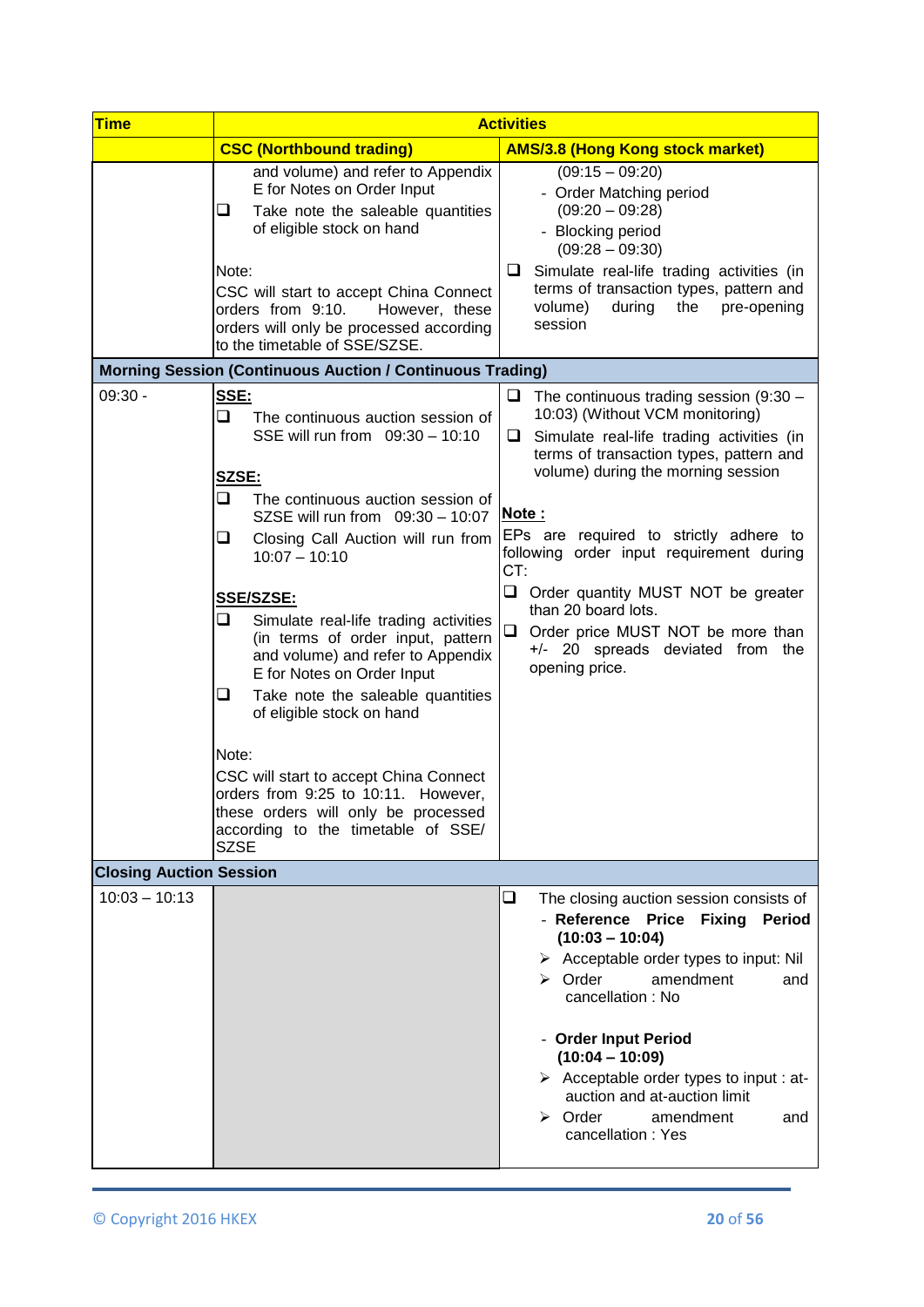| <b>Time</b>                            | <b>Activities</b>                                                                                                                                                                                                                                                                                                                                                                                   |                                                                                                                                                                                                                                                                                                                                                                                                                                                                                                                                                                                                                                                                                                                                                       |
|----------------------------------------|-----------------------------------------------------------------------------------------------------------------------------------------------------------------------------------------------------------------------------------------------------------------------------------------------------------------------------------------------------------------------------------------------------|-------------------------------------------------------------------------------------------------------------------------------------------------------------------------------------------------------------------------------------------------------------------------------------------------------------------------------------------------------------------------------------------------------------------------------------------------------------------------------------------------------------------------------------------------------------------------------------------------------------------------------------------------------------------------------------------------------------------------------------------------------|
|                                        | <b>CSC (Northbound trading)</b>                                                                                                                                                                                                                                                                                                                                                                     | <b>AMS/3.8 (Hong Kong stock market)</b>                                                                                                                                                                                                                                                                                                                                                                                                                                                                                                                                                                                                                                                                                                               |
|                                        |                                                                                                                                                                                                                                                                                                                                                                                                     | - No Cancellation Period<br>$(10:09 - 10:11)$<br>$\triangleright$ Acceptable order types to input : at-<br>auction and at-auction limit<br>$\triangleright$ Order<br>amendment<br>and<br>cancellation: No<br>- Random<br><b>Closing</b><br><b>Period</b><br>(10:11 - 10:13 [random close<br>time])<br>$\triangleright$ Acceptable order types to input : at-<br>auction and at-auction limit<br>$\triangleright$ Order<br>amendment<br>and<br>cancellation: No<br>- Order matching Period<br>(10:11 - completion of matching<br>[variable end time])<br>- Day Close<br>(upon completion of matching)<br>$\Box$ Simulate real-life trading activities (in<br>terms of transaction types, pattern and<br>volume) during the closing auction<br>session. |
| <b>Exchange</b><br><b>Intervention</b> | 10:11                                                                                                                                                                                                                                                                                                                                                                                               |                                                                                                                                                                                                                                                                                                                                                                                                                                                                                                                                                                                                                                                                                                                                                       |
| <b>Day Close</b>                       | 10:15                                                                                                                                                                                                                                                                                                                                                                                               | Day Close - Upon completion of<br>matching                                                                                                                                                                                                                                                                                                                                                                                                                                                                                                                                                                                                                                                                                                            |
| $10:15 -$                              | For CCOG BSS:<br>$\Box$ Perform<br>day-end<br>any<br>processes to ensure database<br>integrity<br>$\Box$ Clean up the transaction data<br>(e.g. orders and trades) entered<br>during this test from BSS (if<br>applicable)<br>$\Box$ Perform trader permanent sign<br>off<br>$\Box$ Restore the data and proper<br>BSS production configuration<br>for<br>following<br>Monday,<br>if.<br>necessary. | Log off from AMS/3.8 host and perform<br>end-of-day procedures<br>For OCG/BSS<br>❏<br>Logout and terminate OCG session.<br>❏<br>Perform end-of-trading procedures, if<br>any, to ensure database integrity.<br>$\Box$<br>Clean up the transaction data (e.g.<br>orders and trades) entered during this<br>test from BSS (if applicable)<br>After the CT, EPs are also reminded to<br>clean up the next day requests, if any, to<br>ensure that these testing orders will not<br>be carried forward to the production on<br>the following trading day<br>Keep all production off-floor trading<br>devices<br>components<br>powered-on<br>throughout the weekend after the CT                                                                           |
| <b>Download Day-end Trade File</b>     |                                                                                                                                                                                                                                                                                                                                                                                                     |                                                                                                                                                                                                                                                                                                                                                                                                                                                                                                                                                                                                                                                                                                                                                       |
| $10:45 - 23:59$                        | Download the following files by using                                                                                                                                                                                                                                                                                                                                                               | Download the following files by using                                                                                                                                                                                                                                                                                                                                                                                                                                                                                                                                                                                                                                                                                                                 |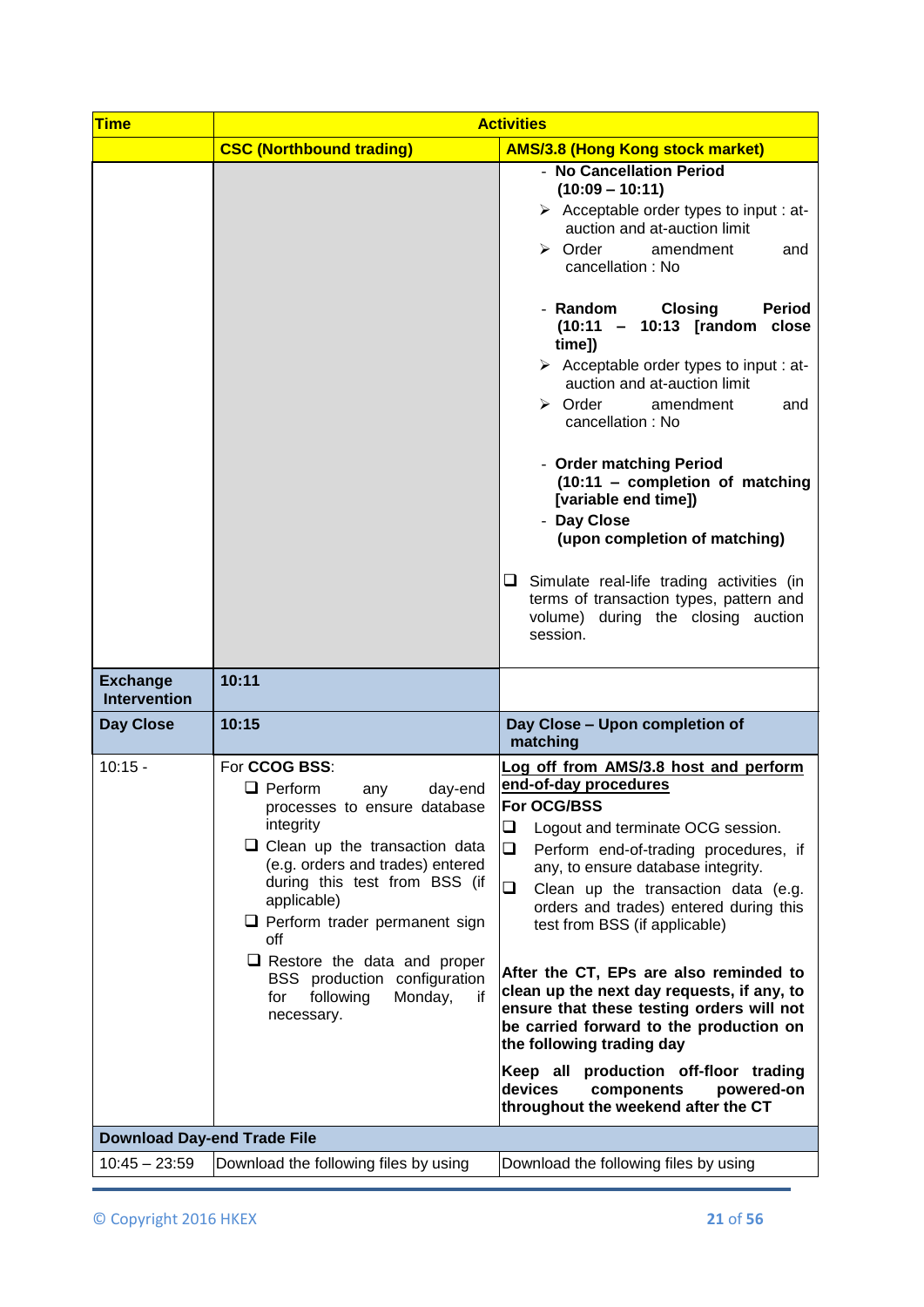| <b>Time</b> | <b>Activities</b>                                                                                                                                      |                                                                                                                                                        |
|-------------|--------------------------------------------------------------------------------------------------------------------------------------------------------|--------------------------------------------------------------------------------------------------------------------------------------------------------|
|             | <b>CSC (Northbound trading)</b>                                                                                                                        | <b>AMS/3.8 (Hong Kong stock market)</b>                                                                                                                |
|             | production user ID with "TO" user group<br>(i.e. user ID of MXXXXXTOXXX) and<br>production password through Electronic<br>Communication Platform (ECP) | production user ID with "TO" user group (i.e.<br>user ID of MXXXXXTOXXX) and production<br>password through Electronic<br>Communication Platform (ECP) |
|             | Trade file for SSE/SZSE (from $\Box$<br>10:45) and check the accuracy of $\Box$<br>trade details                                                       | Trade file (from 10:45)<br>Closing price file (from 10:45)                                                                                             |
|             | <b>SSE</b><br>Closing price file<br>for<br>securities (from 11:45)                                                                                     |                                                                                                                                                        |
|             | <b>SZSE</b><br>Closing price file for<br>securities (from 11:45)                                                                                       |                                                                                                                                                        |

*Note: EPs who do not follow the testing guidelines or conduct frivolous activities during the Connectivity Test will be suspended from further participation in the Connectivity Test without prior notice.*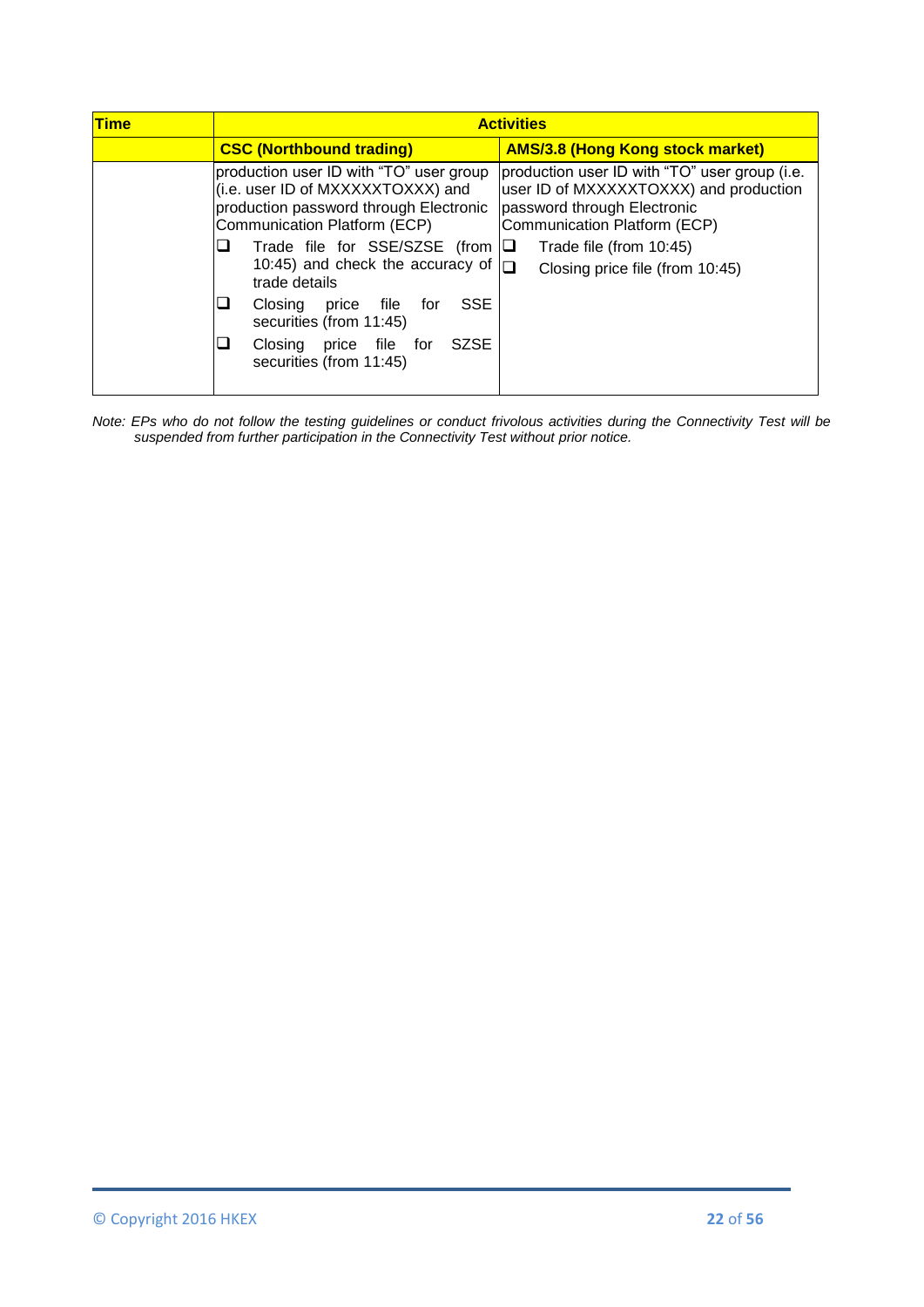**Appendix B.1**

## **Activity Rundown**

# **for Market Rehearsal – MR1 on 29 & 30 October 2016**

## **Overall Trading Timetables**

## 29 October

| Date & Time             | <b>CSC accept Northbound order</b> | AMS/3.8 (Hong Kong stock market) <sup>Note 1</sup> |
|-------------------------|------------------------------------|----------------------------------------------------|
| $09:00 - 09:30$         |                                    | <b>Pre-Opening Session</b>                         |
| $09:10^{Note2} - 09:25$ | <b>Opening Call Auction</b>        |                                                    |
| $09:25^{Note2} - 11:31$ | <b>Morning Continuous Auction</b>  |                                                    |
| $09:30 - 12:00$         |                                    | Morning Continuous Trading Session                 |
| $12:55^{Note2} - 15:01$ | Afternoon Continuous Auction       |                                                    |
| $13:00 - 16:00$         |                                    | Afternoon Continuous Trading Session               |
| 15:05                   | Day Close                          |                                                    |
| $16:00 - 16:10$         |                                    | <b>Closing Auction Session</b>                     |
| $16:08 - 16:10$         |                                    | Day Close (upon completion of matching)            |

## 30 October

| Date & Time             | <b>CSC accept Northbound order</b> | AMS/3.8 (Hong Kong stock market) Note 1 |
|-------------------------|------------------------------------|-----------------------------------------|
| $09:00 - 09:30$         |                                    | <b>Pre-Opening Session</b>              |
| $09:10^{Note2} - 09:25$ | <b>Opening Call Auction</b>        |                                         |
| $09:25^{Note2} - 10:11$ | <b>Morning Continuous Auction</b>  |                                         |
| $09:30 - 10:03$         |                                    | Morning Continuous Trading Session      |
| $10:03 - 10:13$         |                                    | <b>Closing Auction Session</b>          |
| $10:11 - 10:13$         |                                    | Day Close (upon completion of matching) |
| 10:15                   | Day Close                          |                                         |

## Notes

- 1. It is applicable to EPs who have submitted the enrolment form before the deadline (i.e. 23 September 2016) to request HKEX to turn on all production order flow OCG/BSS sessions to conduct trading activities during MR. Kindly note that their production Drop-Copy OCG/BSS sessions will also be activated during MR.
- 2. CSC will start to accept China Connect orders few minute(s) before the commencement of trading session(s) of SSE and SZSE. However, the CSC, SSE and SZSE will only process China Connect orders input when the Opening Call Auction Session commences at 9:15 or Morning Continuous Auction Session commences at 9:30 or when the Afternoon Continuous Auction Session commences at 13:00 according to SSE/ SZSE timetable.

**If applicable, please refer to CCASS Participant Information Package for clearing and settlement related activities and relevant timetable.**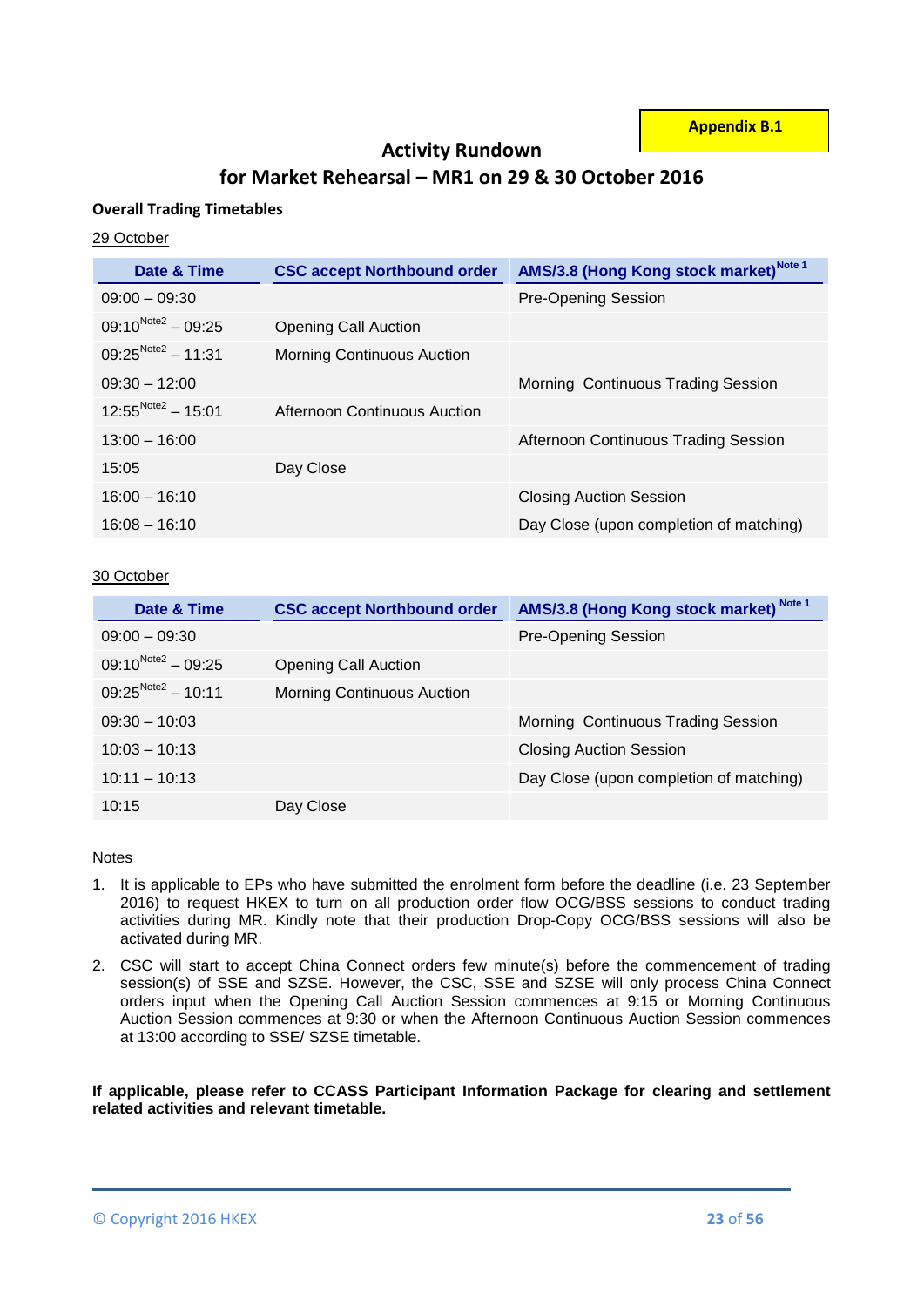## **Activity Rundown** <u>29 October</u>

| <b>Time</b>                       | <b>Activities</b>                                                                                                                                                                                                                                                                                                                                                                                                                                                                                                                                                                                                                                                                                                                                                                                                                                                                                                                                                                                                      |                                                                                                                                                                                                                                                                                                                                                                                                                                                                                                                                                                                                                                                                                                                                                                                                                                                              |
|-----------------------------------|------------------------------------------------------------------------------------------------------------------------------------------------------------------------------------------------------------------------------------------------------------------------------------------------------------------------------------------------------------------------------------------------------------------------------------------------------------------------------------------------------------------------------------------------------------------------------------------------------------------------------------------------------------------------------------------------------------------------------------------------------------------------------------------------------------------------------------------------------------------------------------------------------------------------------------------------------------------------------------------------------------------------|--------------------------------------------------------------------------------------------------------------------------------------------------------------------------------------------------------------------------------------------------------------------------------------------------------------------------------------------------------------------------------------------------------------------------------------------------------------------------------------------------------------------------------------------------------------------------------------------------------------------------------------------------------------------------------------------------------------------------------------------------------------------------------------------------------------------------------------------------------------|
|                                   | <b>CSC (Northbound trading)</b>                                                                                                                                                                                                                                                                                                                                                                                                                                                                                                                                                                                                                                                                                                                                                                                                                                                                                                                                                                                        | <b>AMS/3.8 (Hong Kong stock market)</b>                                                                                                                                                                                                                                                                                                                                                                                                                                                                                                                                                                                                                                                                                                                                                                                                                      |
| Friday (28 October 2016)          |                                                                                                                                                                                                                                                                                                                                                                                                                                                                                                                                                                                                                                                                                                                                                                                                                                                                                                                                                                                                                        |                                                                                                                                                                                                                                                                                                                                                                                                                                                                                                                                                                                                                                                                                                                                                                                                                                                              |
| After 17:00                       | $\Box$ Ensure the shareholdings of<br>eligible stocks (in Appendix D)<br>properly<br>setup in<br>are<br>CC<br>OG/BSS, if applicable, for testing<br>on 29 October 2016<br>$\Box$ Ensure<br>all<br><b>BSS</b><br>CCOG/<br>components (including network<br>OG.<br>routers,<br>servers<br>and<br>workstations)<br>powered-on<br>are<br>after trading hours<br>$\Box$ Ensure the production database<br>of in-house / back-office systems<br>are properly backed-up<br>$\Box$ For those BSS which are not<br>going to participate in the test,<br>ensure that each of these BSS is<br>not connected to the CCOG, to<br>avoid receiving the testing data<br>$\Box$ For all existing production BSS,<br>please do not input any next day<br>requests after trading hours on<br>Friday (i.e., requests intended for<br>submission to<br><b>CSC</b><br>on<br>the<br>following trading day, since next<br>day requests will be submitted to<br>CSC during the MR and will not<br>be available on the following<br>trading day) | ❏<br>OCG/BSS<br>Ensure<br>all<br>components (including network<br>routers and workstations) are<br>powered-on after trading hours<br>Ensure the production database<br>u<br>of in-house / back-office systems<br>are properly backed-up<br>For those BSS which are not<br>⊔<br>going to participate in the test,<br>ensure that each of these BSS is<br>not connected to the OCG, to<br>avoid receiving the testing data<br>❏<br>For all existing production BSS,<br>please do not input any next day<br>requests after trading hours on<br>Friday (i.e., requests intended for<br>submission to AMS/3.8 on the<br>following trading day, since next<br>day requests will be submitted to<br>AMS/3.8 during the MR and will<br>not be available on the following<br>trading day)<br>For BSS, please save/cancel all<br>❏<br>next day requests, if applicable |
| <b>Saturday (29 October 2016)</b> |                                                                                                                                                                                                                                                                                                                                                                                                                                                                                                                                                                                                                                                                                                                                                                                                                                                                                                                                                                                                                        |                                                                                                                                                                                                                                                                                                                                                                                                                                                                                                                                                                                                                                                                                                                                                                                                                                                              |
| Before 09:00                      | Logon to CSC<br>For CCOG BSS:<br>$\Box$ Perform trading system logon<br>using production<br><b>CSC</b><br>by<br>trader ID, and note that the<br>will be reset to<br>password<br>"123456"<br><b>Download Stock Code Mapping File</b><br>& Sellable Position Result Message<br>Download the following file/message<br>by using production user ID with "TO"<br>group<br>(i.e.<br>ID<br>user<br>user<br>0f<br>MXXXXXTOXXX)<br>and<br>production<br>password<br>through<br>Electronic<br>Communication Platform (ECP)<br>Stock Code Mapping File<br>$\Box$ Sellable positions for SSE result<br>message                                                                                                                                                                                                                                                                                                                                                                                                                    | <b>Logon to AMS/3.8 Host</b><br>For Order Flow and Drop-Copy<br>OCG/ BSS:<br>$\Box$ Connect to OCG and perform<br>logon for all OCG sessions<br>using the production Comp ID.<br>Please note that the password<br>will be reset to "Ab123456"<br>for all OCG sessions.                                                                                                                                                                                                                                                                                                                                                                                                                                                                                                                                                                                       |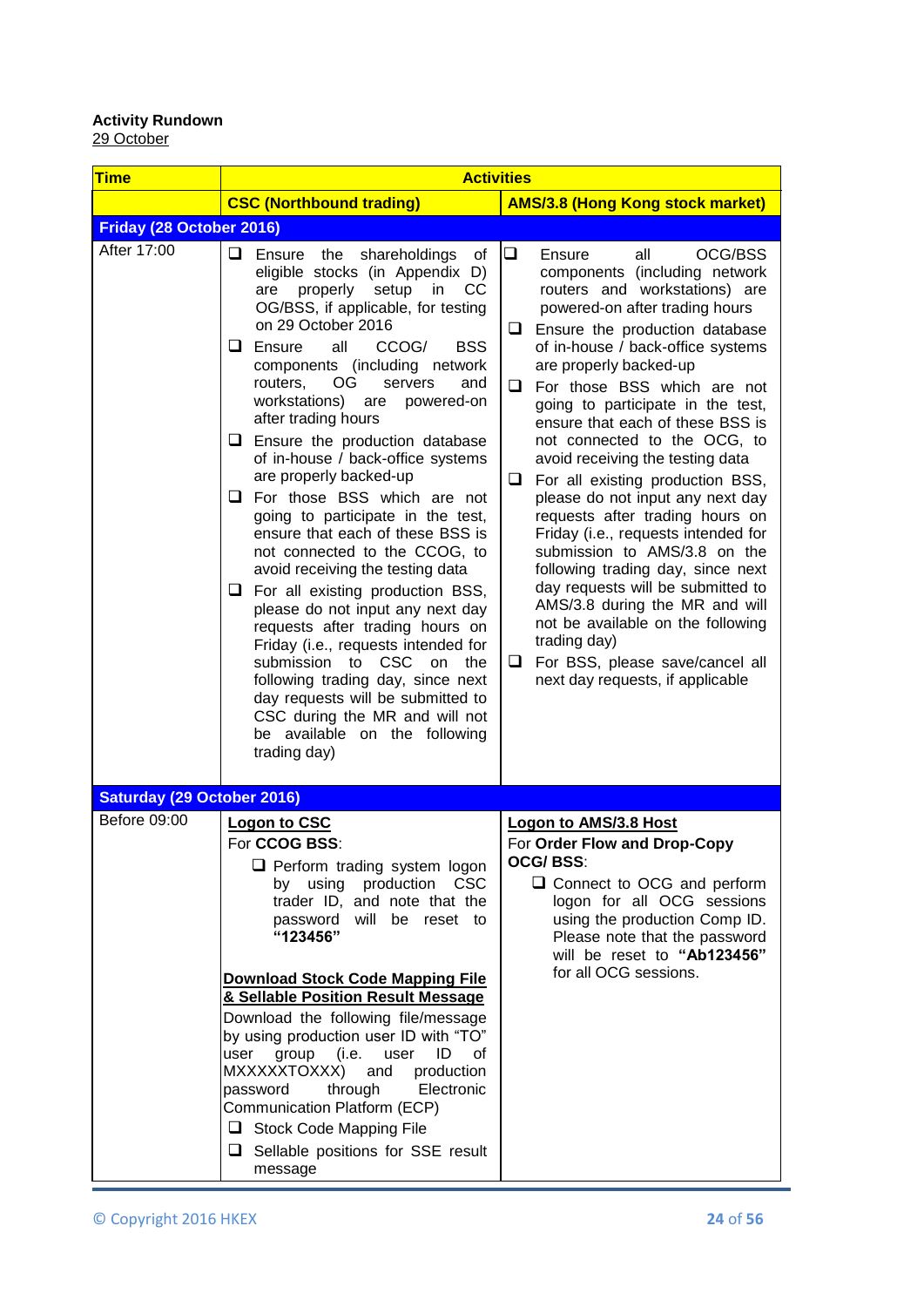| <b>Time</b> | <b>Activities</b>                                                                                                                                                                                                                                                                                                                                                                                                                                                                                                                                                                                                                                                                                                                                                                                                                                                                                                                                                          |                                                                                                                                                                                                                                                                                                                                                                                                  |
|-------------|----------------------------------------------------------------------------------------------------------------------------------------------------------------------------------------------------------------------------------------------------------------------------------------------------------------------------------------------------------------------------------------------------------------------------------------------------------------------------------------------------------------------------------------------------------------------------------------------------------------------------------------------------------------------------------------------------------------------------------------------------------------------------------------------------------------------------------------------------------------------------------------------------------------------------------------------------------------------------|--------------------------------------------------------------------------------------------------------------------------------------------------------------------------------------------------------------------------------------------------------------------------------------------------------------------------------------------------------------------------------------------------|
|             | <b>CSC (Northbound trading)</b>                                                                                                                                                                                                                                                                                                                                                                                                                                                                                                                                                                                                                                                                                                                                                                                                                                                                                                                                            | <b>AMS/3.8 (Hong Kong stock market)</b>                                                                                                                                                                                                                                                                                                                                                          |
|             | $\Box$ Sellable positions for SZSE result<br>message<br>Note:<br>The message will contain only one<br>sentence to indicate whether sellable                                                                                                                                                                                                                                                                                                                                                                                                                                                                                                                                                                                                                                                                                                                                                                                                                                |                                                                                                                                                                                                                                                                                                                                                                                                  |
|             | SSE/SZSE securities positions have<br>been successfully updated in CSC or<br>not. There is No detail shareholding<br>position of the EP.                                                                                                                                                                                                                                                                                                                                                                                                                                                                                                                                                                                                                                                                                                                                                                                                                                   |                                                                                                                                                                                                                                                                                                                                                                                                  |
|             | Stock #000001 has aggregate foreign<br>shareholding >28%<br>EPs should pay attention to HKEX's<br>announcement on stop accepting buy<br>orders of the stock #000001 via email<br>sent to contact person specified by<br>EP<br>on the enrolment form<br>for<br>participation in MR activities<br>for<br>Shenzhen-Hong Stock Connect                                                                                                                                                                                                                                                                                                                                                                                                                                                                                                                                                                                                                                         |                                                                                                                                                                                                                                                                                                                                                                                                  |
|             | <b>Opening Call Auction / Pre-opening Session</b>                                                                                                                                                                                                                                                                                                                                                                                                                                                                                                                                                                                                                                                                                                                                                                                                                                                                                                                          |                                                                                                                                                                                                                                                                                                                                                                                                  |
| $09:00 -$   | session of $\Box$<br>❏<br>call<br>auction<br>The<br>SSE/SZSE will run from<br>$09:15-$<br>09:25<br>⊔<br>Simulate real-life trading activities<br>(in terms of order input, pattern<br>volume)<br>and<br>and<br>refer<br>to<br>Appendix E for Notes on Order<br>Input<br>u<br>Take note the saleable quantities<br>of eligible stock on hand with<br>reference to Appendix D<br>EPs participate in both Shenzhen-<br>Hong Kong and Shanghai-Hong Kong<br><b>Stock Connect</b><br>Input order for SSE securities and<br>u<br><b>SZSE</b> securities<br>participate in Shanghai-Hong<br>EPs<br>Kong Stock Connect only<br>❏<br>Input order for SSE securities<br>only<br>EPs implement shortselling function<br>Input shortselling order for SZSE<br>u<br>and/or SSE securities<br>EPs implement Pre-trade checking for<br>institutional investor function<br>□<br>Input sell order for SZSE and/or<br>SSE securities with IIID. For buy<br>order, input of IIID is optional. | The pre-opening session consists<br>of<br>- Order Input period<br>$(09:00 - 09:15)$<br>- Pre-order<br>Matching<br>period<br>$(09:15 - 09:20)$<br>- Order Matching period<br>$(09:20 - 09:28)$<br>- Blocking period<br>$(09:28 - 09:30)$<br>Simulate<br>⊔<br>real-life<br>trading<br>activities (in terms of transaction<br>pattern<br>and<br>volume)<br>types,<br>during the pre-opening session |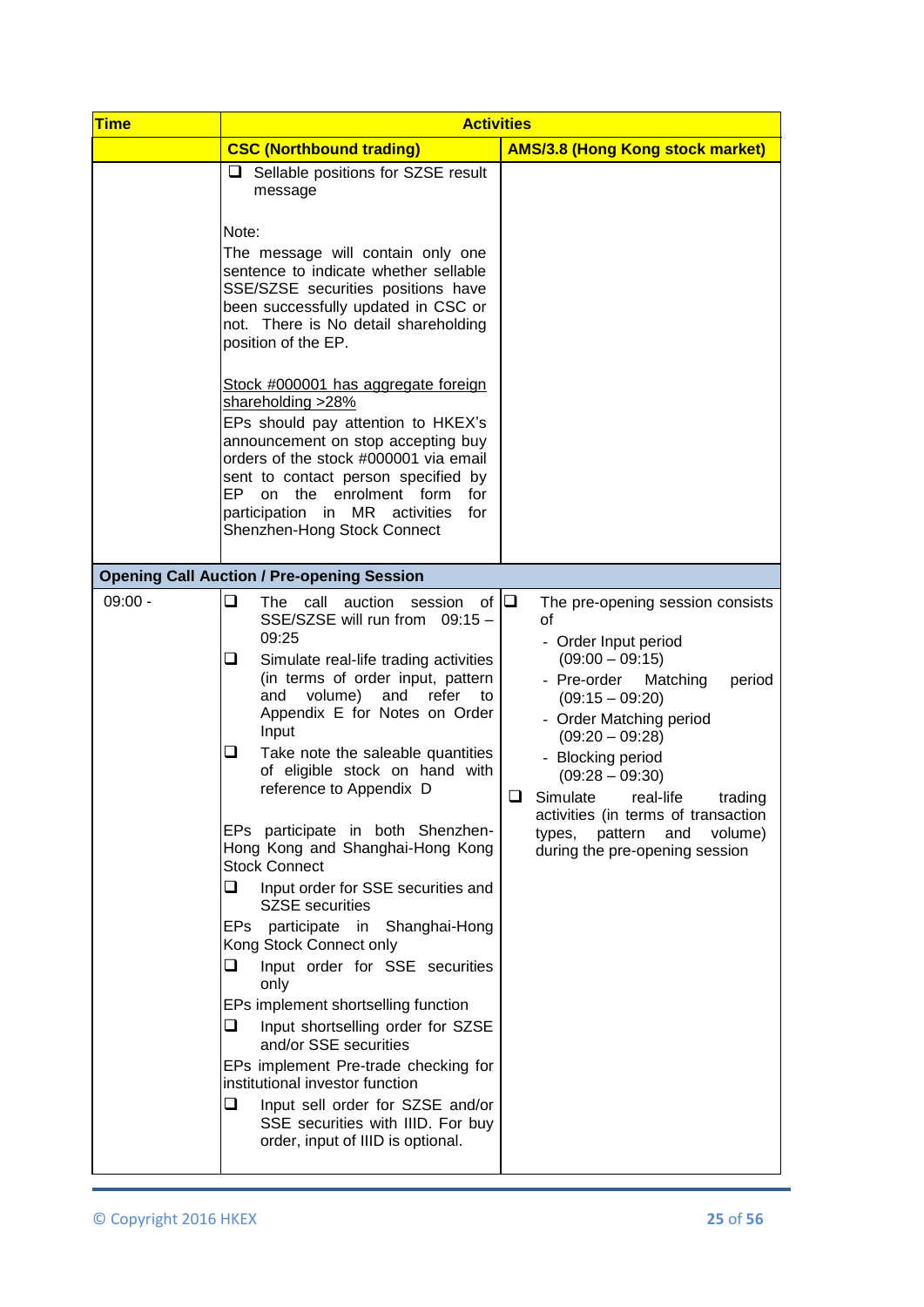| <b>Time</b> | <b>Activities</b>                                                                                                                                                                                                                                                                                                                                                                                                                                                                                                                                                                                                                                                                                                                                                                                                                                                                                                                                                                                                                                                        |  |
|-------------|--------------------------------------------------------------------------------------------------------------------------------------------------------------------------------------------------------------------------------------------------------------------------------------------------------------------------------------------------------------------------------------------------------------------------------------------------------------------------------------------------------------------------------------------------------------------------------------------------------------------------------------------------------------------------------------------------------------------------------------------------------------------------------------------------------------------------------------------------------------------------------------------------------------------------------------------------------------------------------------------------------------------------------------------------------------------------|--|
|             | <b>CSC (Northbound trading)</b><br><b>AMS/3.8 (Hong Kong stock market)</b>                                                                                                                                                                                                                                                                                                                                                                                                                                                                                                                                                                                                                                                                                                                                                                                                                                                                                                                                                                                               |  |
|             | EPs implement Central Trade Feed<br>function<br>❏<br>receive online trade notifications<br>for trades originated from all<br>trading devices belonging to the<br>EP and reconcile the trade file<br>received via ECP<br>Note:<br>CSC will start to accept China Connect<br>orders from 9:10.<br>However, these<br>orders<br>will<br>only<br>be<br>processed<br>timetable<br>according<br>the<br>οf<br>to<br>SSE/SZSE.                                                                                                                                                                                                                                                                                                                                                                                                                                                                                                                                                                                                                                                    |  |
|             | <b>Morning Session (Continuous Auction / Continuous Trading)</b>                                                                                                                                                                                                                                                                                                                                                                                                                                                                                                                                                                                                                                                                                                                                                                                                                                                                                                                                                                                                         |  |
| $09:30 -$   | $\Box$<br>The continuous auction session<br>u<br>The continuous trading session<br>of SSE/SZSE will run from 09:30<br>consists of<br>$-11:30$<br>- Without VCM monitoring (09:30<br>$-09:45$<br>❏<br>Simulate real-life trading activities<br>(in terms of order input, pattern<br>- With VCM monitoring (09:45 -<br>volume)<br>and<br>and<br>refer to<br>12:00<br>Appendix E for Notes on Order<br>◻<br>Simulate<br>real-life<br>trading<br>Input<br>activities (in terms of transaction<br>❏<br>Take note the saleable quantities<br>types, pattern<br>and volume)<br>of eligible stock on hand<br>during the morning session                                                                                                                                                                                                                                                                                                                                                                                                                                          |  |
|             | EPs participate in both Shenzhen-<br>Note:<br>Hong Kong and Shanghai-Hong Kong<br>EPs are required to strictly adhere to<br><b>Stock Connect</b><br>following order input requirement<br>❏<br>Input order for SSE securities and<br>during MR:<br><b>SZSE</b> securities<br>Order quantity MUST NOT be<br>EPs:<br>participate in Shanghai-Hong<br>greater than 20 board lots.<br>Kong Stock Connect only<br>❏<br>Order price MUST NOT be more<br>❏<br>Input order for SSE securities<br>than +/- 20 spreads deviated from<br>only<br>the opening price.<br>EPs implement shortselling function<br>❏<br>Input shortselling order for SZSE<br>and/or SSE securities<br>EPs implement Pre-trade checking for<br>institutional investor function<br>❏<br>Input sell order for SZSE and/or<br>SSE securities with IIID. For buy<br>order, input of IIID is optional.<br>EPs implement Central Trade Feed<br>function<br>$\Box$<br>receive online trade notifications<br>for trades originated from all<br>trading devices belonging to the<br>EP and reconcile the trade file |  |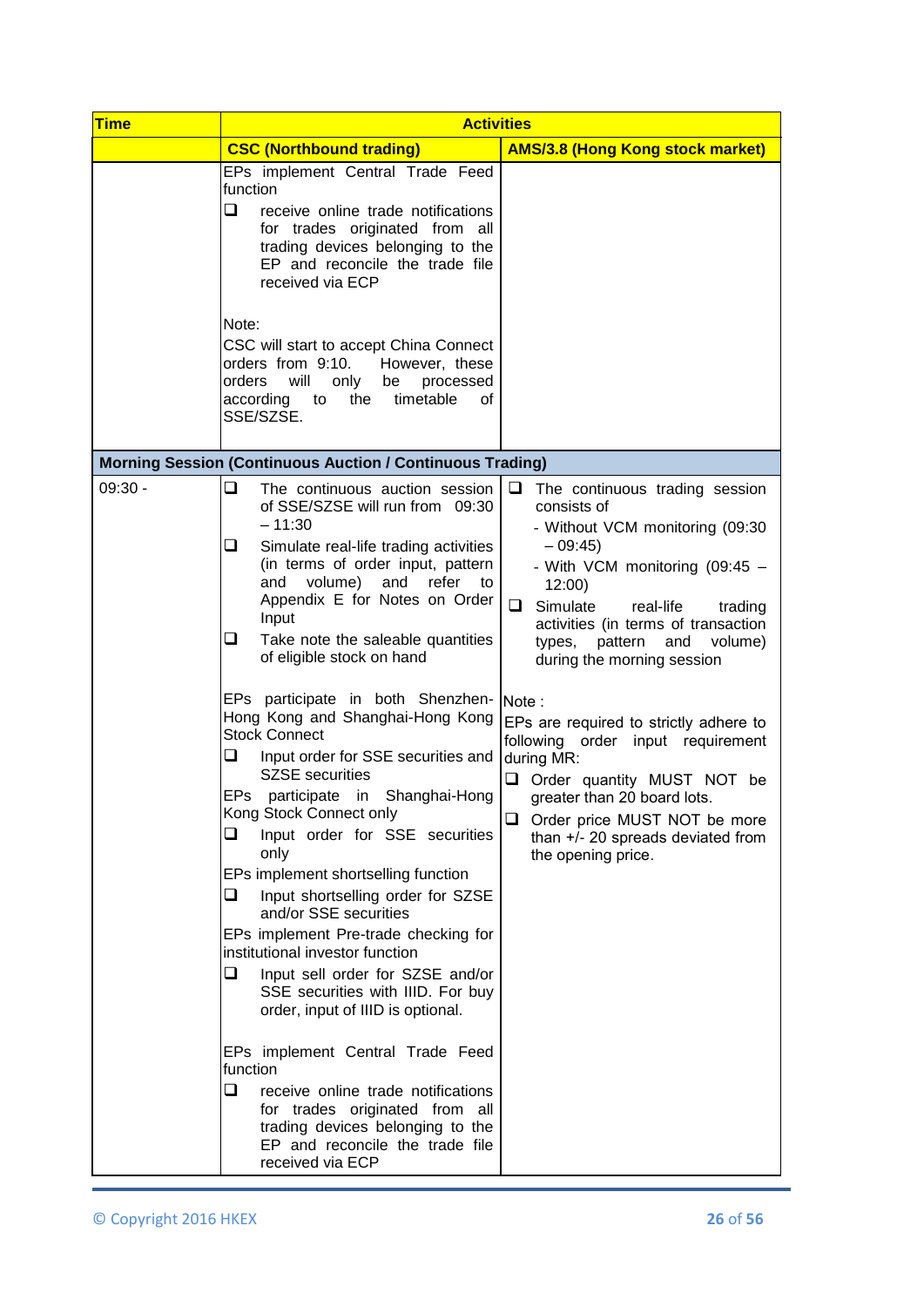| <b>Time</b>                            | <b>Activities</b>                                                                                                                                                                                                                                                                                                                                                                                                                                                                                                                                                    |                                                                                                                                                                                                                                                                                                                                                                                                                                                                                                                                                                 |
|----------------------------------------|----------------------------------------------------------------------------------------------------------------------------------------------------------------------------------------------------------------------------------------------------------------------------------------------------------------------------------------------------------------------------------------------------------------------------------------------------------------------------------------------------------------------------------------------------------------------|-----------------------------------------------------------------------------------------------------------------------------------------------------------------------------------------------------------------------------------------------------------------------------------------------------------------------------------------------------------------------------------------------------------------------------------------------------------------------------------------------------------------------------------------------------------------|
|                                        | <b>CSC (Northbound trading)</b>                                                                                                                                                                                                                                                                                                                                                                                                                                                                                                                                      | <b>AMS/3.8 (Hong Kong stock market)</b>                                                                                                                                                                                                                                                                                                                                                                                                                                                                                                                         |
|                                        | Note:<br>CSC will start to accept China<br>Connect orders from 9:25 to 11:31.<br>However, these orders will only be<br>processed according to the timetable<br>of SSE/SZSE                                                                                                                                                                                                                                                                                                                                                                                           |                                                                                                                                                                                                                                                                                                                                                                                                                                                                                                                                                                 |
| <b>Exchange</b><br><b>Intervention</b> | $11:31 - 11:35$                                                                                                                                                                                                                                                                                                                                                                                                                                                                                                                                                      | 12:00 - 12:05                                                                                                                                                                                                                                                                                                                                                                                                                                                                                                                                                   |
| <b>Close</b>                           | $11:35 - 12:55$                                                                                                                                                                                                                                                                                                                                                                                                                                                                                                                                                      | 12:05 - 12:30                                                                                                                                                                                                                                                                                                                                                                                                                                                                                                                                                   |
| <b>Download Mid-day Trade File</b>     |                                                                                                                                                                                                                                                                                                                                                                                                                                                                                                                                                                      |                                                                                                                                                                                                                                                                                                                                                                                                                                                                                                                                                                 |
| $12:00 - 23:59$                        | ⊔.<br>Download the trade file by using<br>production user ID with "TO" user<br>(i.e.<br>ID<br>group<br>user<br>οf<br>MXXXXXTOXXX) and production<br>through<br>Electronic<br>password<br>Communication Platform (ECP)<br>and check the accuracy of trade<br>details.                                                                                                                                                                                                                                                                                                 |                                                                                                                                                                                                                                                                                                                                                                                                                                                                                                                                                                 |
| <b>Order Cancel</b>                    |                                                                                                                                                                                                                                                                                                                                                                                                                                                                                                                                                                      | $12:30 - 13:00$                                                                                                                                                                                                                                                                                                                                                                                                                                                                                                                                                 |
|                                        | Afternoon Session (Continuous Auction / Continuous Trading)                                                                                                                                                                                                                                                                                                                                                                                                                                                                                                          |                                                                                                                                                                                                                                                                                                                                                                                                                                                                                                                                                                 |
| $13:00 -$                              | SSE:<br>u.<br>The continuous auction session<br>of SSE will run from<br>$13:00 -$<br>15:00<br>SZSE:<br>O.<br>The continuous auction session<br>of SZSE will run from<br>$13:00 -$<br>14:57<br>Closing Call Auction will run from<br>u<br>$14:57 - 15:00$<br>SSE/SZSE:<br>$\Box$<br>Simulate real-life trading activities<br>(in terms of order input, pattern<br>volume)<br>and<br>refer to<br>and<br>Appendix E for Notes on Order<br>Input<br>Take note the saleable quantities<br>u.<br>of eligible stock on hand<br>Note:<br>CSC will start accept China Connect | The continuous trading session<br>consists of<br>- Without VCM (13:00 - 13:15<br>and $15:40 - 16:00$ )<br>- With VCM $(13:15 - 15:40)$<br>real-life<br>$\Box$ Simulate<br>trading<br>activities (in terms of transaction<br>types, pattern and volume)<br>during the afternoon session.<br>Note:<br>EPs are required to strictly adhere to<br>following order input requirement<br>during the MR:<br>Onder quantity MUST NOT be<br>greater than 20 board lots.<br>Order price MUST NOT be more<br>⊔.<br>than +/- 20 spreads deviated from<br>the opening price. |
|                                        | orders from 12:55 to 15:01. However,<br>these orders will only be processed<br>according to the timetable of SSE/<br>SZSE.                                                                                                                                                                                                                                                                                                                                                                                                                                           |                                                                                                                                                                                                                                                                                                                                                                                                                                                                                                                                                                 |
| <b>Exchange</b><br><b>Intervention</b> | 15:01                                                                                                                                                                                                                                                                                                                                                                                                                                                                                                                                                                |                                                                                                                                                                                                                                                                                                                                                                                                                                                                                                                                                                 |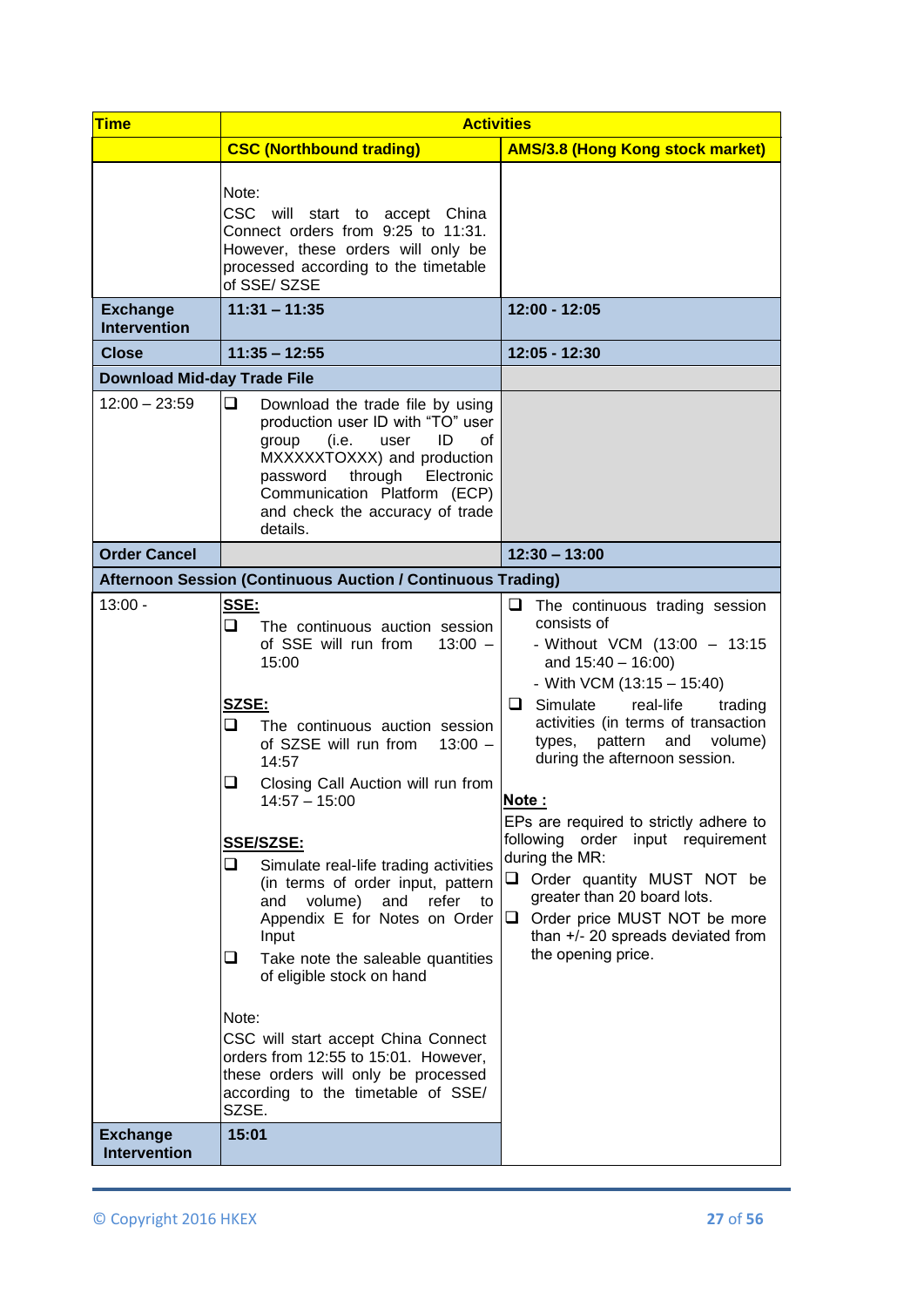| <b>Time</b>                    | <b>Activities</b>                                                                                                                                                                                                                                                                                                                                                                                                                                                    |                                                                                                                                                                                                                                                                                                                                                                                                                                                             |
|--------------------------------|----------------------------------------------------------------------------------------------------------------------------------------------------------------------------------------------------------------------------------------------------------------------------------------------------------------------------------------------------------------------------------------------------------------------------------------------------------------------|-------------------------------------------------------------------------------------------------------------------------------------------------------------------------------------------------------------------------------------------------------------------------------------------------------------------------------------------------------------------------------------------------------------------------------------------------------------|
|                                | <b>CSC (Northbound trading)</b>                                                                                                                                                                                                                                                                                                                                                                                                                                      | <b>AMS/3.8 (Hong Kong stock market)</b>                                                                                                                                                                                                                                                                                                                                                                                                                     |
| <b>Day Close</b>               | 15:05                                                                                                                                                                                                                                                                                                                                                                                                                                                                |                                                                                                                                                                                                                                                                                                                                                                                                                                                             |
| $15:05 -$                      | For CCOG BSS:<br>$\Box$ Perform<br>day-end<br>any<br>processes to ensure database<br>integrity<br>$\Box$ Clean up the transaction data<br>orders<br>(e.g.<br>and<br>trades)<br>entered during this test from<br>BSS (if applicable)<br>$\Box$ Perform trader permanent sign<br>off<br>Note for EPs not participating next<br>day testing:<br>Restore the data and proper BSS<br>production configuration for following<br>Monday, if necessary.                      |                                                                                                                                                                                                                                                                                                                                                                                                                                                             |
|                                | Download Day-end Trade File and Closing Price File                                                                                                                                                                                                                                                                                                                                                                                                                   |                                                                                                                                                                                                                                                                                                                                                                                                                                                             |
| $16:00 - 23:59$                | Download the following files by using<br>production user ID with "TO" user<br>group (i.e. user ID of MXXXXXTOXXX)<br>and production password through<br><b>Electronic Communication Platform</b><br>(ECP)<br>❏<br>Trade file for SSE/SZSE (from<br>15:30) and check the accuracy of<br>trade details<br>Closing<br>price<br>file<br>for<br><b>SSE</b><br>u<br>securities (from 16:30)<br>Closing<br>price<br>file for<br><b>SZSE</b><br>⊔<br>securities (from 16:30) |                                                                                                                                                                                                                                                                                                                                                                                                                                                             |
| <b>Closing Auction Session</b> |                                                                                                                                                                                                                                                                                                                                                                                                                                                                      |                                                                                                                                                                                                                                                                                                                                                                                                                                                             |
| $16:00 - 16:10$                |                                                                                                                                                                                                                                                                                                                                                                                                                                                                      | ❏<br>The closing<br>auction<br>session<br>consists of<br>- Reference<br><b>Price</b><br><b>Fixing</b><br>Period (16:00 - 16:01)<br>> Acceptable order types to<br>input: Nil<br>$\triangleright$ Order<br>amendment<br>and<br>cancellation: No<br>- Order Input Period<br>$(16:01 - 16:06)$<br>$\triangleright$ Acceptable order types to<br>input : at-auction and at-<br>auction limit<br>$\triangleright$ Order<br>amendment<br>and<br>cancellation: Yes |
|                                |                                                                                                                                                                                                                                                                                                                                                                                                                                                                      | <b>No Cancellation Period</b>                                                                                                                                                                                                                                                                                                                                                                                                                               |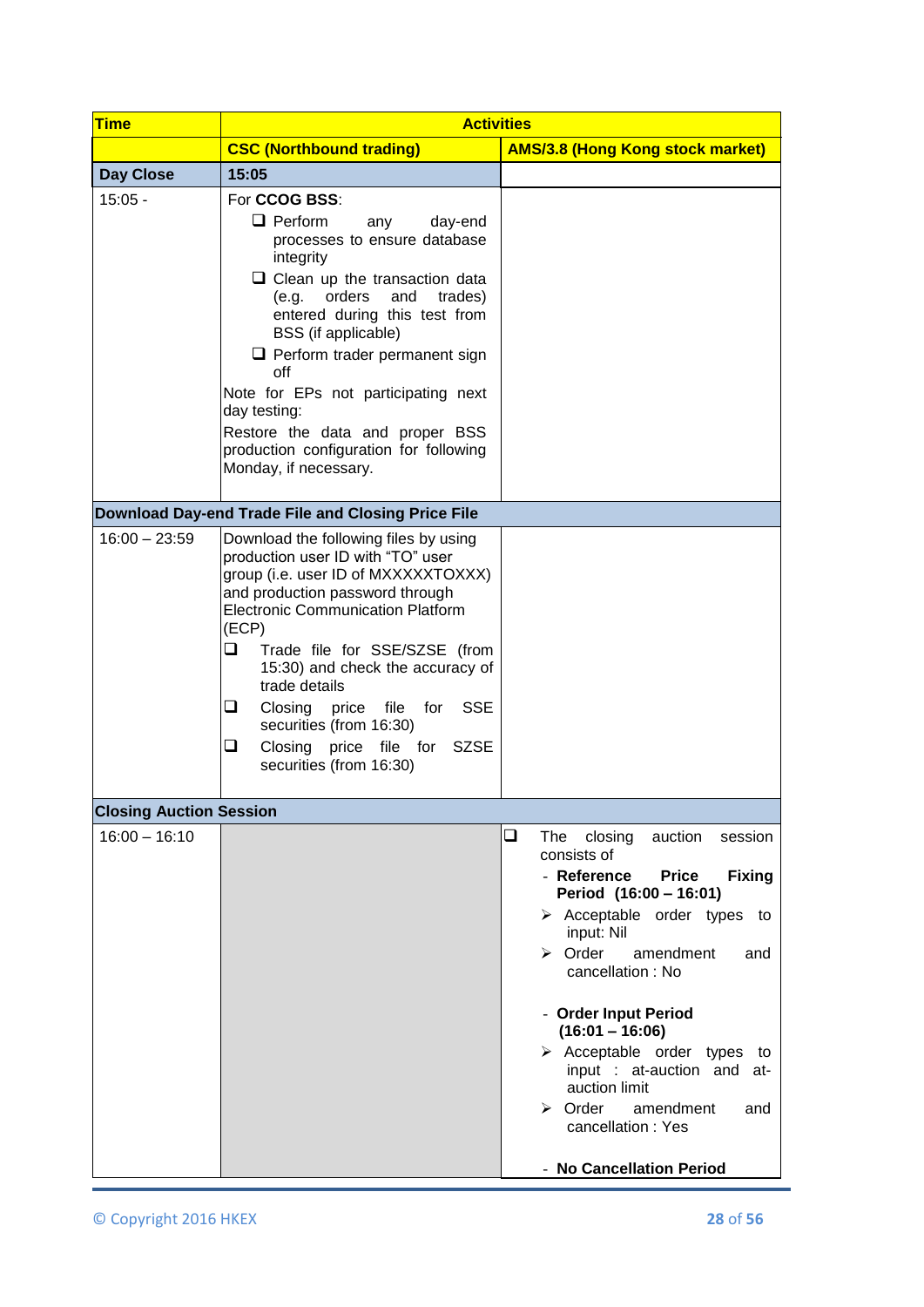| <b>Time</b> | <b>Activities</b>                       |                                                                                                                                                                                                                                                                                                                                                                                                                                                                                                                                                                                                                                                                                                                                |
|-------------|-----------------------------------------|--------------------------------------------------------------------------------------------------------------------------------------------------------------------------------------------------------------------------------------------------------------------------------------------------------------------------------------------------------------------------------------------------------------------------------------------------------------------------------------------------------------------------------------------------------------------------------------------------------------------------------------------------------------------------------------------------------------------------------|
|             | <b>CSC (Northbound trading)</b>         | <b>AMS/3.8 (Hong Kong stock market)</b>                                                                                                                                                                                                                                                                                                                                                                                                                                                                                                                                                                                                                                                                                        |
|             |                                         | $(16:06 - 16:08)$<br>$\triangleright$ Acceptable order types to<br>input : at-auction and at-<br>auction limit<br>$\triangleright$ Order<br>amendment<br>and<br>cancellation: No                                                                                                                                                                                                                                                                                                                                                                                                                                                                                                                                               |
|             |                                         | - Random Closing<br><b>Period</b><br>(16:08 - 16:10 [random close<br>time])<br>$\triangleright$ Acceptable order types to<br>input : at-auction and at-<br>auction limit<br>$\triangleright$ Order<br>amendment<br>and<br>cancellation: No                                                                                                                                                                                                                                                                                                                                                                                                                                                                                     |
|             |                                         | - Order matching Period<br>(16:08)<br>$\sim$<br>completion<br>of<br>matching [variable end time])<br>- Day Close<br>(upon<br>completion<br>оf<br>matching)                                                                                                                                                                                                                                                                                                                                                                                                                                                                                                                                                                     |
|             |                                         | $\Box$ Simulate real-life trading activities<br>(in terms of transaction types,<br>pattern and volume) during the<br>closing auction session.                                                                                                                                                                                                                                                                                                                                                                                                                                                                                                                                                                                  |
|             | Day Close - Upon completion of matching |                                                                                                                                                                                                                                                                                                                                                                                                                                                                                                                                                                                                                                                                                                                                |
| 16:10       |                                         | Log off from AMS/3.8 host and<br>perform end-of-day procedures<br>Flow and Drop-Copy<br>For Order<br><b>OCG/BSS</b><br>❏<br><b>OCG</b><br>Logout and<br>terminate<br>session.<br>Perform<br>u.<br>end-of-trading<br>procedures, if any, to ensure<br>database integrity.<br>Clean up the transaction data<br>⊔.<br>(e.g. orders and trades) entered<br>during this test from BSS (if<br>applicable)<br>Leave all production off-floor trading<br>devices components powered-on<br>throughout the weekend.<br>Note for EPs not participating next<br>day testing:<br>After the testing, EPs are reminded<br>to clean up the next day requests, if<br>any, to ensure that these testing<br>orders will not be carried forward to |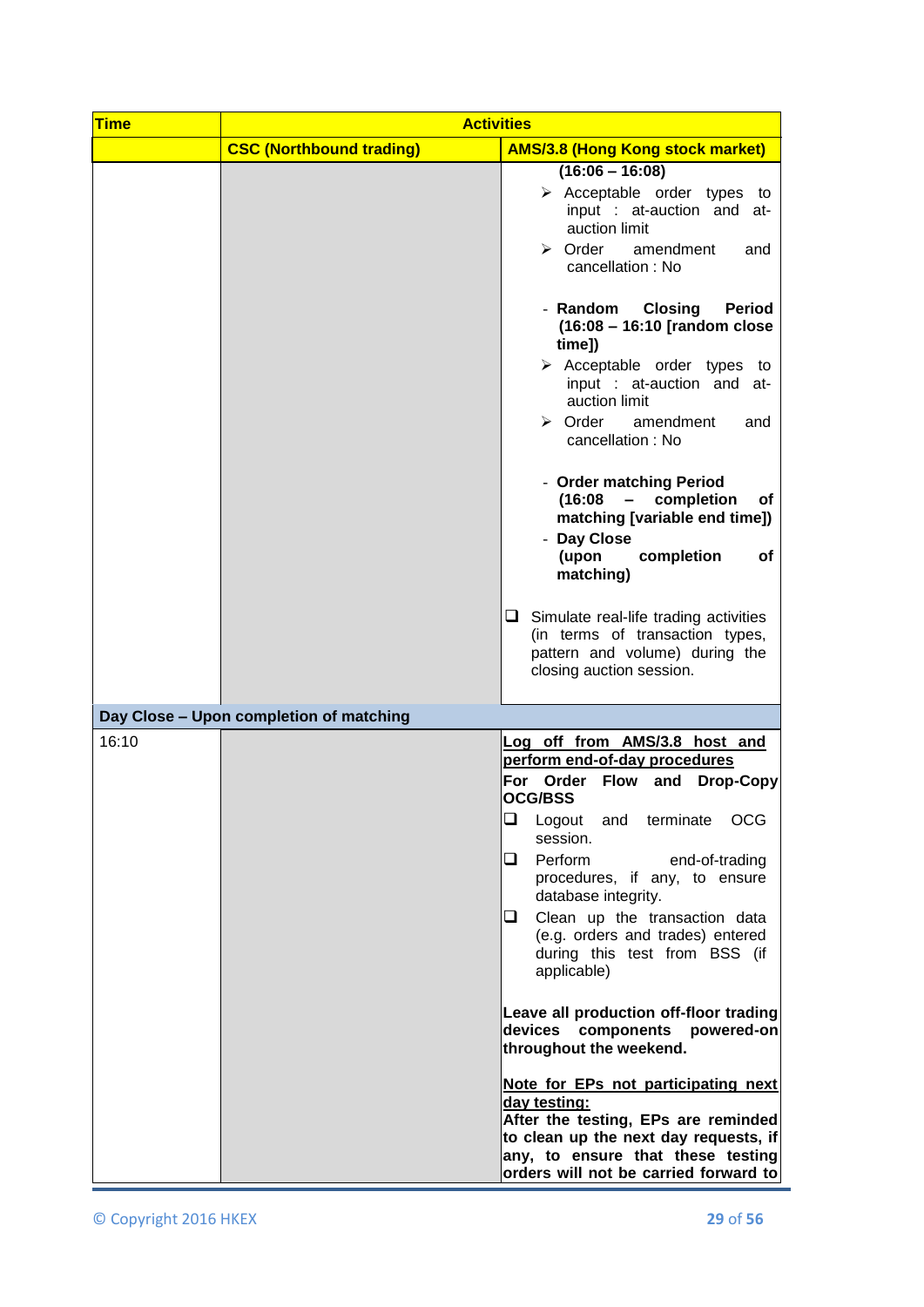| <b>Time</b>                         | <b>Activities</b>                                                                                                                                                                                                                                       |                                                                                                                                                                                                                                                                       |
|-------------------------------------|---------------------------------------------------------------------------------------------------------------------------------------------------------------------------------------------------------------------------------------------------------|-----------------------------------------------------------------------------------------------------------------------------------------------------------------------------------------------------------------------------------------------------------------------|
|                                     | <b>CSC (Northbound trading)</b>                                                                                                                                                                                                                         | <b>AMS/3.8 (Hong Kong stock market)</b>                                                                                                                                                                                                                               |
|                                     |                                                                                                                                                                                                                                                         | the production on the following<br>trading day                                                                                                                                                                                                                        |
|                                     | Download Day-end Trade File and Closing Price File                                                                                                                                                                                                      |                                                                                                                                                                                                                                                                       |
| $16:30 - 23:59$                     |                                                                                                                                                                                                                                                         | Download the trade file and closing<br>price file by using production user ID<br>with "TO" user group (i.e. user ID of<br>MXXXXXTOXXX) and production<br>through<br>Electronic<br>password<br>Communication Platform (ECP) and<br>check the accuracy of trade details |
|                                     | <b>Complete and Return Feedback Form</b>                                                                                                                                                                                                                |                                                                                                                                                                                                                                                                       |
| Before 18:00,<br>2 November<br>2016 | Applicable to EP<br>participate<br>in.<br>Shanghai-Hong Kong Stock Connect<br>only<br>Complete and<br>⊔<br>return<br>the<br>Feedback Form (Appendix C.3)<br>to HKEX by fax (Fax No.: 2521-<br>7899 or 2868-5223) or by email<br>to ams3info@hkex.com.hk |                                                                                                                                                                                                                                                                       |

*Note: EPs who do not follow the testing guidelines or conduct frivolous activities during the Market Rehearsal will be suspended from further participation in the Market Rehearsal without prior notice.*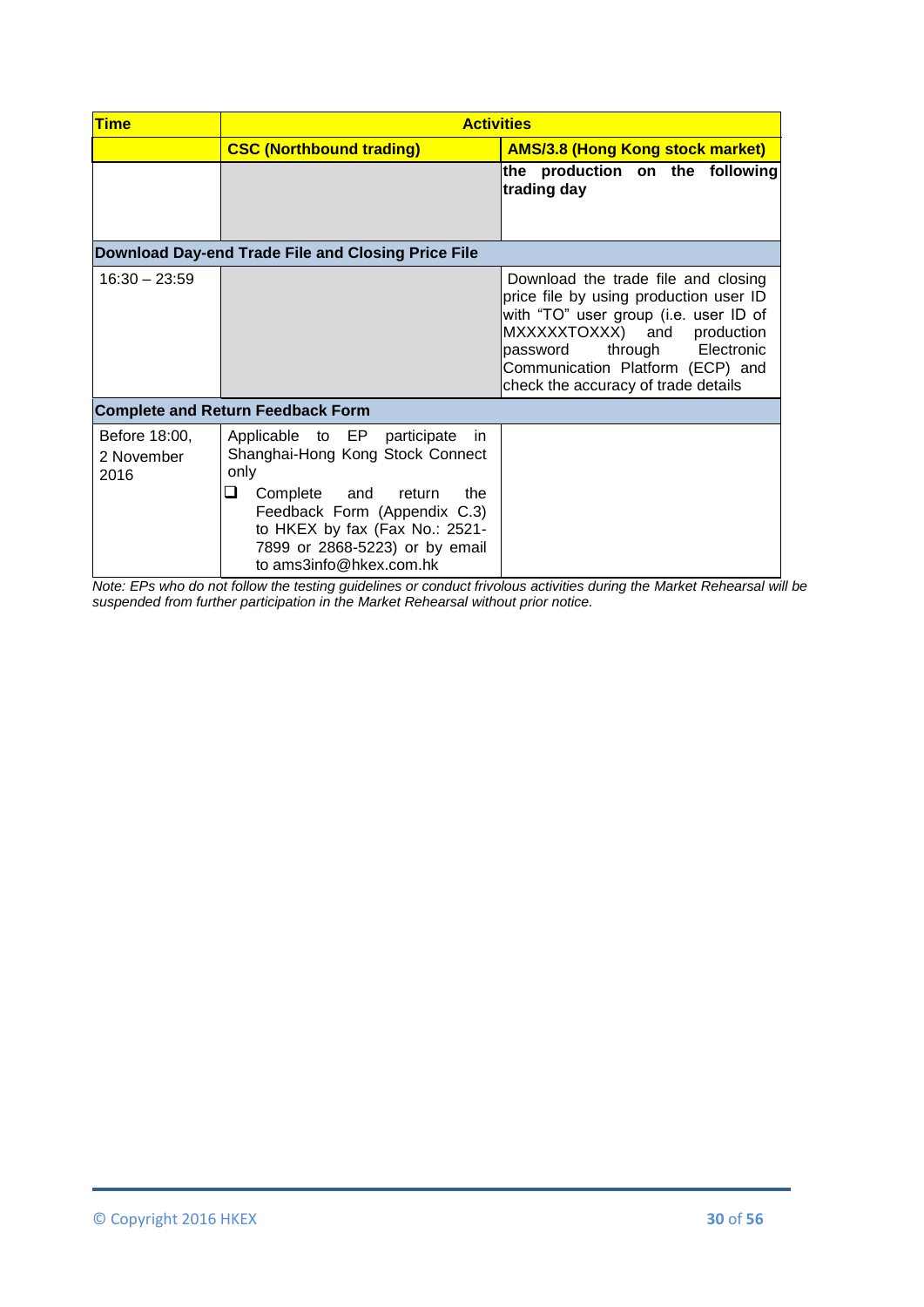## 30 October

| <b>Time</b>              | <b>Activities</b>                                                                                                                                                                                                                                                                                                                                                                                                                                                                                                                                                                                                                  |                                                                                                                                                                                                                                                                       |
|--------------------------|------------------------------------------------------------------------------------------------------------------------------------------------------------------------------------------------------------------------------------------------------------------------------------------------------------------------------------------------------------------------------------------------------------------------------------------------------------------------------------------------------------------------------------------------------------------------------------------------------------------------------------|-----------------------------------------------------------------------------------------------------------------------------------------------------------------------------------------------------------------------------------------------------------------------|
|                          | <b>CSC (Northbound trading)</b>                                                                                                                                                                                                                                                                                                                                                                                                                                                                                                                                                                                                    | <b>AMS/3.8 (Hong Kong stock market)</b>                                                                                                                                                                                                                               |
| Sunday (30 October 2016) |                                                                                                                                                                                                                                                                                                                                                                                                                                                                                                                                                                                                                                    |                                                                                                                                                                                                                                                                       |
| Before 09:00             | <u> Logon to CSC</u><br>For CCOG BSS:<br>Perform trading system logon<br>by using production CSC trader<br>ID, and note that the password<br>will be reset to "123456"<br>Download Stock Code Mapping File<br>& Sellable Position Result Message<br>Download the following file/message<br>by using production user ID with "TO"<br>ID<br>group<br>(i.e.<br>user<br>user<br>οf<br>MXXXXXTOXXX)<br>and<br>production<br>through<br>password<br>Electronic<br>Communication Platform (ECP)<br>Stock Code Mapping File<br>$\Box$ Sellable positions for SSE result<br>message<br>$\Box$ Sellable positions for SZSE result<br>message | <b>Logon to AMS/3.8 Host</b><br>For Order Flow and Drop-Copy<br>OCG/BSS:<br>$\Box$ Connect to OCG and perform<br>logon for all OCG sessions<br>using the production Comp ID.<br>Please note that the password<br>will be reset to "Ab123456" for<br>all OCG sessions. |
|                          | Note:<br>The message will contain only one<br>sentence to indicate whether sellable<br>SSE/SZSE securities positions have<br>been successfully updated in CSC or<br>not. There is No detail shareholding<br>position of the EP.                                                                                                                                                                                                                                                                                                                                                                                                    |                                                                                                                                                                                                                                                                       |
|                          | <b>Check saleable quantities of eligible</b><br>stock on hand<br>For EP who is also a CCASS<br>participant:<br>◻<br>Refer<br>to CCASS Participant<br>Information Package to obtain<br>relevant data                                                                                                                                                                                                                                                                                                                                                                                                                                |                                                                                                                                                                                                                                                                       |
|                          | For EP who is not a CCASS<br>participant:<br>□<br>Refer to the appointed General<br>Clearing Participant for<br>the<br>information                                                                                                                                                                                                                                                                                                                                                                                                                                                                                                 |                                                                                                                                                                                                                                                                       |
|                          | Stock #000001 has aggregate foreign<br>shareholding $<$ 26%<br>EPs should pay attention to HKEX's<br>announcement on resume buy orders<br>of the stock #000001 via email sent to<br>contact person specified by EP on the                                                                                                                                                                                                                                                                                                                                                                                                          |                                                                                                                                                                                                                                                                       |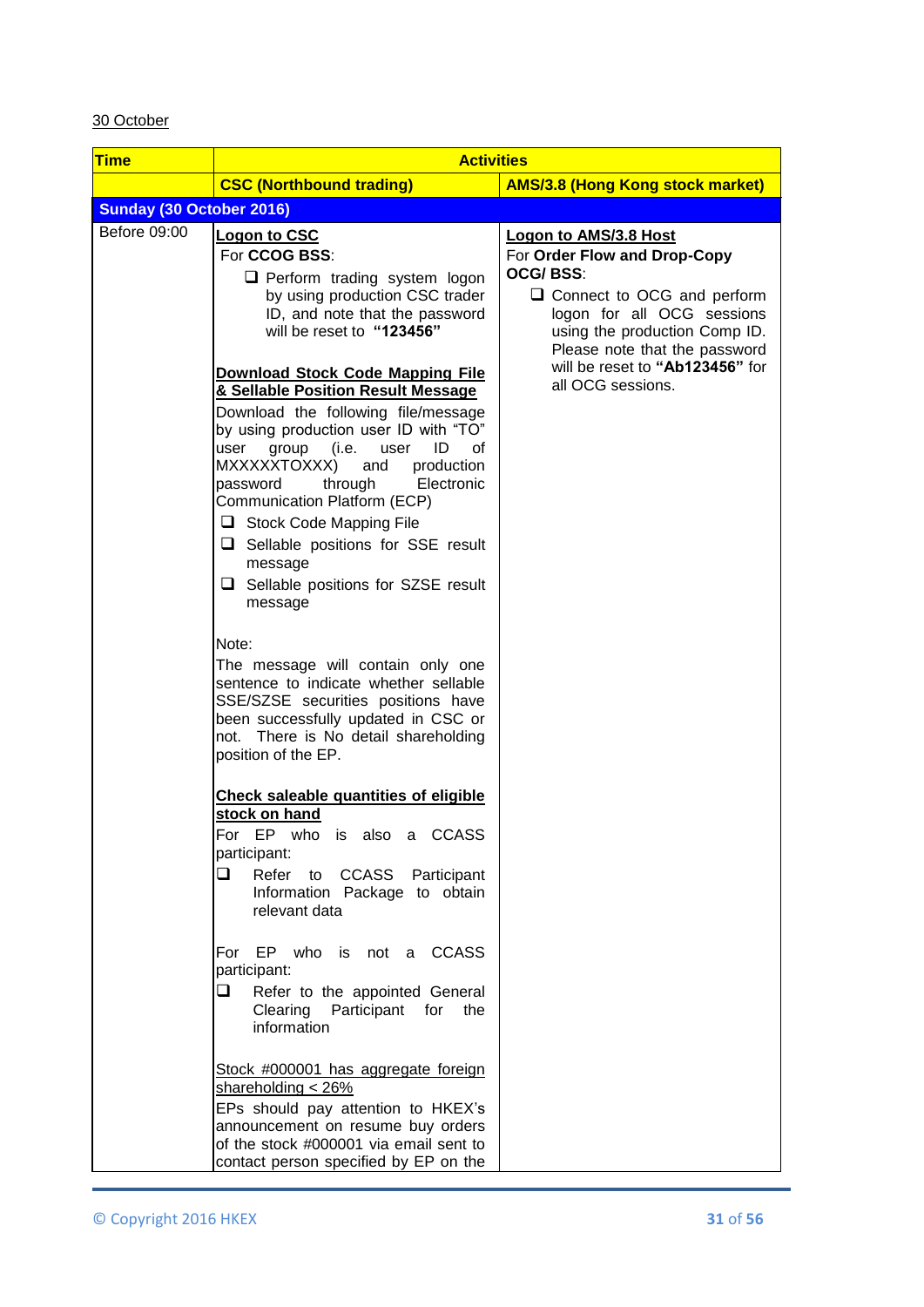| Time      | <b>Activities</b>                                                                                                                                                                                                                                                                                                                                                                                                                                                                                                                                                                                                                                                                                                                                                                                                                                                                                                            |                                                                                                                                                                                                                                                                                                                                                                                                                                                                                                 |
|-----------|------------------------------------------------------------------------------------------------------------------------------------------------------------------------------------------------------------------------------------------------------------------------------------------------------------------------------------------------------------------------------------------------------------------------------------------------------------------------------------------------------------------------------------------------------------------------------------------------------------------------------------------------------------------------------------------------------------------------------------------------------------------------------------------------------------------------------------------------------------------------------------------------------------------------------|-------------------------------------------------------------------------------------------------------------------------------------------------------------------------------------------------------------------------------------------------------------------------------------------------------------------------------------------------------------------------------------------------------------------------------------------------------------------------------------------------|
|           | <b>CSC (Northbound trading)</b>                                                                                                                                                                                                                                                                                                                                                                                                                                                                                                                                                                                                                                                                                                                                                                                                                                                                                              | <b>AMS/3.8 (Hong Kong stock market)</b>                                                                                                                                                                                                                                                                                                                                                                                                                                                         |
|           | enrolment form for participation in MR<br>activities for Shenzhen-Hong Stock<br>Connect                                                                                                                                                                                                                                                                                                                                                                                                                                                                                                                                                                                                                                                                                                                                                                                                                                      |                                                                                                                                                                                                                                                                                                                                                                                                                                                                                                 |
|           | <b>Opening Call Auction / Pre-opening Session</b>                                                                                                                                                                                                                                                                                                                                                                                                                                                                                                                                                                                                                                                                                                                                                                                                                                                                            |                                                                                                                                                                                                                                                                                                                                                                                                                                                                                                 |
| $09:00 -$ | ❏<br>The<br>call<br>auction<br>of l<br>session<br>SSE/SZSE will run from<br>$09:15 -$<br>09:25<br>Simulate real-life trading activities<br>u<br>(in terms of order input, pattern<br>and volume) and refer to Appendix<br>E for Notes on Order Input<br>❏<br>Take note the saleable quantities<br>of eligible stock on hand<br>❏<br>Pay attention to the Daily Quota<br>(DQ) Balance of SZ NB and<br>HKEX's<br>announcement<br>via<br>email sent to contact person<br>specified<br>by<br>EP<br>the<br>on<br>enrolment form for participation<br>in MR activities for Shenzhen-<br>Hong Stock Connect. Once DQ<br>Balance of SZ NB $\leq$ 0, new buy<br>orders of SZ NB will be rejected<br>until<br><b>DQ</b><br><b>Balance</b><br>becomes<br>positive<br>Note:<br>CSC will start to accept China Connect<br>orders from 9:10.<br>However, these<br>orders will only be processed according<br>to the timetable of SSE/SZSE. | $\Box$<br>The pre-opening session consists<br>οf<br>- Order Input period<br>$(09:00 - 09:15)$<br>- Pre-order<br>Matching<br>period<br>$(09:15 - 09:20)$<br>- Order Matching period<br>$(09:20 - 09:28)$<br>- Blocking period<br>$(09:28 - 09:30)$<br>❏<br>Simulate real-life trading activities<br>(in terms of transaction types,<br>pattern and volume) during the<br>pre-opening session                                                                                                     |
|           | <b>Morning Session (Continuous Auction / Continuous Trading)</b>                                                                                                                                                                                                                                                                                                                                                                                                                                                                                                                                                                                                                                                                                                                                                                                                                                                             |                                                                                                                                                                                                                                                                                                                                                                                                                                                                                                 |
| $09:30 -$ | SSE:<br>ப<br>The continuous auction session of<br>SSE will run from 09:30 - 10:10<br>SZSE:<br>□<br>The continuous auction session of<br>SZSE will run from 09:30 - 10:07<br>Closing Call Auction will run from<br>⊔<br>$10:07 - 10:10$<br><b>SSE/SZSE:</b><br>⊔<br>Simulate real-life trading activities<br>(in terms of order input, pattern<br>and volume) and refer to Appendix<br>E for Notes on Order Input<br>Take note the saleable quantities<br>⊔<br>of eligible stock on hand                                                                                                                                                                                                                                                                                                                                                                                                                                      | The continuous trading session<br>❏<br>(9:30 - 10:03) (Without VCM<br>monitoring)<br>Simulate real-life trading activities<br>⊔<br>(in terms of transaction types,<br>pattern and volume) during the<br>morning session<br>Note:<br>EPs are required to strictly adhere to<br>following order input requirement<br>during MR:<br>$\Box$<br>Order quantity MUST NOT be<br>greater than 20 board lots.<br>Order price MUST NOT be more<br>than +/- 20 spreads deviated from<br>the opening price. |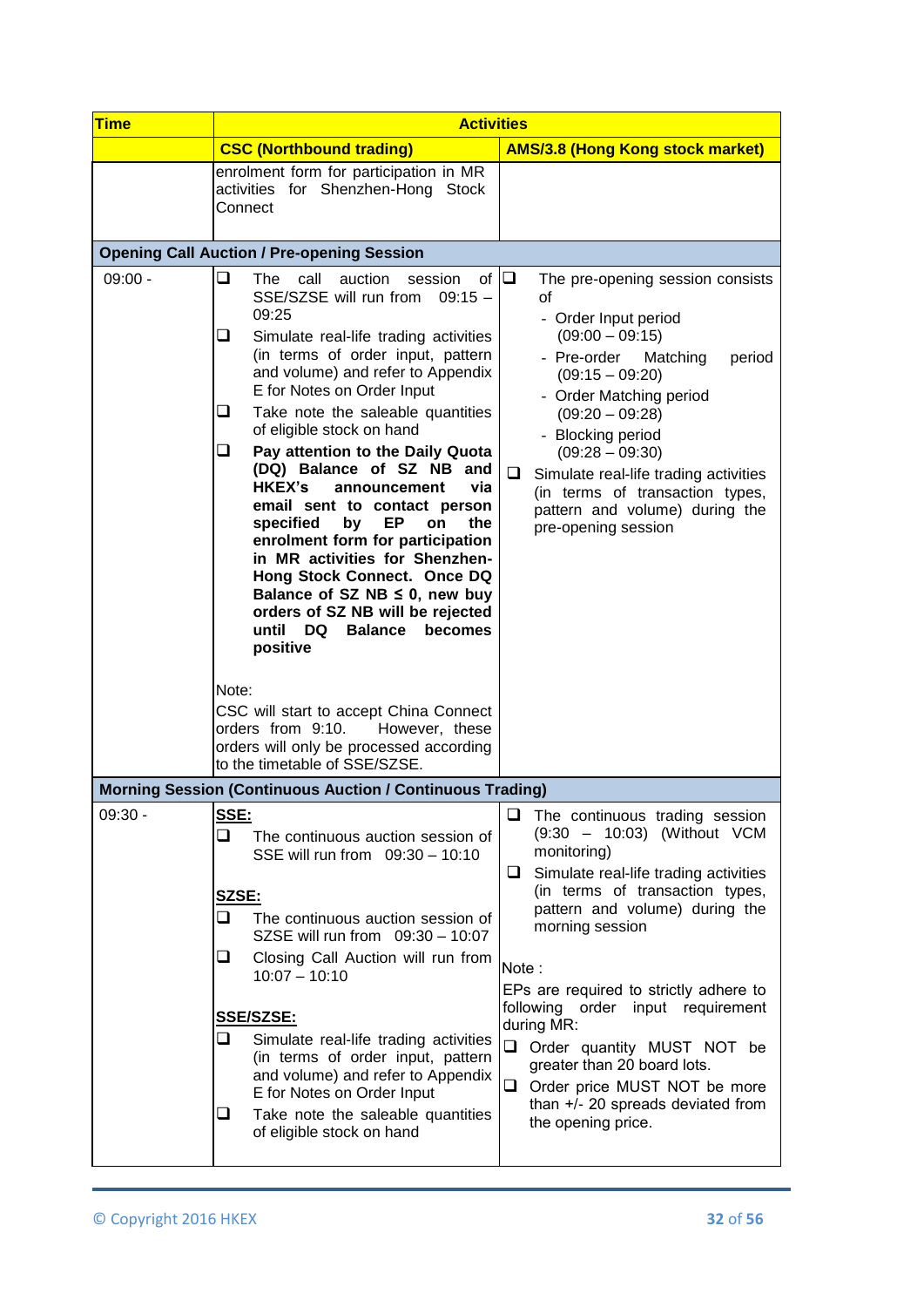| <b>CSC (Northbound trading)</b><br><b>AMS/3.8 (Hong Kong stock market)</b><br>Note:<br>CSC will start accept China Connect<br>orders from 9:25 to 10:11. However,<br>these orders will only be processed<br>according to the timetable of SSE/<br><b>SZSE</b><br><b>Closing Auction Session</b><br>$10:03 - 10:13$<br>❏<br>The<br>closing<br>auction<br>consists of<br>- Reference<br><b>Price</b><br>Period (10:03 - 10:04)<br>$\triangleright$ Acceptable order types to<br>input: Nil<br>$\triangleright$ Order<br>amendment<br>cancellation: No<br>- Order Input Period<br>$(10:04 - 10:09)$<br>$\triangleright$ Acceptable order types to<br>input : at-auction and at-<br>auction limit<br>$\triangleright$ Order<br>amendment<br>cancellation: Yes<br>- No Cancellation Period<br>$(10:09 - 10:11)$<br>$\triangleright$ Acceptable order types to<br>input : at-auction and at-<br>auction limit<br>$\triangleright$ Order<br>amendment<br>cancellation: No<br>- Random<br><b>Closing</b><br>(10:11 - 10:13 [random close<br>time])<br>> Acceptable order types<br>input : at-auction and at-<br>auction limit<br>$\triangleright$ Order<br>amendment | <b>Activities</b>                                                                       |  |
|--------------------------------------------------------------------------------------------------------------------------------------------------------------------------------------------------------------------------------------------------------------------------------------------------------------------------------------------------------------------------------------------------------------------------------------------------------------------------------------------------------------------------------------------------------------------------------------------------------------------------------------------------------------------------------------------------------------------------------------------------------------------------------------------------------------------------------------------------------------------------------------------------------------------------------------------------------------------------------------------------------------------------------------------------------------------------------------------------------------------------------------------------------------|-----------------------------------------------------------------------------------------|--|
|                                                                                                                                                                                                                                                                                                                                                                                                                                                                                                                                                                                                                                                                                                                                                                                                                                                                                                                                                                                                                                                                                                                                                              |                                                                                         |  |
|                                                                                                                                                                                                                                                                                                                                                                                                                                                                                                                                                                                                                                                                                                                                                                                                                                                                                                                                                                                                                                                                                                                                                              |                                                                                         |  |
|                                                                                                                                                                                                                                                                                                                                                                                                                                                                                                                                                                                                                                                                                                                                                                                                                                                                                                                                                                                                                                                                                                                                                              |                                                                                         |  |
| cancellation: No<br>- Order matching Period<br>(10:11)<br>$\qquad \qquad -$<br>completion<br>matching [variable end time])<br>- Day Close<br>(upon<br>completion<br>matching)<br>$\Box$ Simulate real-life trading activities<br>(in terms of transaction types,<br>pattern and volume) during the<br>closing auction session.                                                                                                                                                                                                                                                                                                                                                                                                                                                                                                                                                                                                                                                                                                                                                                                                                               | session<br><b>Fixing</b><br>and<br>and<br>and<br><b>Period</b><br>to<br>and<br>οf<br>οf |  |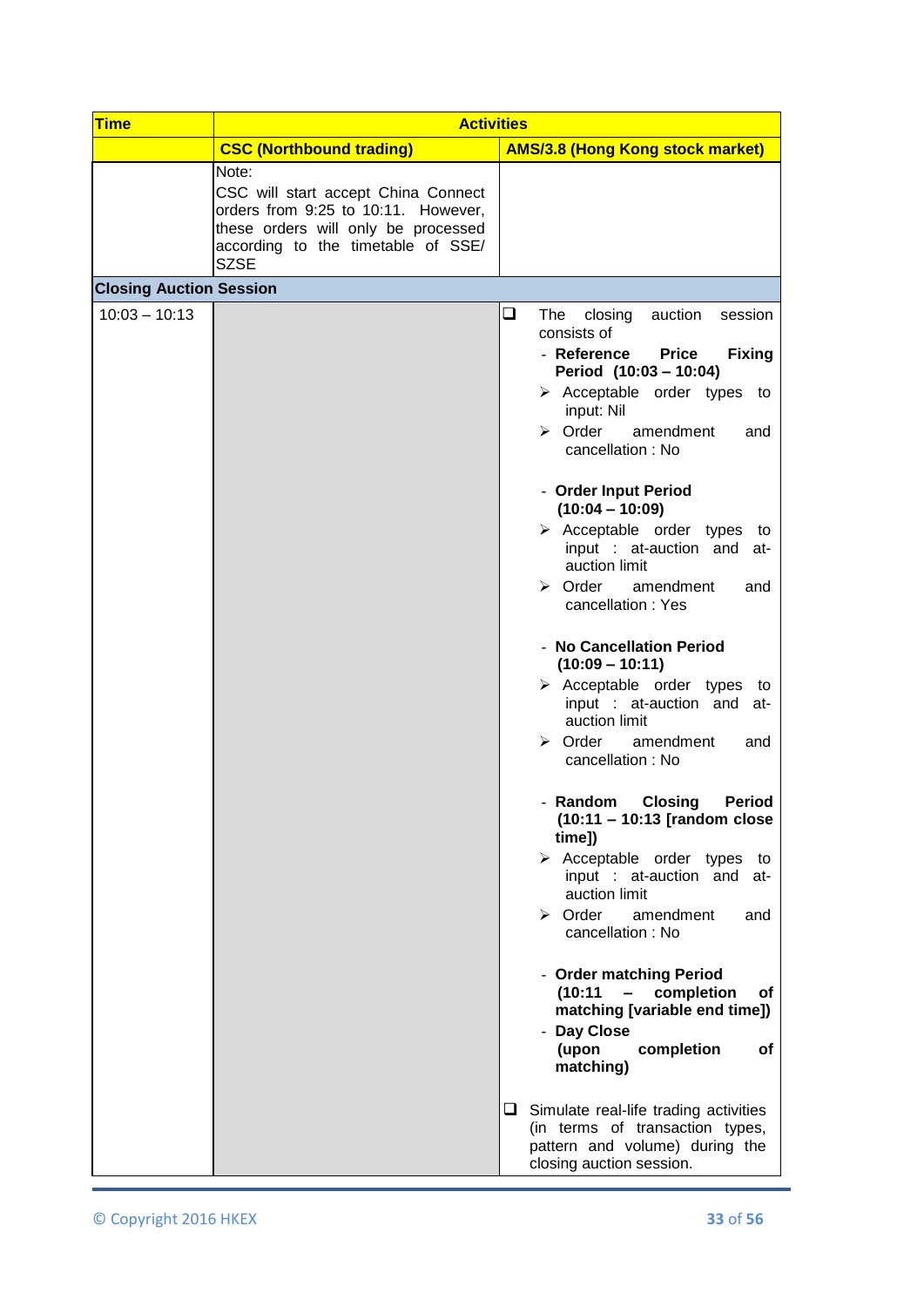| <b>Time</b>                            | <b>Activities</b>                                                                                                                                                                                                                                                                                                                                                                                                                                         |                                                                                                                                                                                                                                                                                                                                                                                                                                                                                                                                                                                                                                                                                                                                                                    |
|----------------------------------------|-----------------------------------------------------------------------------------------------------------------------------------------------------------------------------------------------------------------------------------------------------------------------------------------------------------------------------------------------------------------------------------------------------------------------------------------------------------|--------------------------------------------------------------------------------------------------------------------------------------------------------------------------------------------------------------------------------------------------------------------------------------------------------------------------------------------------------------------------------------------------------------------------------------------------------------------------------------------------------------------------------------------------------------------------------------------------------------------------------------------------------------------------------------------------------------------------------------------------------------------|
|                                        | <b>CSC (Northbound trading)</b>                                                                                                                                                                                                                                                                                                                                                                                                                           | <b>AMS/3.8 (Hong Kong stock market)</b>                                                                                                                                                                                                                                                                                                                                                                                                                                                                                                                                                                                                                                                                                                                            |
| <b>Exchange</b><br><b>Intervention</b> | 10:11                                                                                                                                                                                                                                                                                                                                                                                                                                                     |                                                                                                                                                                                                                                                                                                                                                                                                                                                                                                                                                                                                                                                                                                                                                                    |
| Day Close                              | 10:15                                                                                                                                                                                                                                                                                                                                                                                                                                                     | Day Close - Upon completion of<br>matching                                                                                                                                                                                                                                                                                                                                                                                                                                                                                                                                                                                                                                                                                                                         |
| $10:15 -$                              | For CCOG BSS:<br>❏<br>Perform any day-end processes to<br>ensure database integrity<br>Clean up the transaction data (e.g.<br>❏<br>orders and trades) entered during<br>this test from BSS (if applicable)<br>Perform trader permanent sign off<br>u<br>❏<br>Restore the data and proper BSS<br>production<br>configuration<br>for<br>following Monday, if necessary.                                                                                     | Log off from AMS/3.8 host and<br>perform end-of-day procedures<br>For Order Flow<br>and<br><b>Drop-Copy</b><br><b>OCG/BSS</b><br>❏<br><b>OCG</b><br>Logout and<br>terminate<br>session.<br>Perform<br>end-of-trading<br>procedures, if any, to ensure<br>database integrity.<br>Clean up the transaction data<br>┙<br>(e.g. orders and trades) entered<br>during this test from BSS (if<br>applicable)<br>After the MR, EPs are<br>also<br>reminded to clean up the next day<br>requests, if any, to ensure that<br>these testing orders will not be<br>carried forward to the production<br>on the following trading day<br>all<br>production<br>off-floor<br>Keep<br>trading<br>devices<br>components<br>powered-on<br>throughout<br>the<br>weekend after the MR |
| <b>Download Day-end Trade File</b>     |                                                                                                                                                                                                                                                                                                                                                                                                                                                           |                                                                                                                                                                                                                                                                                                                                                                                                                                                                                                                                                                                                                                                                                                                                                                    |
| $10:45 - 23:59$                        | Download the following files by using<br>production user ID with "TO" user<br>group (i.e. user ID of MXXXXXTOXXX)<br>and production password through<br><b>Electronic Communication Platform</b><br>(ECP)<br>$\Box$<br>Trade file (from 10:45) and check<br>the accuracy of trade details<br><b>SSE</b><br>u<br>Closing<br>price<br>file<br>for<br>securities (from 11:45)<br>❏<br>Closing<br>price<br>file for<br><b>SZSE</b><br>securities (from 11:45) | Download the following files by using<br>production user ID with "TO" user<br>group (i.e. user ID of MXXXXXTOXXX)<br>and production password through<br><b>Electronic Communication Platform</b><br>(ECP)<br>❏<br>Trade file (from 10:45)<br>❏<br>Closing price file (from 10:45)                                                                                                                                                                                                                                                                                                                                                                                                                                                                                  |
|                                        | <b>Complete and Return Feedback Form</b>                                                                                                                                                                                                                                                                                                                                                                                                                  |                                                                                                                                                                                                                                                                                                                                                                                                                                                                                                                                                                                                                                                                                                                                                                    |
| Before 18:00,<br>2 November<br>2016    | EP.<br>participate<br>Applicable<br>to<br>in.<br>Shenzhen-Hong Kong and Shanghai-<br>Hong Kong Stock Connect<br>Complete<br>❏<br>and<br>return<br>the<br>Feedback Form (Appendix C.1) to<br>HKEX by fax (Fax No.: 2521-7899                                                                                                                                                                                                                               |                                                                                                                                                                                                                                                                                                                                                                                                                                                                                                                                                                                                                                                                                                                                                                    |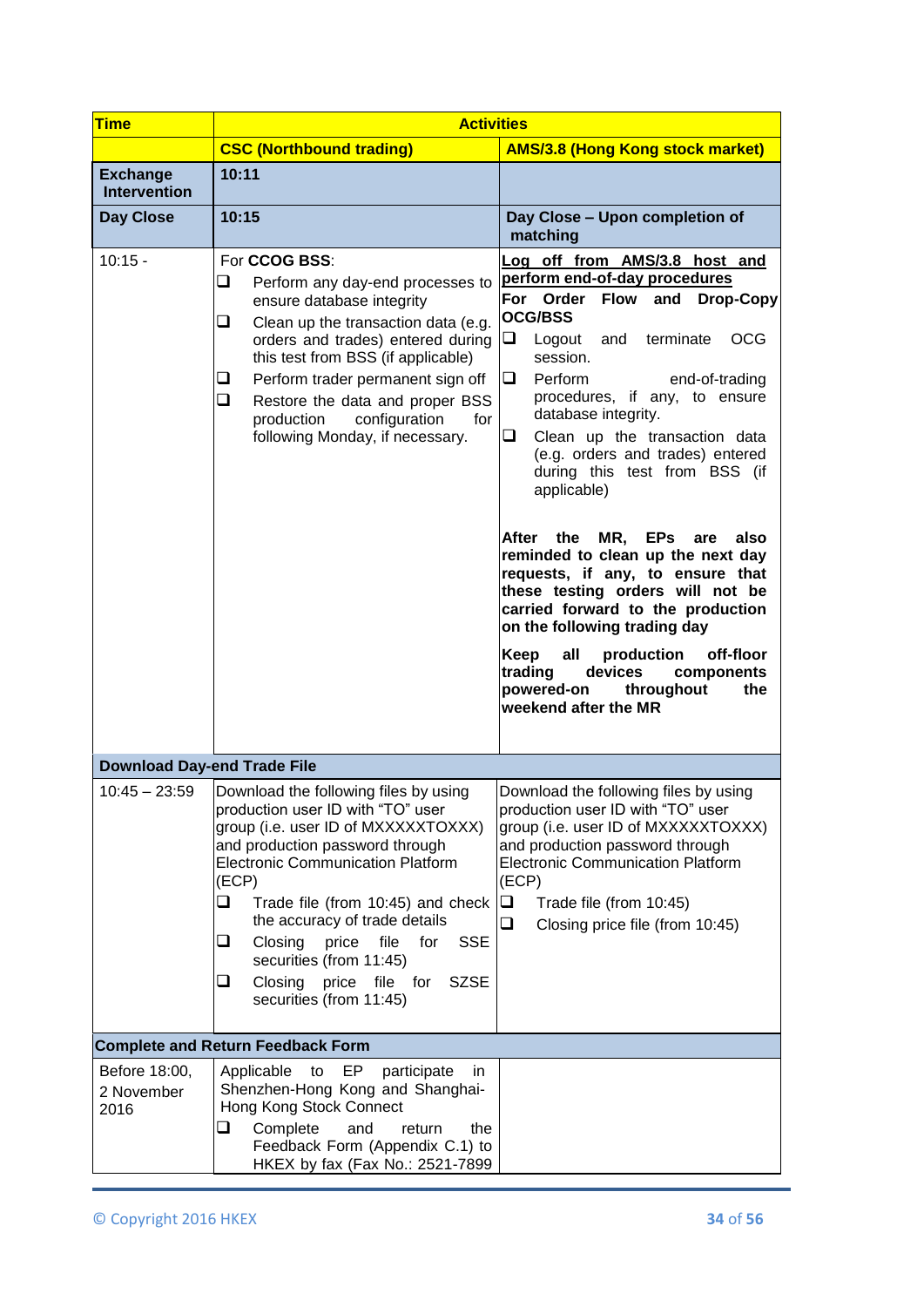| <b>Time</b> | <b>Activities</b>                                     |                                         |
|-------------|-------------------------------------------------------|-----------------------------------------|
|             | <b>CSC (Northbound trading)</b>                       | <b>AMS/3.8 (Hong Kong stock market)</b> |
|             | or $2868-5223$ or by email to<br>ams3info@hkex.com.hk |                                         |

*Note: EPs who do not follow the testing guidelines or conduct frivolous activities during the Market Rehearsal will be suspended from further participation in the Market Rehearsal without prior notice.*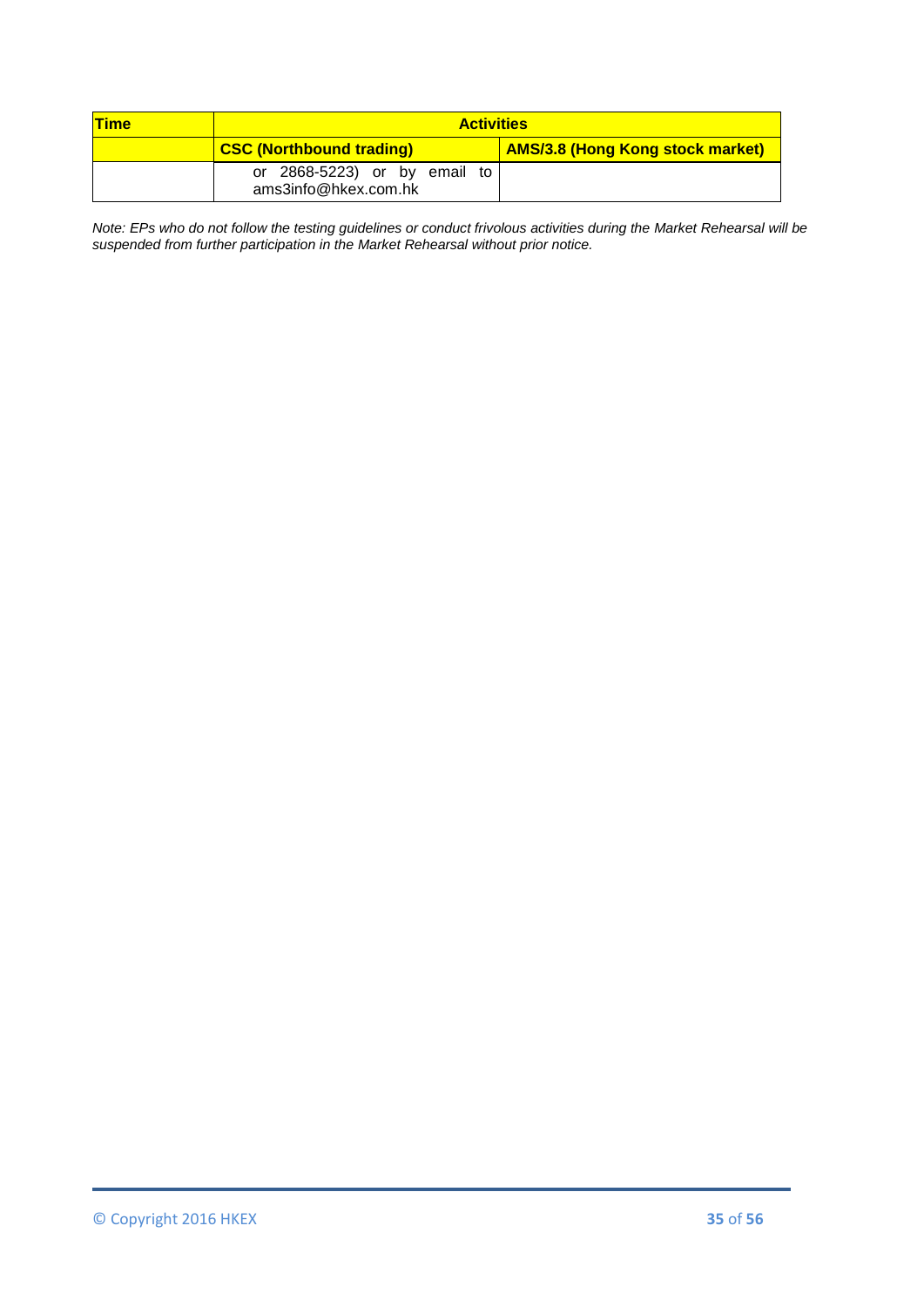**Appendix B.2**

# **Activity Rundown for Market Rehearsal – MR2 on 5 & 6 November 2016**

## **Overall Trading Timetable**

## 5 November

| Date & Time                    | <b>CSC accept Northbound order</b>          | AMS/3.8 (Hong Kong stock market) <sup>Note 1</sup>                                                   |
|--------------------------------|---------------------------------------------|------------------------------------------------------------------------------------------------------|
| $09:00 - 09:30$                |                                             | <b>Pre-Opening Session</b>                                                                           |
| $09:10^{Note2} - 09:25$        | <b>Opening Call Auction</b>                 |                                                                                                      |
| $09:25^{\text{Note2}} - 11:01$ | Morning Continuous Auction                  |                                                                                                      |
| $09:30 - 11:00$                |                                             | Morning Continuous Trading Session                                                                   |
| $10:30 - 12:00$                | Simulate CSC system failure<br>and recovery | <b>Simulate AMS failure and recovery</b>                                                             |
| $12:00 - 12:46$                | Afternoon Continuous Auction                |                                                                                                      |
| $12:00 - 12:50$                |                                             | Afternoon Continuous Trading Session<br>(with 15 mins Order Cancel session during<br>$11:45 - 12:00$ |
| $12:50 - 13:00$                |                                             | <b>Closing Auction Session</b>                                                                       |
| 12:50                          | Day Close                                   |                                                                                                      |
| $12:58 - 13:00$                |                                             | Day Close (upon completion of matching)                                                              |

## 6 November

| Date & Time                    | <b>CSC accept Northbound order</b>                                                                                                                                                           | AMS/3.8 (Hong Kong stock market) <sup>Note 1</sup>                                        |
|--------------------------------|----------------------------------------------------------------------------------------------------------------------------------------------------------------------------------------------|-------------------------------------------------------------------------------------------|
| $09:00 - 09:30$                |                                                                                                                                                                                              | <b>Pre-Opening Session</b>                                                                |
| $09:10^{Note2} - 09:25$        | <b>Opening Call Auction</b>                                                                                                                                                                  |                                                                                           |
| $09:25^{\text{Note2}} - 10:01$ | <b>Morning Continuous Auction</b>                                                                                                                                                            |                                                                                           |
| $09:30 - 10:30$                | Simulate SZSE system failure<br>and failover to backup system<br>(During the SZSE failover, the<br>orders submitted will not be<br>confirmed by SZSE until the<br>backup system takes over). | Simulate SZSE system failure to access<br>Hong Kong market (no impact on Hong<br>Kong EP) |
| $09:30 - 10:50$                |                                                                                                                                                                                              | <b>Continuous Trading Session</b>                                                         |
| $10:04^{\text{Note2}} - 10:46$ | Afternoon Continuous Auction                                                                                                                                                                 |                                                                                           |
| 10:50                          | Day Close                                                                                                                                                                                    |                                                                                           |
| $10:50 - 11:00$                |                                                                                                                                                                                              | <b>Closing Auction Session</b>                                                            |
| $10:58 - 11:00$                |                                                                                                                                                                                              | Day Close (upon completion of matching)                                                   |

## **Notes**

1. It is applicable to EPs who have submitted the enrolment form before the deadline (i.e. 23 September 2016) to request HKEX to turn on all production order flow OCG/BSS sessions to conduct trading activities during MR. Kindly note that their production Drop-Copy OCG/BSS sessions will also be activated during MR.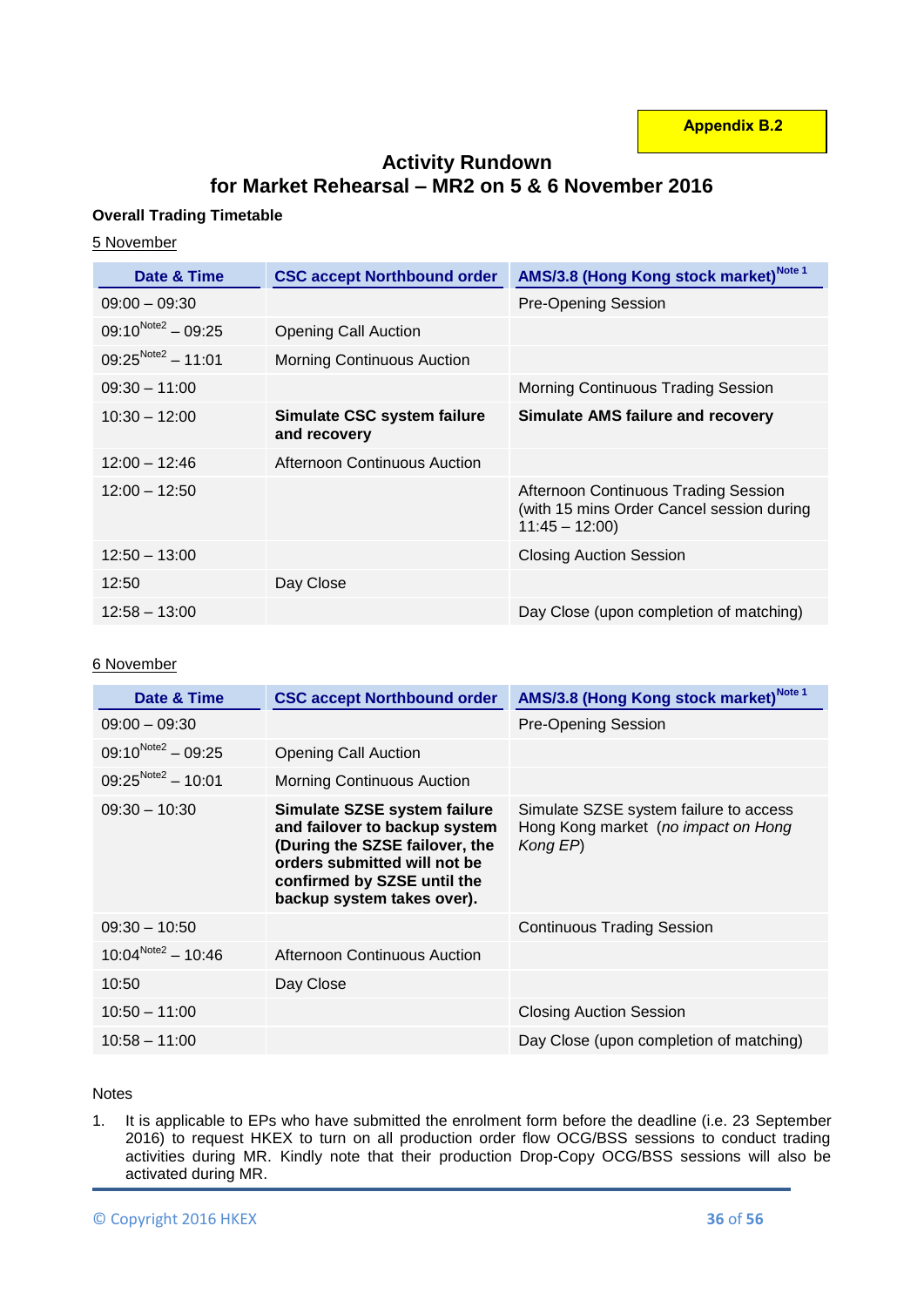2. CSC will start to accept China Connect orders few minute(s) before the commencement of trading session(s) of SSE and SZSE. However, the CSC, SSE and SZSE will only process China Connect orders input when the Opening Call Auction Session commences at 9:15 or Morning Continuous Auction Session commences at 9:30 or when the Afternoon Continuous Auction Session commences at 10:05 according to SSE/ SZSE timetable.

#### **If applicable, please refer to CCASS Participant Information Package for clearing and settlement related activities and relevant timetable.**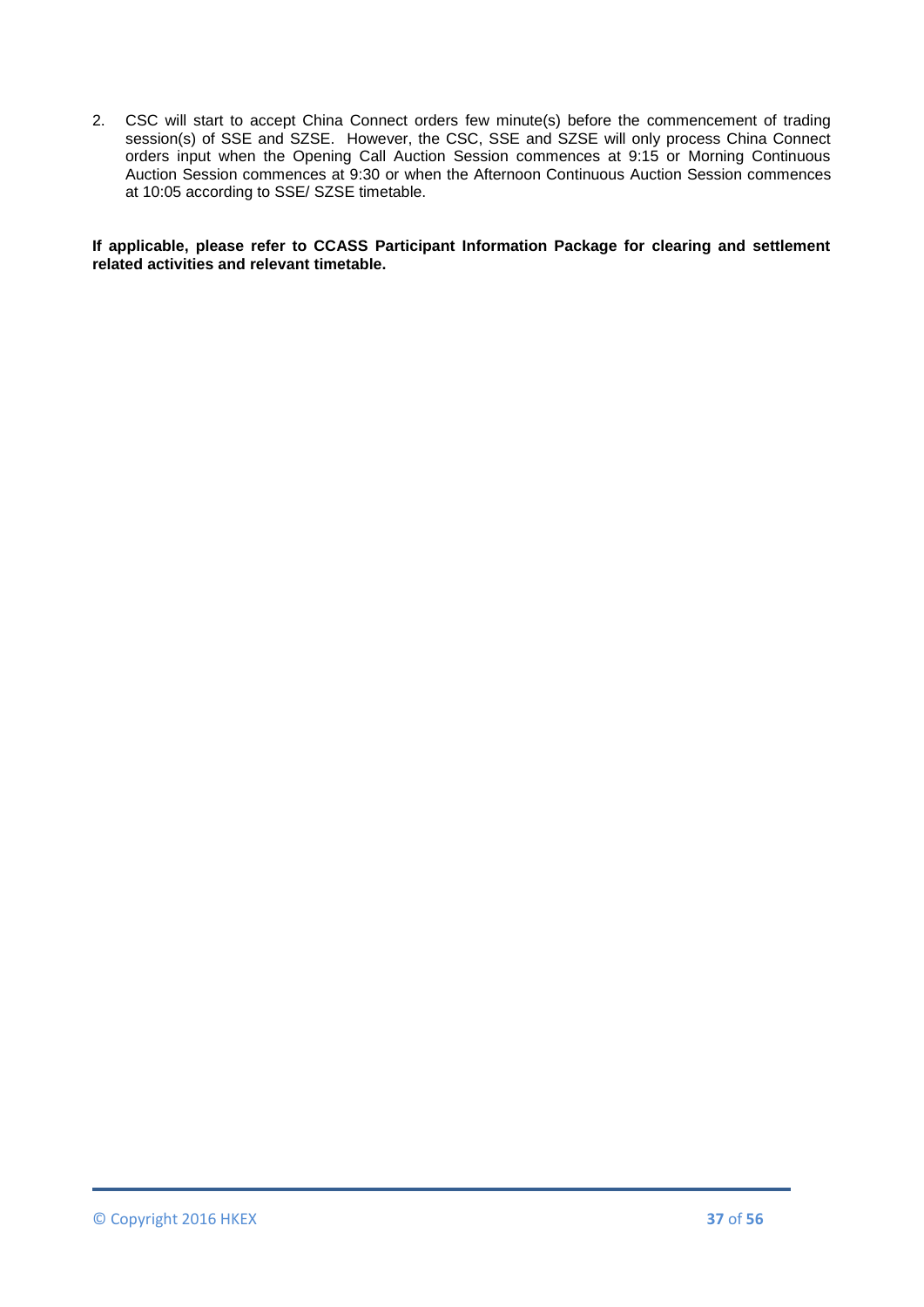# **Activity Rundown**

<u>5 November</u>

| <b>Time</b>                       | <b>Activities</b>                                                                                                                                                                                                                                                                                                                                                                                                                                                                                                                                                                                                                                                                                                                                                                                                                                                                                                                                                                                                                |                                                                                                                                                                                                                                                                                                                                                                                                                                                                                                                                                                                                                                                                                                                                                                                                                                                              |
|-----------------------------------|----------------------------------------------------------------------------------------------------------------------------------------------------------------------------------------------------------------------------------------------------------------------------------------------------------------------------------------------------------------------------------------------------------------------------------------------------------------------------------------------------------------------------------------------------------------------------------------------------------------------------------------------------------------------------------------------------------------------------------------------------------------------------------------------------------------------------------------------------------------------------------------------------------------------------------------------------------------------------------------------------------------------------------|--------------------------------------------------------------------------------------------------------------------------------------------------------------------------------------------------------------------------------------------------------------------------------------------------------------------------------------------------------------------------------------------------------------------------------------------------------------------------------------------------------------------------------------------------------------------------------------------------------------------------------------------------------------------------------------------------------------------------------------------------------------------------------------------------------------------------------------------------------------|
|                                   | <b>CSC (Northbound trading)</b>                                                                                                                                                                                                                                                                                                                                                                                                                                                                                                                                                                                                                                                                                                                                                                                                                                                                                                                                                                                                  | <b>AMS/3.8 (Hong Kong stock market)</b>                                                                                                                                                                                                                                                                                                                                                                                                                                                                                                                                                                                                                                                                                                                                                                                                                      |
| <b>Friday (4 November 2016)</b>   |                                                                                                                                                                                                                                                                                                                                                                                                                                                                                                                                                                                                                                                                                                                                                                                                                                                                                                                                                                                                                                  |                                                                                                                                                                                                                                                                                                                                                                                                                                                                                                                                                                                                                                                                                                                                                                                                                                                              |
| After 17:00                       | $\Box$ Ensure the<br>shareholdings<br>0f<br>eligible stocks (in Appendix D)<br>properly setup<br>in<br><sub>CC</sub><br>are<br>OG/BSS, if applicable, for testing<br>on 5 November 2016<br>$\Box$ Ensure<br>all<br><b>BSS</b><br>CCOG/<br>components (including network<br><b>OG</b><br>routers,<br>and<br>servers<br>workstations) are<br>powered-on<br>after trading hours<br>$\Box$ Ensure the production database<br>of in-house / back-office systems<br>are properly backed-up<br>$\Box$ For those BSS which are not<br>going to participate in the test,<br>ensure that each of these BSS is<br>not connected to the CCOG, to<br>avoid receiving the testing data<br>$\Box$ For all existing production BSS,<br>please do not input any next day<br>requests after trading hours on<br>Friday (i.e., requests intended for<br>submission to CSC<br>on<br>the<br>following trading day, since next<br>day requests will be submitted to<br>CSC during the MR and will not<br>be available on the following<br>trading day) | ❏<br>Ensure<br>all<br>OCG/BSS<br>components (including network<br>routers and workstations) are<br>powered-on after trading hours<br>Ensure the production database<br>❏<br>of in-house / back-office systems<br>are properly backed-up<br>For those BSS which are not<br>⊔<br>going to participate in the test,<br>ensure that each of these BSS is<br>not connected to the OCG, to<br>avoid receiving the testing data<br>For all existing production BSS,<br>❏<br>please do not input any next day<br>requests after trading hours on<br>Friday (i.e., requests intended for<br>submission to AMS/3.8 on the<br>following trading day, since next<br>day requests will be submitted to<br>AMS/3.8 during the MR and will<br>not be available on the following<br>trading day)<br>For BSS, please save/cancel all<br>❏<br>next day requests, if applicable |
| <b>Saturday (5 November 2016)</b> |                                                                                                                                                                                                                                                                                                                                                                                                                                                                                                                                                                                                                                                                                                                                                                                                                                                                                                                                                                                                                                  |                                                                                                                                                                                                                                                                                                                                                                                                                                                                                                                                                                                                                                                                                                                                                                                                                                                              |
| Before 09:00                      | <b>Logon to CSC</b><br>For CCOG BSS:<br>$\Box$ Perform trading system logon by<br>using production CSC trader ID,<br>and note that the password will<br>be reset to "123456"<br><b>Download Stock Code Mapping File</b><br>& Sellable Position Result Message<br>Download the following file/message<br>by using production user ID with "TO"<br>user<br>group<br>(i.e.<br>0f<br>user<br>ID<br>MXXXXXTOXXX)<br>production<br>and<br>through<br>Electronic<br>password<br>Communication Platform (ECP)<br>Stock Code Mapping File<br>$\Box$ Sellable positions for SSE result<br>message<br>Sellable positions for SZSE result<br>⊔                                                                                                                                                                                                                                                                                                                                                                                               | <b>Logon to AMS/3.8 Host</b><br>For Order Flow and Drop-Copy<br><b>OCG/ BSS sessions:</b><br>Connect to OCG and perform<br>⊔<br>logon for all OCG sessions using<br>the production Comp ID. Please<br>note that the password will be<br>reset to "Ab123456" for all OCG<br>sessions.                                                                                                                                                                                                                                                                                                                                                                                                                                                                                                                                                                         |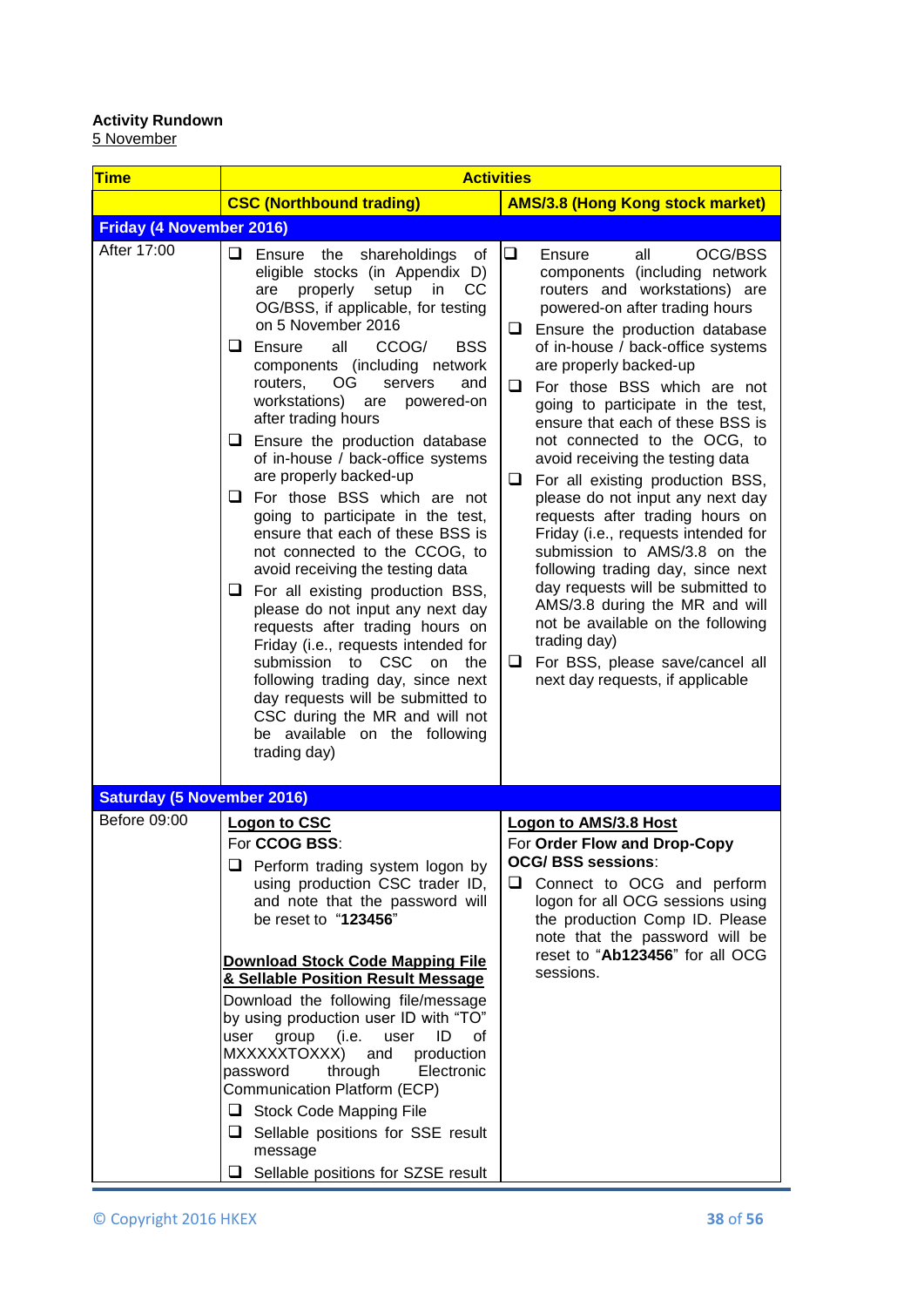| <b>Time</b> | <b>Activities</b>                                                                                                                                                                                                                                                                                                                                                                                                                                                                                                                                                  |                                                                                                                                                                                                                                                                                                                                                                                               |
|-------------|--------------------------------------------------------------------------------------------------------------------------------------------------------------------------------------------------------------------------------------------------------------------------------------------------------------------------------------------------------------------------------------------------------------------------------------------------------------------------------------------------------------------------------------------------------------------|-----------------------------------------------------------------------------------------------------------------------------------------------------------------------------------------------------------------------------------------------------------------------------------------------------------------------------------------------------------------------------------------------|
|             | <b>CSC (Northbound trading)</b>                                                                                                                                                                                                                                                                                                                                                                                                                                                                                                                                    | <b>AMS/3.8 (Hong Kong stock market)</b>                                                                                                                                                                                                                                                                                                                                                       |
|             | message<br>Note:<br>The message will contain only one<br>sentence to indicate whether sellable<br>SSE/SZSE securities positions have<br>been successfully updated in CSC or<br>not. There is No detail shareholding<br>position of the EP.                                                                                                                                                                                                                                                                                                                         |                                                                                                                                                                                                                                                                                                                                                                                               |
|             | <b>Opening Call Auction / Pre-opening Session</b>                                                                                                                                                                                                                                                                                                                                                                                                                                                                                                                  |                                                                                                                                                                                                                                                                                                                                                                                               |
| $09:00 -$   | ❏<br>of $\Box$<br>The call auction<br>session<br>SSE/SZSE will run from 09:15 -<br>09:25<br>⊔<br>Simulate real-life trading activities<br>(in terms of order input, pattern<br>and volume)<br>and<br>refer<br>to<br>Appendix E for Notes on Order<br>Input<br>⊔<br>Take note the saleable quantities<br>of eligible stock on hand with<br>reference to Appendix D<br>Note:<br>CSC will start to accept China Connect<br>orders from 9:10.<br>However, these<br>orders<br>will<br>processed<br>only<br>be<br>according<br>the<br>timetable<br>to<br>οf<br>SSE/SZSE. | The pre-opening session consists<br>of<br>- Order Input period<br>$(09:00 - 09:15)$<br>- Pre-order<br>Matching<br>period<br>$(09:15 - 09:20)$<br>- Order Matching period<br>$(09:20 - 09:28)$<br>- Blocking period<br>$(09:28 - 09:30)$<br>Simulate<br>real-life<br>ப<br>trading<br>activities (in terms of transaction<br>and<br>types, pattern<br>volume)<br>during the pre-opening session |
|             | <b>Morning Session (Continuous Auction / Continuous Trading)</b>                                                                                                                                                                                                                                                                                                                                                                                                                                                                                                   |                                                                                                                                                                                                                                                                                                                                                                                               |
| $09:30 -$   | The continuous auction session<br>⊔<br>of SSE/SZSE will run from 09:30<br>$-11:00$<br>⊔<br>Simulate real-life trading activities<br>(in terms of order input, pattern<br>and volume) and<br>refer<br>to<br>Appendix E for Notes on Order<br>Input<br>Take note the saleable quantities<br>u<br>of eligible stock on hand                                                                                                                                                                                                                                           | □<br>The continuous trading session<br>consists of<br>- Without VCM monitoring (09:30<br>$-09:45$<br>- With VCM monitoring (09:45 -<br>11:00<br>□<br>Simulate<br>real-life<br>trading<br>activities (in terms of transaction<br>and<br>pattern<br>volume)<br>types,<br>during the morning session                                                                                             |
|             | Note:<br>CSC will start accept China Connect<br>orders from 9:25 to 11:01. However,<br>these orders will only be processed<br>according to the timetable of SSE/<br><b>SZSE</b>                                                                                                                                                                                                                                                                                                                                                                                    | Note:<br>EPs are required to strictly adhere to<br>following order input requirement<br>during MR:<br>Order quantity MUST NOT be<br>greater than 20 board lots.<br>Order price MUST NOT be more<br>⊔  <br>than +/- 20 spreads deviated from<br>the opening price.                                                                                                                             |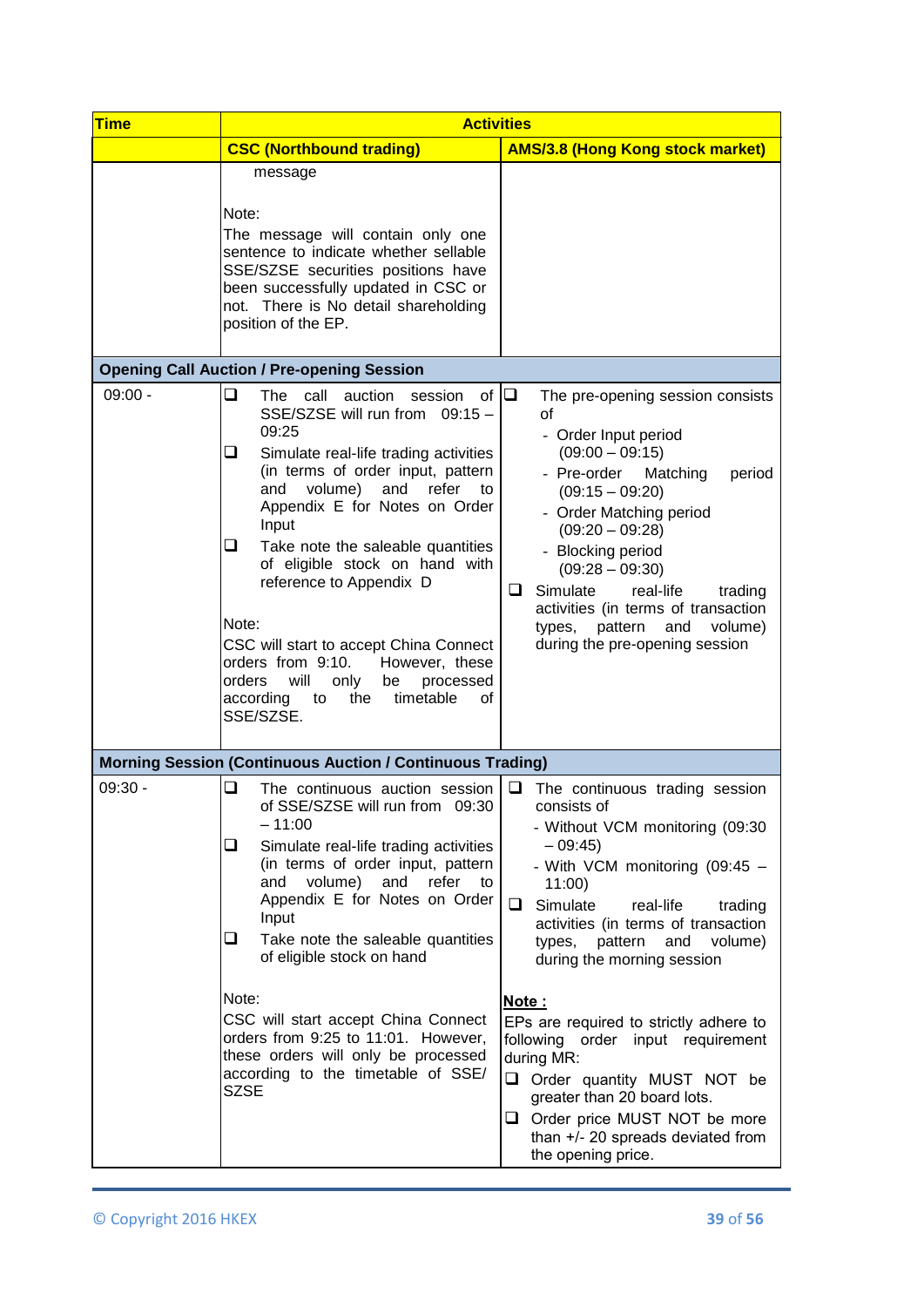| <b>Time</b>         |                                                                                                                                                                                                                                                                                                                                                                                                                                                                              | <b>Activities</b>                                                                                                                                                                                                                                                                                                                                                                                                                                                                                                                               |
|---------------------|------------------------------------------------------------------------------------------------------------------------------------------------------------------------------------------------------------------------------------------------------------------------------------------------------------------------------------------------------------------------------------------------------------------------------------------------------------------------------|-------------------------------------------------------------------------------------------------------------------------------------------------------------------------------------------------------------------------------------------------------------------------------------------------------------------------------------------------------------------------------------------------------------------------------------------------------------------------------------------------------------------------------------------------|
|                     | <b>CSC (Northbound trading)</b>                                                                                                                                                                                                                                                                                                                                                                                                                                              | <b>AMS/3.8 (Hong Kong stock market)</b>                                                                                                                                                                                                                                                                                                                                                                                                                                                                                                         |
|                     | <b>Simulated CSC and AMS Failure and Recovery</b>                                                                                                                                                                                                                                                                                                                                                                                                                            |                                                                                                                                                                                                                                                                                                                                                                                                                                                                                                                                                 |
| $10:30 -$           | ❏<br>EPs should pay attention to<br>HKEX's announcement of the<br>contingency<br>via<br>arrangement<br>email sent to the contact person<br>specified by EP on the enrolment<br>form for participation in MR<br>activities<br>for<br>Shenzhen-Hong<br>Stock Connect.                                                                                                                                                                                                          | $\Box$ EPs should pay attention to<br>HKEX's announcement of the<br>contingency arrangement<br>via<br>Exchange News. The Exchange<br>News will be available through<br>Datafeed of HKEX Orion Market<br><b>Securities</b><br>Data<br>Platform<br>$\sim$<br>Market (OMD-C). If Exchange<br>News is not available for news<br>dissemination, a file of Exchange<br>News will be sent out to the<br>contact person specified by EP<br>on the enrolment form for<br>participation in MR activities for<br>Shenzhen-Hong Stock Connect<br>via email. |
|                     | <b>CSC Trading Restart</b>                                                                                                                                                                                                                                                                                                                                                                                                                                                   | <b>AMS/3.8 Trading Restart</b>                                                                                                                                                                                                                                                                                                                                                                                                                                                                                                                  |
| Before 12:00        | ❏.<br>Perform trading system logon by<br>using production<br>trader<br>ID.<br>Please note that the password<br>will be reset to "123456" unless<br>it has been changed by EP or<br>EP requests HKEX to reset the<br>password, then<br>the<br>new<br>password will be used.<br>❏<br>Make order and trade enquiries,<br>if applicable<br>Checked trades matched during<br>u<br>suspension<br>of<br>CSC,<br>and<br>reconcile<br>cancelled,<br>matched<br>and outstanding orders | <b>Logon to AMS/3.8 Host</b><br>For Order Flow and Drop-Copy<br><b>OCG BSS</b> sessions:<br>□ Connect to OCG and logon<br>using the assigned Comp ID.<br>Please note that the password<br>will be reset to "Ab123456"<br>for all OCG sessions, unless<br>it has been changed by EP<br>or EP requests HKEX to<br>reset the password, then the<br>new password will be used.                                                                                                                                                                      |
| <b>Order Cancel</b> |                                                                                                                                                                                                                                                                                                                                                                                                                                                                              | $11:45 - 12:00$                                                                                                                                                                                                                                                                                                                                                                                                                                                                                                                                 |
|                     | Afternoon Session (Continuous Auction / Continuous Trading)                                                                                                                                                                                                                                                                                                                                                                                                                  |                                                                                                                                                                                                                                                                                                                                                                                                                                                                                                                                                 |
| $12:00 -$           | SSE:<br>⊐<br>The continuous auction session<br>of SSE will run from<br>$12:00 -$<br>12:45                                                                                                                                                                                                                                                                                                                                                                                    | $\Box$ The continuous trading session<br>consists of<br>- Without VCM (12:00 - 12:15<br>and $12:30 - 12:50$ )<br>- With VCM $(12:15 - 12:30)$                                                                                                                                                                                                                                                                                                                                                                                                   |
|                     | SZSE:<br>❏<br>The continuous auction session<br>of SZSE will run from<br>$12:00 -$<br>12:42                                                                                                                                                                                                                                                                                                                                                                                  | $\Box$ Simulate<br>real-life<br>trading<br>activities (in terms of transaction<br>types, pattern and volume)<br>during the afternoon session.                                                                                                                                                                                                                                                                                                                                                                                                   |
|                     | Closing Call Auction will run from<br>u.<br>$12:42 - 12:45$<br><b>SSE/SZSE:</b>                                                                                                                                                                                                                                                                                                                                                                                              | Note:<br>EPs are required to strictly adhere to<br>following order input requirement                                                                                                                                                                                                                                                                                                                                                                                                                                                            |
|                     | ❏<br>Simulate real-life trading activities<br>(in terms of order input, pattern<br>and volume)<br>and<br>refer to<br>Appendix E for Notes on Order                                                                                                                                                                                                                                                                                                                           | during MR:<br>Onder quantity MUST NOT be<br>greater than 20 board lots.<br>$\Box$ Order price MUST NOT be more                                                                                                                                                                                                                                                                                                                                                                                                                                  |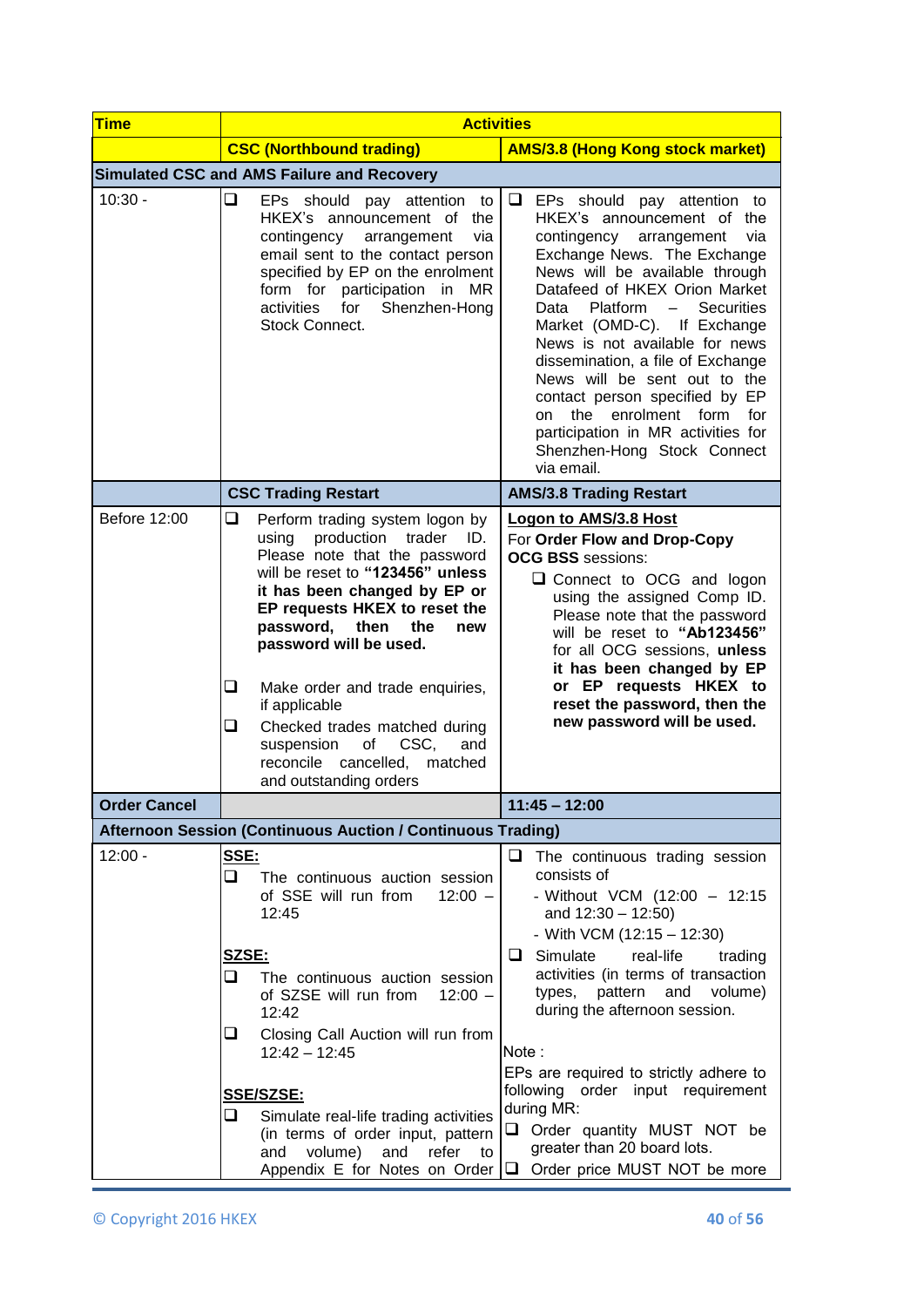| <b>Time</b>                            | <b>Activities</b>                                                                                                                                                                                                                                                                                                                                                                                                                            |                                                                                                                                                                                                                                                                                                                                                                                                                                                                                                                                                                                                                                                                                                                                                                                                                                                                                                                                                                                                                                                                                                             |  |  |  |  |
|----------------------------------------|----------------------------------------------------------------------------------------------------------------------------------------------------------------------------------------------------------------------------------------------------------------------------------------------------------------------------------------------------------------------------------------------------------------------------------------------|-------------------------------------------------------------------------------------------------------------------------------------------------------------------------------------------------------------------------------------------------------------------------------------------------------------------------------------------------------------------------------------------------------------------------------------------------------------------------------------------------------------------------------------------------------------------------------------------------------------------------------------------------------------------------------------------------------------------------------------------------------------------------------------------------------------------------------------------------------------------------------------------------------------------------------------------------------------------------------------------------------------------------------------------------------------------------------------------------------------|--|--|--|--|
|                                        | <b>CSC (Northbound trading)</b>                                                                                                                                                                                                                                                                                                                                                                                                              | <b>AMS/3.8 (Hong Kong stock market)</b>                                                                                                                                                                                                                                                                                                                                                                                                                                                                                                                                                                                                                                                                                                                                                                                                                                                                                                                                                                                                                                                                     |  |  |  |  |
|                                        | Input<br>Take note the saleable quantities<br>⊔<br>of eligible stock on hand<br>Note:<br>CSC will start accept China Connect<br>orders from 12:00 to 12:46. However,<br>these orders will only be processed<br>according to the timetable of SSE/<br><b>SZSE</b>                                                                                                                                                                             | than +/- 20 spreads deviated from<br>the opening price.                                                                                                                                                                                                                                                                                                                                                                                                                                                                                                                                                                                                                                                                                                                                                                                                                                                                                                                                                                                                                                                     |  |  |  |  |
| <b>Exchange</b><br><b>Intervention</b> | 12:46                                                                                                                                                                                                                                                                                                                                                                                                                                        |                                                                                                                                                                                                                                                                                                                                                                                                                                                                                                                                                                                                                                                                                                                                                                                                                                                                                                                                                                                                                                                                                                             |  |  |  |  |
|                                        | Day Close                                                                                                                                                                                                                                                                                                                                                                                                                                    | <b>Closing Auction Session</b>                                                                                                                                                                                                                                                                                                                                                                                                                                                                                                                                                                                                                                                                                                                                                                                                                                                                                                                                                                                                                                                                              |  |  |  |  |
| $12:50 -$                              | For CCOG BSS:<br>$\Box$ Perform<br>day-end<br>any<br>processes to ensure database<br>integrity<br>$\Box$ Clean up the transaction data<br>(e.g. orders<br>and<br>trades)<br>entered during this test from<br>BSS (if applicable)<br>$\Box$ Perform trader permanent sign<br>off<br>Note for EPs not participating next<br>day testing:<br>Restore the data and proper BSS<br>production configuration for following<br>Monday, if necessary. | ❏<br>session<br>The closing<br>auction<br>consists of<br><b>Price</b><br>- Reference<br><b>Fixing</b><br>Period (12:50 - 12:51)<br>$\triangleright$ Acceptable order types to<br>input: Nil<br>$\triangleright$ Order<br>amendment<br>and<br>cancellation: No<br>- Order Input Period<br>$(12:51 - 12:56)$<br>$\triangleright$ Acceptable order types to<br>input : at-auction and at-<br>auction limit<br>$\triangleright$ Order<br>amendment<br>and<br>cancellation: Yes<br>- No Cancellation Period<br>$(12:56 - 12:58)$<br>$\triangleright$ Acceptable order types to<br>input : at-auction and at-<br>auction limit<br>$\triangleright$ Order<br>amendment<br>and<br>cancellation: No<br>- Random<br><b>Closing</b><br><b>Period</b><br>(12:58 - 13:00 [random close<br>time])<br>$\triangleright$ Acceptable order types to<br>input : at-auction and at-<br>auction limit<br>$\triangleright$ Order<br>amendment<br>and<br>cancellation: No<br>- Order matching Period<br>(12:58)<br>completion<br>$\blacksquare$<br>оf<br>matching [variable end time])<br>- Day Close<br>(upon<br>completion<br>of |  |  |  |  |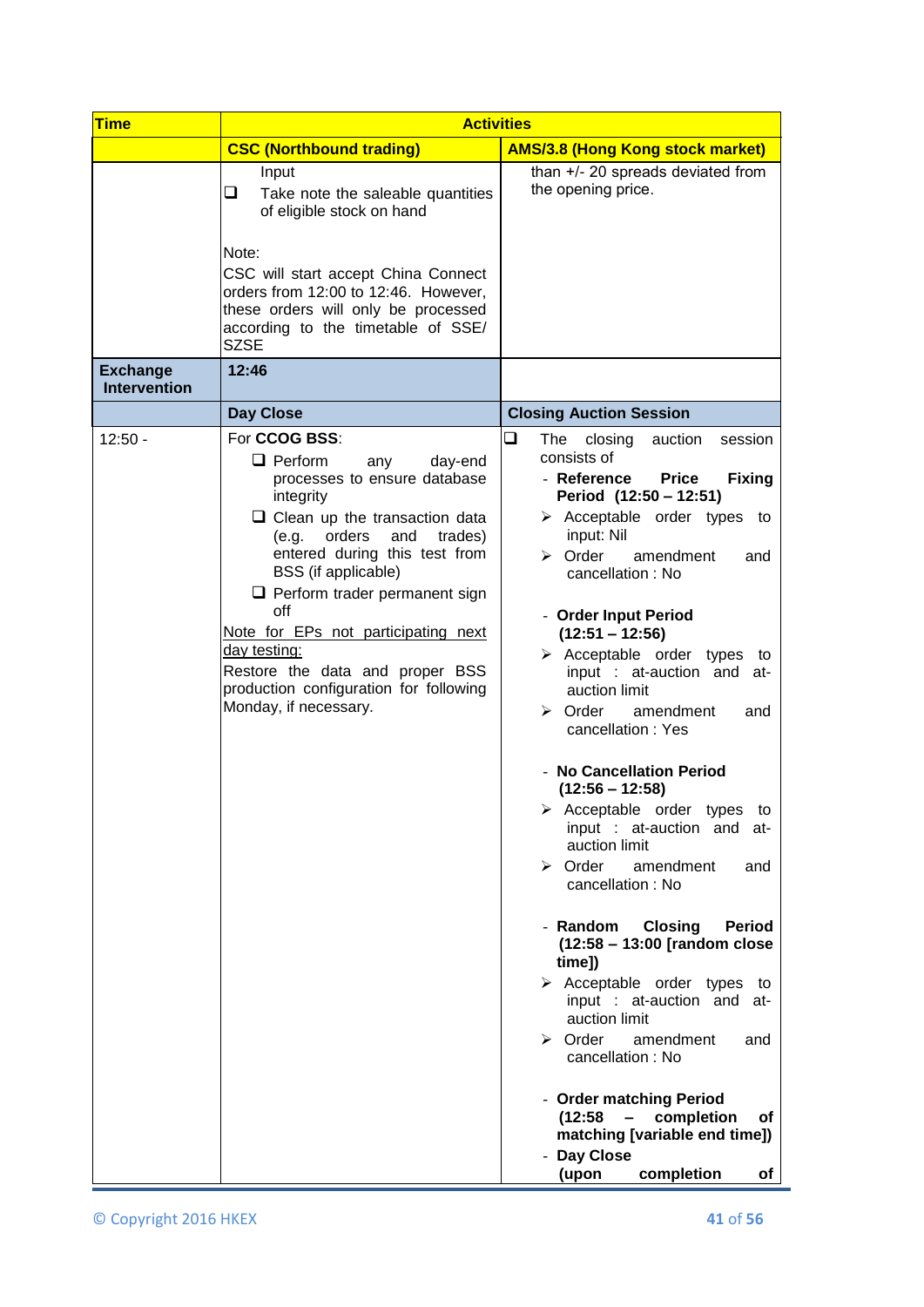| <b>Time</b>                        | <b>Activities</b>                                                                                                                                                                                                                                                                                                                                                                                                                                               |                                                                                                                                                                                                                                                                                                                                                                                                                                                                                                                                                                                                                                                                                                                                                       |  |  |  |
|------------------------------------|-----------------------------------------------------------------------------------------------------------------------------------------------------------------------------------------------------------------------------------------------------------------------------------------------------------------------------------------------------------------------------------------------------------------------------------------------------------------|-------------------------------------------------------------------------------------------------------------------------------------------------------------------------------------------------------------------------------------------------------------------------------------------------------------------------------------------------------------------------------------------------------------------------------------------------------------------------------------------------------------------------------------------------------------------------------------------------------------------------------------------------------------------------------------------------------------------------------------------------------|--|--|--|
|                                    | <b>CSC (Northbound trading)</b>                                                                                                                                                                                                                                                                                                                                                                                                                                 | <b>AMS/3.8 (Hong Kong stock market)</b>                                                                                                                                                                                                                                                                                                                                                                                                                                                                                                                                                                                                                                                                                                               |  |  |  |
|                                    |                                                                                                                                                                                                                                                                                                                                                                                                                                                                 | matching)<br>$\Box$ Simulate real-life trading activities<br>(in terms of transaction types,<br>pattern and volume) during the<br>closing auction session.                                                                                                                                                                                                                                                                                                                                                                                                                                                                                                                                                                                            |  |  |  |
|                                    |                                                                                                                                                                                                                                                                                                                                                                                                                                                                 | Day Close - Upon completion of<br>matching                                                                                                                                                                                                                                                                                                                                                                                                                                                                                                                                                                                                                                                                                                            |  |  |  |
| 13:00                              |                                                                                                                                                                                                                                                                                                                                                                                                                                                                 | Log off from AMS/3.8 host and<br>perform end-of-day procedures<br>For Order Flow and Drop-Copy<br><b>OCG/BSS</b><br>⊔.<br>Logout and terminate<br>OCG<br>session.<br>Perform<br>⊔.<br>end-of-trading<br>procedures, if any, to ensure<br>database integrity.<br>Clean up the transaction data<br>u.<br>(e.g. orders and trades) entered<br>during this test from BSS (if<br>applicable)<br>Leave all production off-floor trading<br>devices components powered-on<br>throughout the weekend.<br>Note for EPs not participating next<br>day testing:<br>After the testing, EPs are reminded<br>to clean up the next day requests, if<br>any, to ensure that these testing<br>orders will not be carried forward to<br>the production on the following |  |  |  |
| <b>Download Day-end Trade File</b> |                                                                                                                                                                                                                                                                                                                                                                                                                                                                 | trading day                                                                                                                                                                                                                                                                                                                                                                                                                                                                                                                                                                                                                                                                                                                                           |  |  |  |
| $13:15 - 23:59$                    | Download the following files by using<br>production user ID with "TO" user<br>group (i.e. user ID of MXXXXXTOXXX)<br>and production password through<br><b>Electronic Communication Platform</b><br>(ECP)<br>Trade file for SSE/SZSE (from<br>⊔<br>13:15) and check the accuracy of<br>trade details<br>file<br>for<br><b>SSE</b><br>u.<br>Closing<br>price<br>securities (from 14:15)<br>Closing price file for<br>⊔<br><b>SZSE</b><br>securities (from 14:15) | Download the following files by using<br>production user ID with "TO" user<br>group (i.e. user ID of MXXXXXTOXXX)<br>and production password through<br><b>Electronic Communication Platform</b><br>(ECP)<br>$\Box$<br>Trade file (from 13:30)<br>$\Box$<br>Closing price file (from 13:30)                                                                                                                                                                                                                                                                                                                                                                                                                                                           |  |  |  |

*Note: EPs who do not follow the testing guidelines or conduct frivolous activities during the Market Rehearsal will be suspended from further participation in the Market Rehearsal without prior notice.*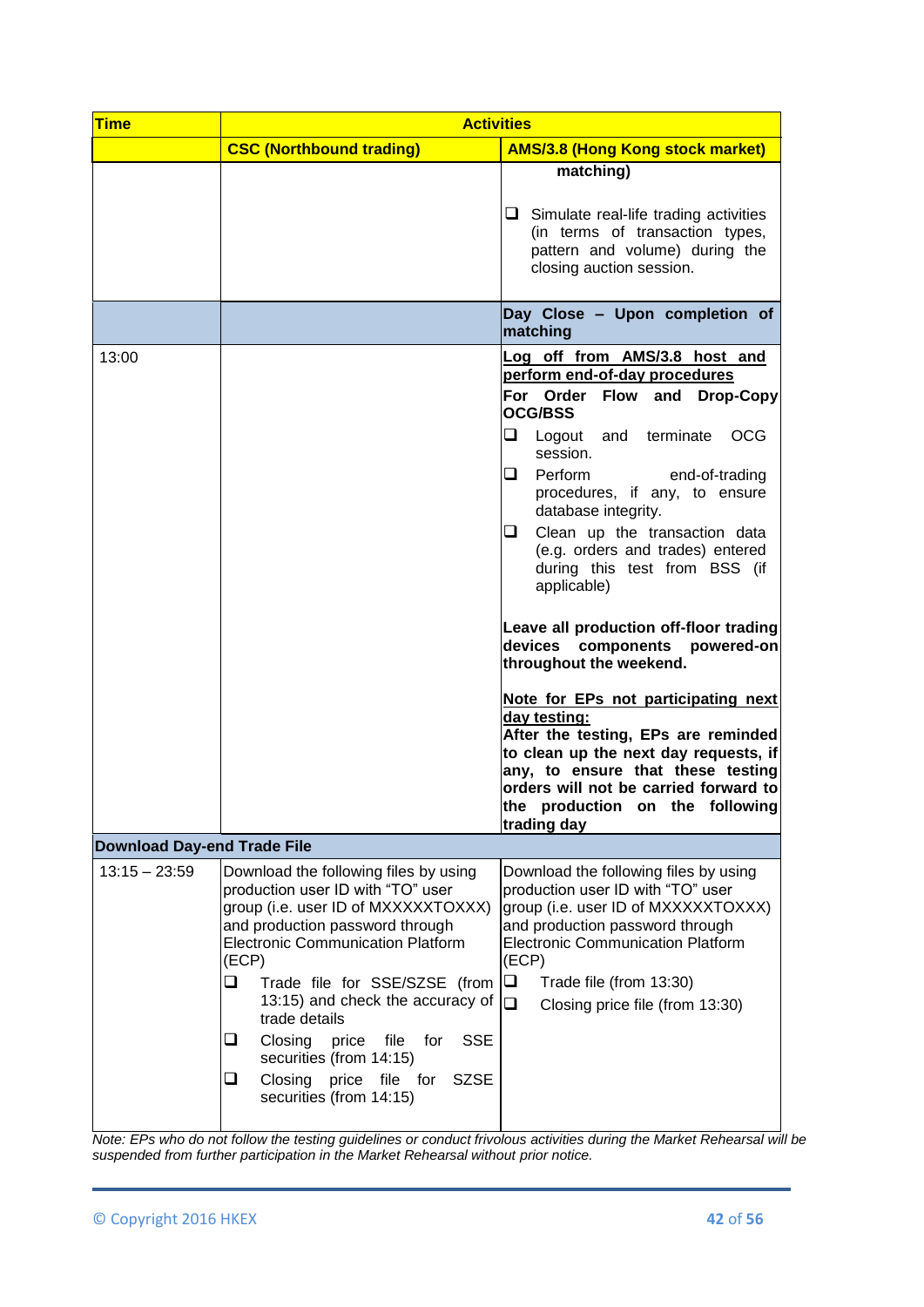## 6 November

| <b>Time</b>                     | <b>Activities</b>                                                                                                                                                                                                                                                                                                                                                                                                                                                                                                                                                |                                                                                                                                                                                                                                                           |  |  |
|---------------------------------|------------------------------------------------------------------------------------------------------------------------------------------------------------------------------------------------------------------------------------------------------------------------------------------------------------------------------------------------------------------------------------------------------------------------------------------------------------------------------------------------------------------------------------------------------------------|-----------------------------------------------------------------------------------------------------------------------------------------------------------------------------------------------------------------------------------------------------------|--|--|
|                                 | <b>CSC (Northbound trading)</b>                                                                                                                                                                                                                                                                                                                                                                                                                                                                                                                                  | <b>AMS/3.8 (Hong Kong stock market)</b>                                                                                                                                                                                                                   |  |  |
| <b>Sunday (6 November 2016)</b> |                                                                                                                                                                                                                                                                                                                                                                                                                                                                                                                                                                  |                                                                                                                                                                                                                                                           |  |  |
| Before 09:00                    | Logon to CSC<br>For CCOG BSS:<br>$\Box$ Perform trading system logon<br>by using production CSC<br>trader ID, and note that the<br>password will be "123456"<br>unless it has been changed<br>by EP upon first-time logon<br>or EP requests HKEX to<br>reset the password on MR2<br>1, then<br>Day<br>the<br>new<br>password will be used.                                                                                                                                                                                                                       | Logon to AMS/3.8 Host<br>For Order Flow and Drop-Copy<br>OCG/BSS:<br>□ Connect to OCG and perform<br>logon for all OCG sessions<br>using the production Comp ID.<br>Please note that the password<br>will be reset to "Ab123456"<br>for all OCG sessions. |  |  |
|                                 | <b>Download Stock Code Mapping File</b><br>& Sellable Position Result Message<br>Download the following file/message<br>by using production user ID with "TO"<br>group (i.e.<br>user<br>ID<br>0f<br>user<br>MXXXXXTOXXX)<br>and<br>production<br>through<br>password<br>Electronic<br>Communication Platform (ECP)<br>Stock Code Mapping File<br>$\Box$ Sellable positions for SSE result<br>message<br>$\Box$ Sellable positions for SZSE result<br>message                                                                                                     |                                                                                                                                                                                                                                                           |  |  |
|                                 | Note:<br>The message will contain only one<br>sentence to indicate whether sellable<br>SSE/SZSE securities positions have<br>been successfully updated in CSC or<br>not. There is No detail shareholding<br>position of the EP.<br>Check saleable quantities of<br>eligible stock on hand<br>For EP who is also a CCASS<br>participant:<br>⊔<br>Refer to CCASS Participant<br>Information Package to obtain<br>relevant data<br>For EP who is not a CCASS<br>participant:<br>o.<br>Refer to the appointed General<br>Clearing Participant for the<br>information |                                                                                                                                                                                                                                                           |  |  |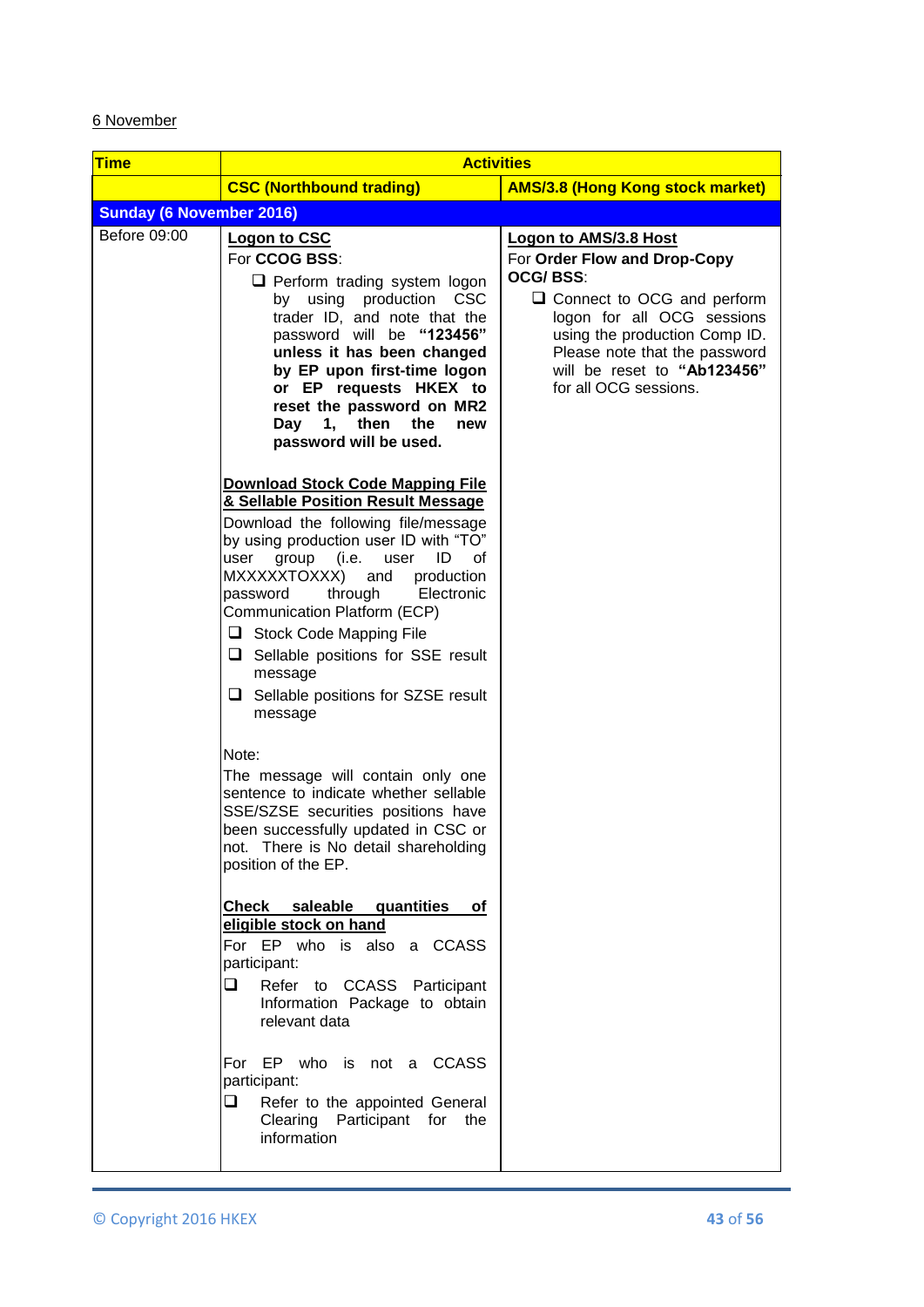| <b>Time</b>             | <b>Activities</b>                                                                                                                                                                                                                                                                                                                                                                                                                                                                                                                  |                                                                                                                                                                                                                                                                                                                                                                                                                                                                                                                                                                                            |  |  |  |  |
|-------------------------|------------------------------------------------------------------------------------------------------------------------------------------------------------------------------------------------------------------------------------------------------------------------------------------------------------------------------------------------------------------------------------------------------------------------------------------------------------------------------------------------------------------------------------|--------------------------------------------------------------------------------------------------------------------------------------------------------------------------------------------------------------------------------------------------------------------------------------------------------------------------------------------------------------------------------------------------------------------------------------------------------------------------------------------------------------------------------------------------------------------------------------------|--|--|--|--|
|                         | <b>CSC (Northbound trading)</b>                                                                                                                                                                                                                                                                                                                                                                                                                                                                                                    | <b>AMS/3.8 (Hong Kong stock market)</b>                                                                                                                                                                                                                                                                                                                                                                                                                                                                                                                                                    |  |  |  |  |
|                         | <b>Opening Call Auction / Pre-opening Session</b>                                                                                                                                                                                                                                                                                                                                                                                                                                                                                  |                                                                                                                                                                                                                                                                                                                                                                                                                                                                                                                                                                                            |  |  |  |  |
| $09:00 -$               | ❏<br>The call<br>auction session<br>of $\Box$<br>SSE/SZSE will run from 09:15 -<br>09:25<br>Simulate real-life trading activities<br>⊔<br>(in terms of order input, pattern<br>and volume)<br>and<br>refer<br>to<br>Appendix E for Notes on Order<br>Input<br>Take note the saleable quantities<br>ப<br>of eligible stock on hand<br>Note:<br>CSC will start to accept China Connect<br>orders from 9:10.<br>However, these<br>orders<br>will<br>only<br>be<br>processed<br>according<br>the<br>timetable<br>to<br>οf<br>SSE/SZSE. | The pre-opening session consists<br>of<br>- Order Input period<br>$(09:00 - 09:15)$<br>- Pre-order<br>Matching<br>period<br>$(09:15 - 09:20)$<br>- Order Matching period<br>$(09:20 - 09:28)$<br>- Blocking period<br>$(09:28 - 09:30)$<br>Simulate<br>❏<br>real-life<br>trading<br>activities (in terms of transaction<br>pattern<br>and<br>volume)<br>types,<br>during the pre-opening session                                                                                                                                                                                           |  |  |  |  |
|                         | <b>Morning Session (Continuous Auction / Continuous Trading)</b>                                                                                                                                                                                                                                                                                                                                                                                                                                                                   |                                                                                                                                                                                                                                                                                                                                                                                                                                                                                                                                                                                            |  |  |  |  |
| $09:30 -$               | ❏<br>The continuous auction session<br>of SSE/SZSE will run from 09:30<br>$-10:00$<br>⊔<br>Simulate real-life trading activities<br>(in terms of order input, pattern<br>volume)<br>and<br>refer<br>and<br>to<br>Appendix E for Notes on Order<br>Input<br>⊔<br>Take note the saleable quantities<br>of eligible stock on hand<br>Note:<br>CSC will start accept China Connect<br>orders from 9:25 to 10:01. However,<br>these orders will only be processed<br>according to the timetable of SSE/<br><b>SZSE</b>                  | $\Box$ The continuous trading session<br>consists of<br>- Without VCM monitoring (09:30<br>$-09:45$ and $10:30 - 10:50$<br>- With VCM monitoring (09:45 -<br>10:30<br>$\Box$<br>Simulate<br>real-life<br>trading<br>activities (in terms of transaction<br>pattern<br>types,<br>and<br>volume)<br>during the morning session<br>Note:<br>EPs are required to strictly adhere to<br>following order input requirement<br>during MR:<br>Order quantity MUST NOT be<br>greater than 20 board lots.<br>Order price MUST NOT be more<br>than +/- 20 spreads deviated from<br>the opening price. |  |  |  |  |
| Between 9:30 -<br>10:30 | Simulate SZSE system failure and<br>failover to backup system<br>(During the SZSE failover, the<br>orders submitted will not be<br>confirmed by SZSE until the<br>backup system takes over)<br><b>Trading for SSE securities</b><br>continue                                                                                                                                                                                                                                                                                       |                                                                                                                                                                                                                                                                                                                                                                                                                                                                                                                                                                                            |  |  |  |  |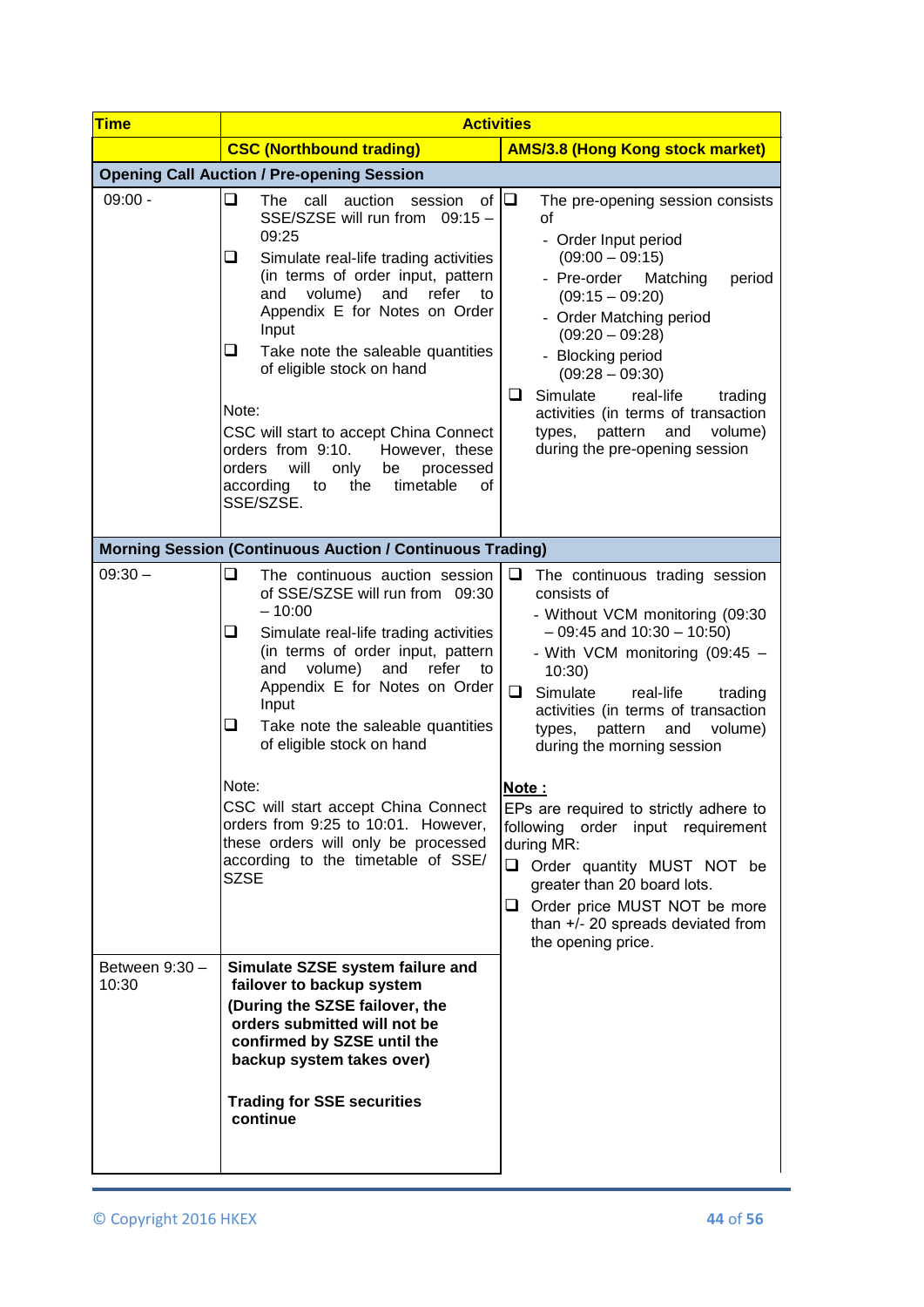| <b>Time</b>                            | <b>Activities</b>                                                                                                                                                                                                                                                                                                                                                                                                   |                                                                                                                                                                                                                                                                                                                                                                                                                                                                               |  |  |  |
|----------------------------------------|---------------------------------------------------------------------------------------------------------------------------------------------------------------------------------------------------------------------------------------------------------------------------------------------------------------------------------------------------------------------------------------------------------------------|-------------------------------------------------------------------------------------------------------------------------------------------------------------------------------------------------------------------------------------------------------------------------------------------------------------------------------------------------------------------------------------------------------------------------------------------------------------------------------|--|--|--|
|                                        | <b>CSC (Northbound trading)</b>                                                                                                                                                                                                                                                                                                                                                                                     | <b>AMS/3.8 (Hong Kong stock market)</b>                                                                                                                                                                                                                                                                                                                                                                                                                                       |  |  |  |
|                                        | <b>Afternoon Session (Continuous Auction)</b>                                                                                                                                                                                                                                                                                                                                                                       |                                                                                                                                                                                                                                                                                                                                                                                                                                                                               |  |  |  |
| $10:05 -$                              | SSE:<br>⊔<br>The continuous auction session<br>of SSE will run from<br>$10:05 -$<br>10:45<br>SZSE:<br>❏<br>The continuous auction session<br>of SZSE will run from<br>$10:05 -$<br>10:42<br>Closing Call Auction will run from<br>⊔<br>$10:42 - 10:45$<br><b>SSE/SZSE:</b>                                                                                                                                          |                                                                                                                                                                                                                                                                                                                                                                                                                                                                               |  |  |  |
|                                        | ⊔<br>Simulate real-life trading activities<br>(in terms of order input, pattern<br>and volume) and<br>refer<br>to<br>Appendix E for Notes on Order<br>Input<br>Note:                                                                                                                                                                                                                                                |                                                                                                                                                                                                                                                                                                                                                                                                                                                                               |  |  |  |
|                                        | CSC will start accept China Connect<br>orders from 10:04 to 10:46. However,<br>these orders will only be processed<br>according to the timetable of SSE/<br><b>SZSE</b>                                                                                                                                                                                                                                             |                                                                                                                                                                                                                                                                                                                                                                                                                                                                               |  |  |  |
| <b>Exchange</b><br><b>Intervention</b> | 10:46                                                                                                                                                                                                                                                                                                                                                                                                               |                                                                                                                                                                                                                                                                                                                                                                                                                                                                               |  |  |  |
|                                        | <b>Day Close</b>                                                                                                                                                                                                                                                                                                                                                                                                    | <b>Closing Auction Session</b>                                                                                                                                                                                                                                                                                                                                                                                                                                                |  |  |  |
| $10:50 -$                              | For <b>CCOG BSS:</b><br>$\Box$ Perform<br>day-end<br>any<br>processes to ensure database<br>integrity<br>$\Box$ Clean up the transaction data<br>orders<br>(e.g.<br>and<br>trades)<br>entered during this test from<br>BSS (if applicable)<br>$\Box$ Perform trader permanent sign<br>off<br>$\Box$ Restore the data and proper<br>BSS production configuration<br>following<br>Monday,<br>for<br>if.<br>necessary. | ❏<br>The<br>closing<br>auction<br>session<br>consists of<br>- Reference<br><b>Price</b><br><b>Fixing</b><br>Period (10:50 - 10:51)<br>$\triangleright$ Acceptable order types to<br>input: Nil<br>$\triangleright$ Order<br>amendment<br>and<br>cancellation: No<br>- Order Input Period<br>$(10:51 - 10:56)$<br>$\triangleright$ Acceptable order types to<br>input : at-auction and at-<br>auction limit<br>$\triangleright$ Order<br>amendment<br>and<br>cancellation: Yes |  |  |  |
|                                        |                                                                                                                                                                                                                                                                                                                                                                                                                     | - No Cancellation Period<br>$(10:56 - 10:58)$<br>$\triangleright$ Acceptable order types to<br>input : at-auction and at-<br>auction limit<br>$\triangleright$ Order<br>amendment<br>and                                                                                                                                                                                                                                                                                      |  |  |  |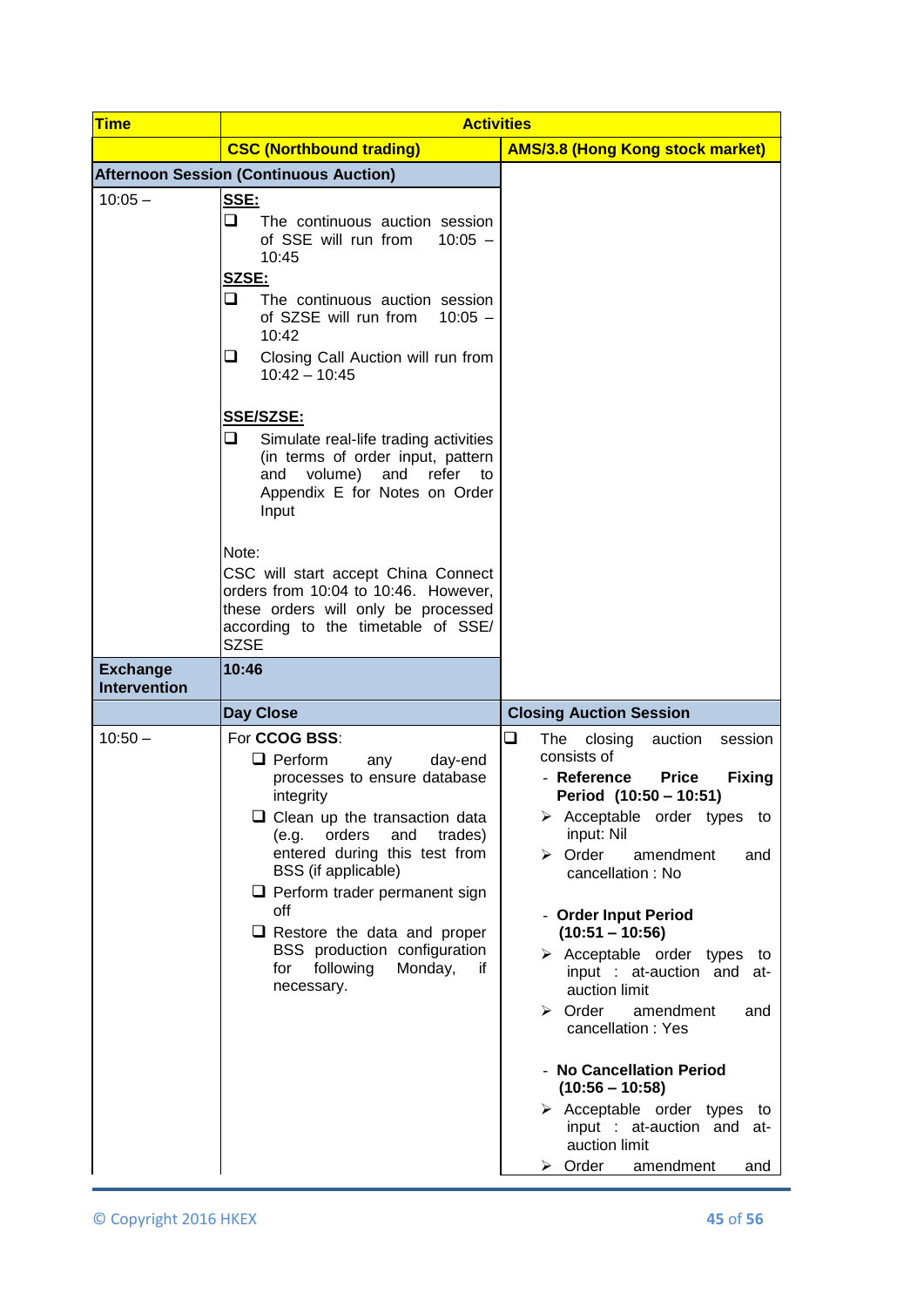| <b>Time</b> | <b>Activities</b>               |                                                                                                                                                                                                                                                                                                                                                                                                                                                                                                                                                                                                                                                                                                                                                                |  |  |  |
|-------------|---------------------------------|----------------------------------------------------------------------------------------------------------------------------------------------------------------------------------------------------------------------------------------------------------------------------------------------------------------------------------------------------------------------------------------------------------------------------------------------------------------------------------------------------------------------------------------------------------------------------------------------------------------------------------------------------------------------------------------------------------------------------------------------------------------|--|--|--|
|             | <b>CSC (Northbound trading)</b> | <b>AMS/3.8 (Hong Kong stock market)</b>                                                                                                                                                                                                                                                                                                                                                                                                                                                                                                                                                                                                                                                                                                                        |  |  |  |
|             |                                 | cancellation: No<br>- Random<br><b>Closing</b><br><b>Period</b><br>(10:58 - 11:00 [random close<br>time])<br>$\triangleright$ Acceptable order types to<br>input : at-auction and at-<br>auction limit<br>$\triangleright$ Order<br>amendment<br>and<br>cancellation: No<br>- Order matching Period<br>(10:58)<br>completion<br>$\sim$ $^{-1}$<br>оf<br>matching [variable end time])<br>- Day Close<br>(upon<br>completion<br>of<br>matching)<br>$\Box$ Simulate real-life trading activities<br>(in terms of transaction types,<br>pattern and volume) during the<br>closing auction session.                                                                                                                                                                |  |  |  |
|             |                                 |                                                                                                                                                                                                                                                                                                                                                                                                                                                                                                                                                                                                                                                                                                                                                                |  |  |  |
|             |                                 | Day Close - Upon completion of<br>matching                                                                                                                                                                                                                                                                                                                                                                                                                                                                                                                                                                                                                                                                                                                     |  |  |  |
| $11:00 -$   |                                 | Log off from AMS/3.8 host and<br>perform end-of-day procedures<br>For Order Flow and Drop-Copy<br><b>OCG/BSS</b><br>Q<br><b>OCG</b><br>Logout<br>terminate<br>and<br>session.<br>Perform<br>ப<br>end-of-trading<br>procedures, if any, to ensure<br>database integrity.<br>Clean up the transaction data<br>⊔.<br>(e.g. orders and trades) entered<br>during this test from BSS (if<br>applicable)<br>After the MR, EPs are<br>also<br>reminded to clean up the next day<br>requests, if any, to ensure that<br>these testing orders will not be<br>carried forward to the production<br>on the following trading day<br>Keep<br>all<br>production<br>off-floor<br>devices<br>trading<br>components<br>powered-on<br>throughout<br>the<br>weekend after the MR |  |  |  |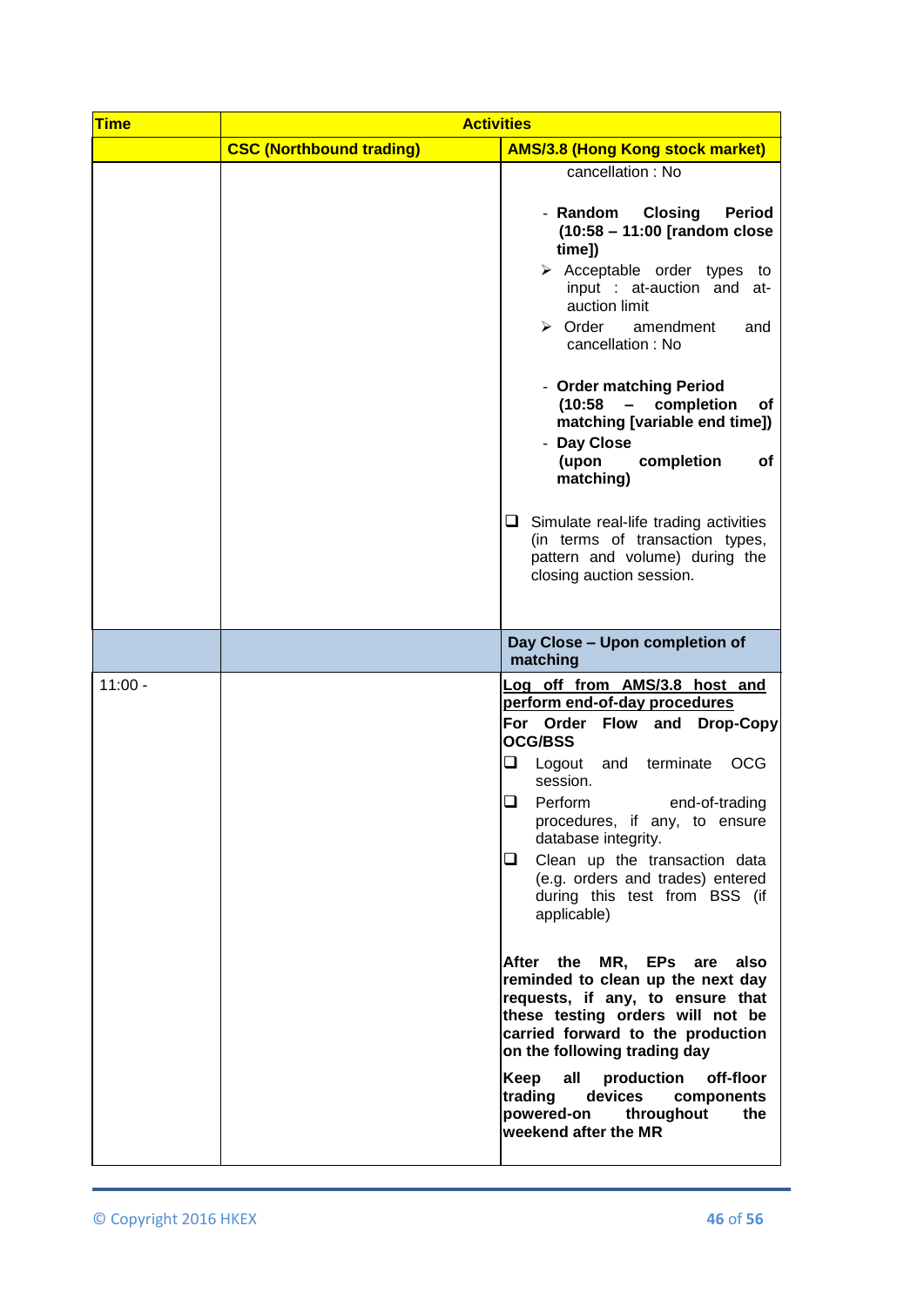| <b>Time</b>                         | <b>Activities</b>                                                                                                                                                                                                                                                                                                                                                                                                       |                                                                                                                                                                                                                                                                                   |  |  |  |
|-------------------------------------|-------------------------------------------------------------------------------------------------------------------------------------------------------------------------------------------------------------------------------------------------------------------------------------------------------------------------------------------------------------------------------------------------------------------------|-----------------------------------------------------------------------------------------------------------------------------------------------------------------------------------------------------------------------------------------------------------------------------------|--|--|--|
|                                     | <b>CSC (Northbound trading)</b>                                                                                                                                                                                                                                                                                                                                                                                         | <b>AMS/3.8 (Hong Kong stock market)</b>                                                                                                                                                                                                                                           |  |  |  |
| <b>Download Day-end Trade File</b>  |                                                                                                                                                                                                                                                                                                                                                                                                                         |                                                                                                                                                                                                                                                                                   |  |  |  |
| $11:15 - 23:59$                     | Download the following files by using<br>production user ID with "TO" user<br>group (i.e. user ID of MXXXXXTOXXX)<br>and production password through<br><b>Electronic Communication Platform</b><br>(ECP)<br>Trade file (from 11:15) and check<br>⊔<br>the accuracy of trade details<br>Closing<br>price file for<br>SSE<br>⊔<br>securities (from 12:15)<br>Closing price file for SZSE<br>⊔<br>securities (from 12:15) | Download the following files by using<br>production user ID with "TO" user<br>group (i.e. user ID of MXXXXXTOXXX)<br>and production password through<br><b>Electronic Communication Platform</b><br>(ECP)<br>❏<br>Trade file (from 11:30)<br>❏<br>Closing price file (from 11:30) |  |  |  |
|                                     | <b>Complete and Return Feedback Form</b>                                                                                                                                                                                                                                                                                                                                                                                |                                                                                                                                                                                                                                                                                   |  |  |  |
| Before 18:00,<br>9 November<br>2016 | Applicable to EP participate in<br>Shenzhen-Hong Kong and Shanghai-<br>Hong Kong Stock Connect<br>⊔<br>Complete<br>the<br>and<br>return<br>Feedback Form (Appendix C.2)<br>to HKEX by fax (Fax No.: 2521-<br>7899 or 2868-5223) or by email<br>to ams3info@hkex.com.hk                                                                                                                                                  |                                                                                                                                                                                                                                                                                   |  |  |  |

*Note: EPs who do not follow the testing guidelines or conduct frivolous activities during the Market Rehearsal will be suspended from further participation in the Market Rehearsal without prior notice.*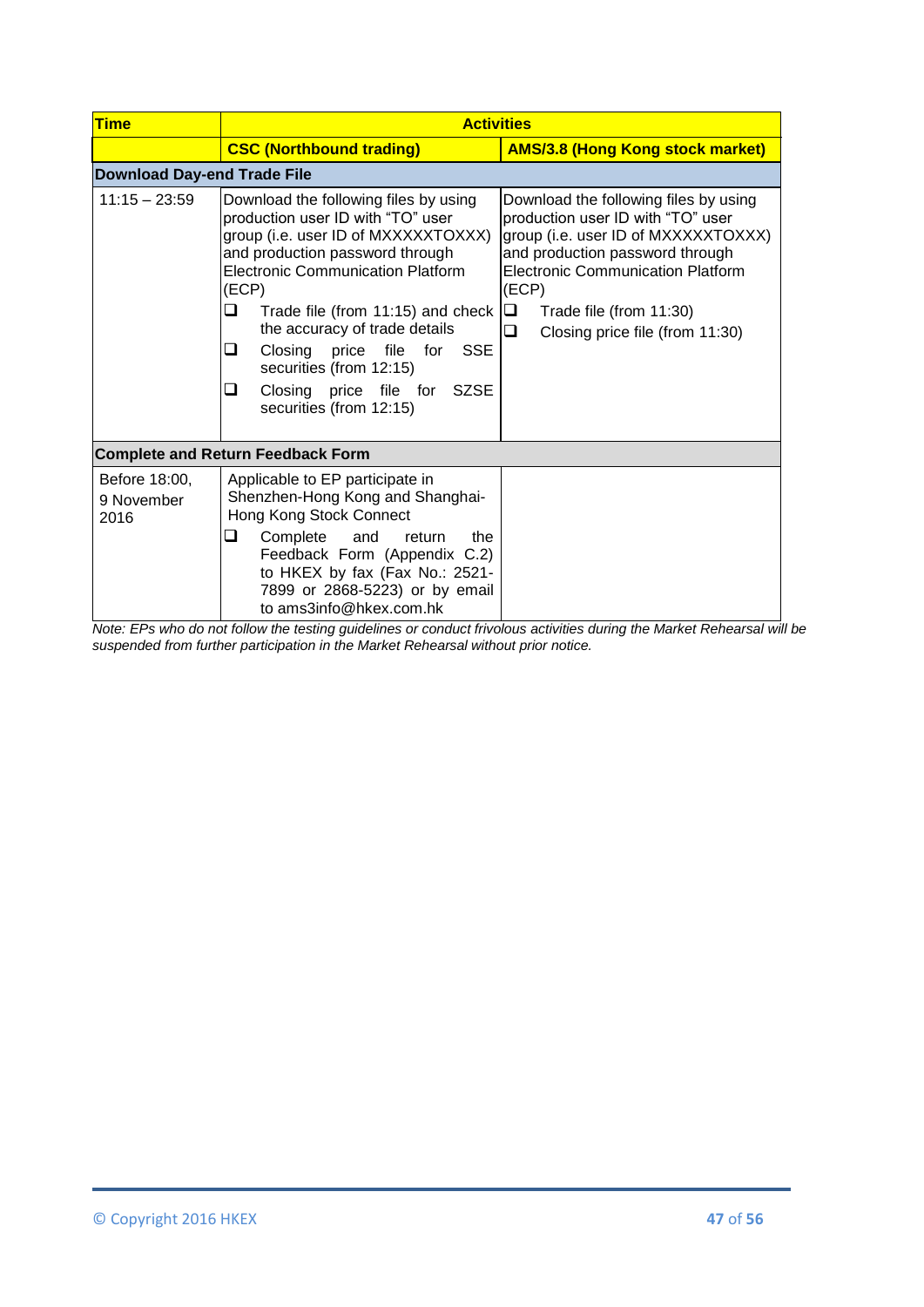## **Feedback Form for Shenzhen-Hong Kong Stock Connect - Market Rehearsal 1 (MR1) on 29 & 30 October 2016**

## **[For EP to participate in Shenzhen-Hong Kong Stock Connect and Shanghai-Hong Kong Stock Connect]**

## **Notes :**

- 1. Please complete both Sections I and II of this form.
- 2. **Upon completion, please return the form to HKEX by Fax (fax nos.: 2521-7899 or 2868-5223) or by Email to** [ams3info@hkex.com.hk](mailto:OrionCentralGateway@hkex.com.hk) **on or before 2 November 2016**
- 3. For enquiry, please contact our Participant General Enquiry Hotline at 2840-3626

#### **Section I Exchange Participant Information**

| <b>Participant Name</b> | Participant ID       |           |
|-------------------------|----------------------|-----------|
| <b>Contact Person</b>   | <b>Email Address</b> | Phone No. |

#### **Section II Exchange Participant Feedback** *(please tick the appropriate boxes)*

| ❏<br>❏      | <b>No</b><br>Yes, please specify :<br>Did your CC OG(s) and / or BSS experience any system failure or interruption during the                                                                                                                              |
|-------------|------------------------------------------------------------------------------------------------------------------------------------------------------------------------------------------------------------------------------------------------------------|
|             |                                                                                                                                                                                                                                                            |
|             |                                                                                                                                                                                                                                                            |
|             | Market Rehearsal?                                                                                                                                                                                                                                          |
| $\Box$      | <b>No</b>                                                                                                                                                                                                                                                  |
| ❏           | Yes, please specify :                                                                                                                                                                                                                                      |
| ❏<br>$\Box$ | Did your CC OG(s) and / or BSS experience any issue in receiving response for any order<br>transactions?<br>No<br>Yes, please provide relevant details of the transactions (e.g. transaction time, stock<br>code, order price etc.) for analysis by HKEX : |
|             | Did your CC OG(s) and / or BSS experience any issue in receiving response for any short<br>selling order transactions?                                                                                                                                     |
| □           | Not applicable                                                                                                                                                                                                                                             |
| $\Box$      | No                                                                                                                                                                                                                                                         |
| □           | Yes, please provide relevant details of the transactions (e.g. transaction time, stock<br>code, order price etc.) for analysis by HKEX :                                                                                                                   |
|             |                                                                                                                                                                                                                                                            |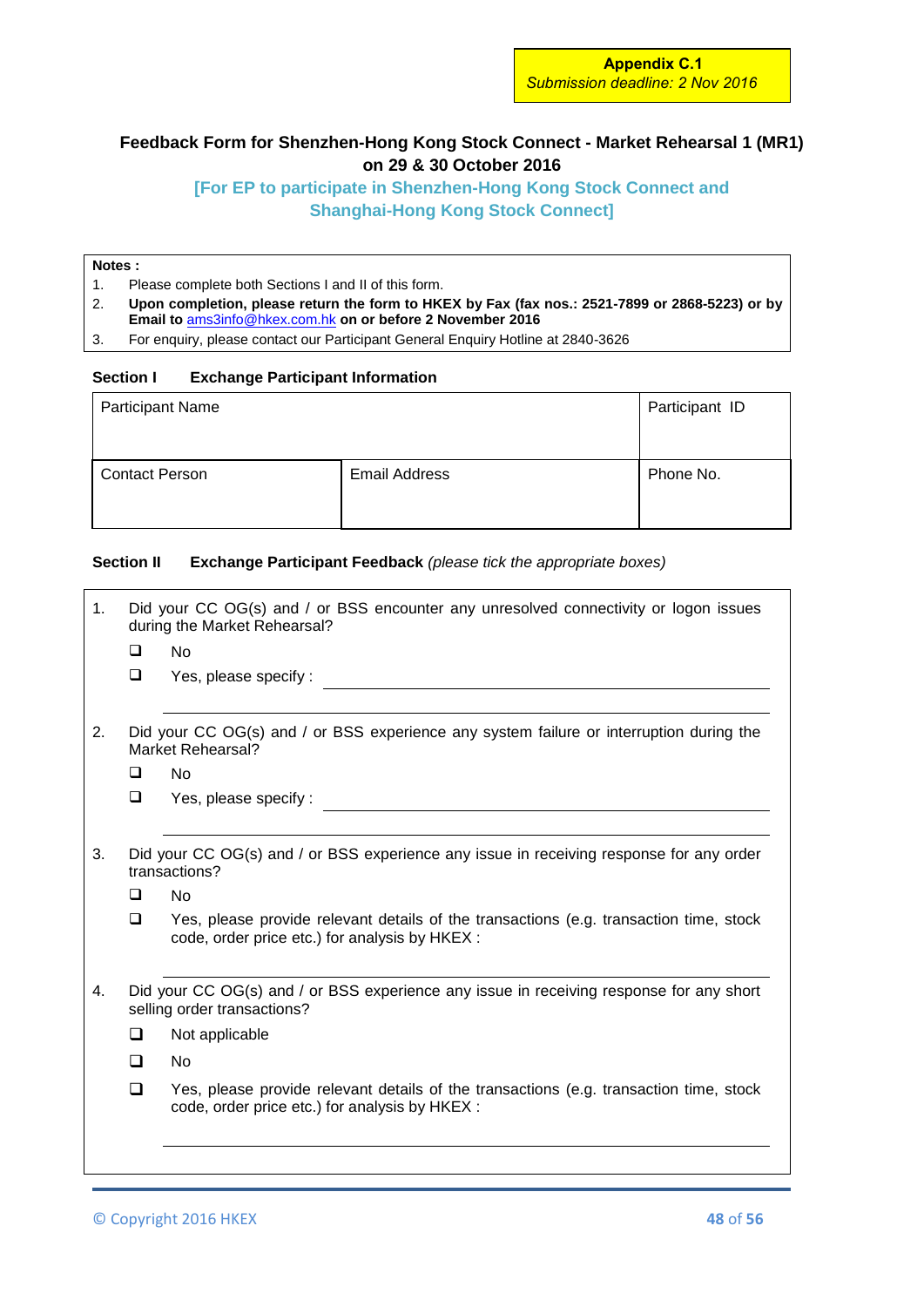| 5. |                          | Did your CC OG(s) and / or BSS experience any issue in receiving response for any order<br>entered using enhanced pre-trade checking function for institutional investors? |  |  |  |
|----|--------------------------|----------------------------------------------------------------------------------------------------------------------------------------------------------------------------|--|--|--|
|    | Not applicable<br>$\Box$ |                                                                                                                                                                            |  |  |  |
|    | l 1                      | No.                                                                                                                                                                        |  |  |  |
|    | ∩                        | Yes, please provide relevant details of the transactions (e.g. transaction time, stock<br>code, order price etc.) for analysis by HKEX :                                   |  |  |  |
| 6. |                          | Did your CC OG(s) and / or BSS experience any issue in receiving Central Trade Feeds?                                                                                      |  |  |  |
|    | ப                        | Not applicable                                                                                                                                                             |  |  |  |
|    | ∩                        | No.                                                                                                                                                                        |  |  |  |
|    | ∩                        | Yes, please provide relevant details of the transactions (e.g. transaction time, stock<br>code, order price etc.) for analysis by HKEX :                                   |  |  |  |
| 7. |                          | If you have further comments about the Market Rehearsal, please specify below:                                                                                             |  |  |  |

| Signature of Responsible<br>Officer with Company Chop |  | Date |  |  |
|-------------------------------------------------------|--|------|--|--|
|                                                       |  |      |  |  |

Name of Responsible Officer :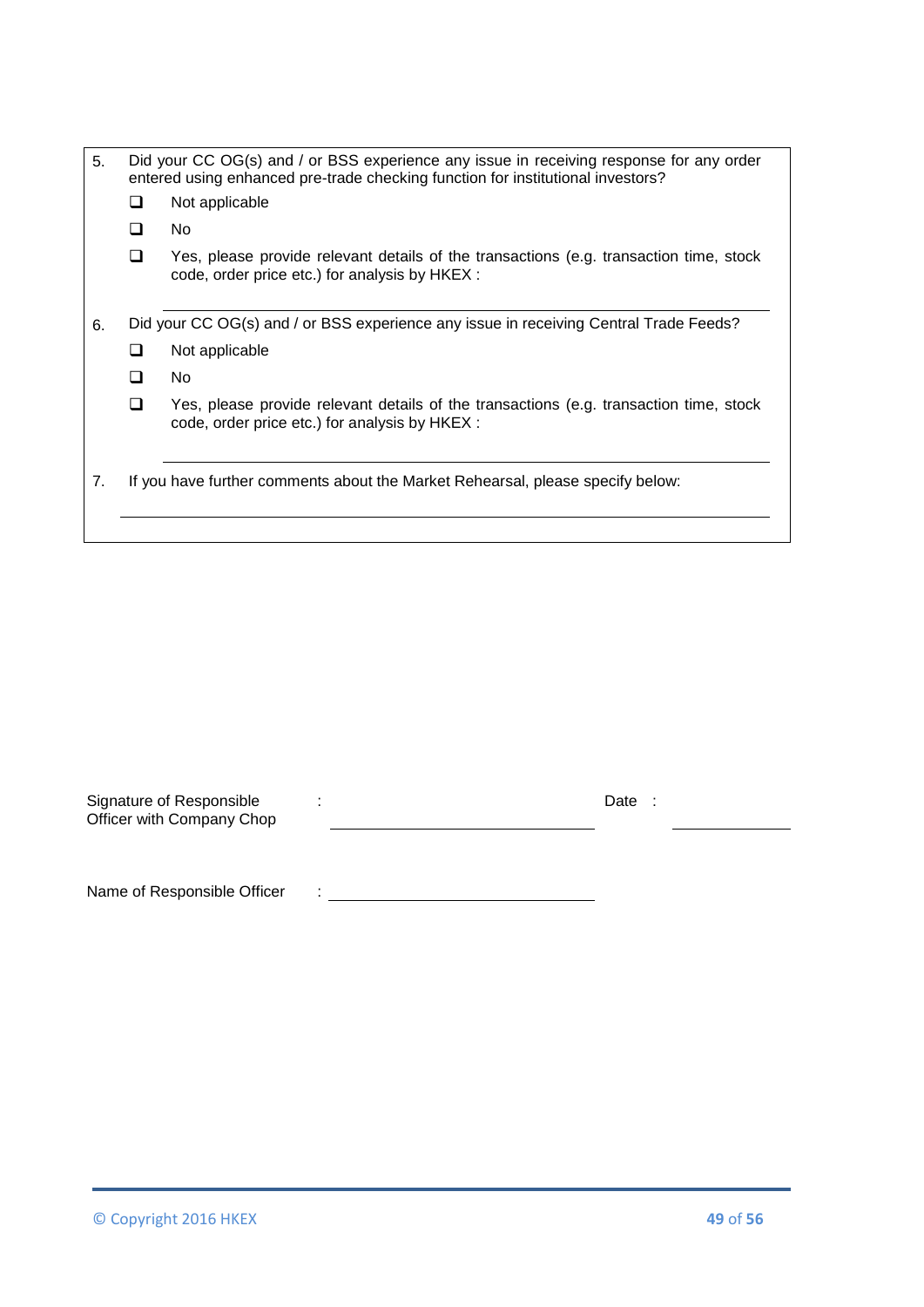## **Feedback Form for Shenzhen-Hong Kong Stock Connect - Market Rehearsal 2 (MR2) on 5 & 6 November 2016**

**[For EP to participate in Shenzhen-Hong Kong Stock Connect and Shanghai-Hong Kong Stock Connect]**

## **Notes :**

- 1. Please complete both Sections I and II of this form.
- 2. **Upon completion, please return the form to HKEX by Fax (fax nos.: 2521-7899 or 2868-5223) or by Email to** [ams3info@hkex.com.hk](mailto:OrionCentralGateway@hkex.com.hk) **on or before 9 November 2016**
- 3. For enquiry, please contact our Participant General Enquiry Hotline at 2840-3626

#### **Section I Exchange Participant Information**

| <b>Participant Name</b> | Participant ID       |           |
|-------------------------|----------------------|-----------|
| <b>Contact Person</b>   | <b>Email Address</b> | Phone No. |

#### **Section II Exchange Participant Feedback** *(please tick the appropriate boxes)*

| 1. |        | Did your CC OG(s) and / or BSS encounter any unresolved connectivity or logon issues<br>during the Market Rehearsal?                     |
|----|--------|------------------------------------------------------------------------------------------------------------------------------------------|
|    | □      | <b>No</b>                                                                                                                                |
|    | $\Box$ | Yes, please specify:                                                                                                                     |
|    |        |                                                                                                                                          |
| 2. |        | Did your CC OG(s) and / or BSS experience any system failure or interruption during the<br>Market Rehearsal?                             |
|    | $\Box$ | <b>No</b>                                                                                                                                |
|    | $\Box$ | Yes, please specify:                                                                                                                     |
|    |        |                                                                                                                                          |
| 3. |        | Did your CC OG(s) and / or BSS experience any issue in receiving response for any order<br>transactions?                                 |
|    | ❏      | No                                                                                                                                       |
|    | □      | Yes, please provide relevant details of the transactions (e.g. transaction time, stock<br>code, order price etc.) for analysis by HKEX : |
| 4. |        | Did your CC OG(s) and / or BSS experience any issue in receiving response for any short<br>selling order transactions?                   |
|    | ◻      | Not applicable                                                                                                                           |
|    | $\Box$ | No                                                                                                                                       |
|    | $\Box$ | Yes, please provide relevant details of the transactions (e.g. transaction time, stock<br>code, order price etc.) for analysis by HKEX : |
|    |        |                                                                                                                                          |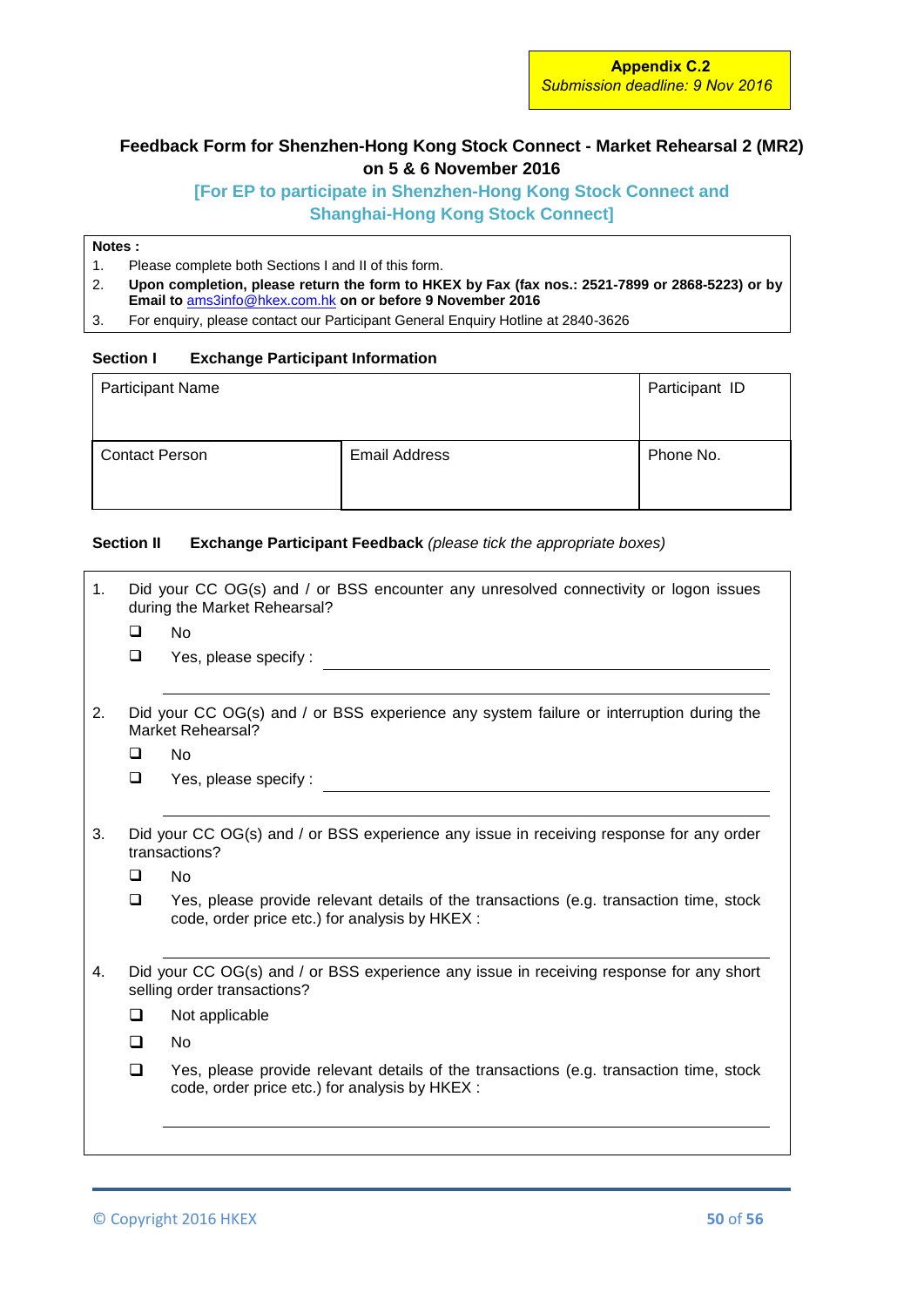| 5. |                  | Did your CC OG(s) and / or BSS experience any issue in receiving response for any order<br>entered using enhanced pre-trade checking function for institutional investors? |
|----|------------------|----------------------------------------------------------------------------------------------------------------------------------------------------------------------------|
|    | $\Box$           | Not applicable                                                                                                                                                             |
|    | $\Box$           | <b>No</b>                                                                                                                                                                  |
|    | $\Box$           | Yes, please provide relevant details of the transactions (e.g. transaction time, stock<br>code, order price etc.) for analysis by HKEX :                                   |
| 6. |                  | Did your CC OG(s) and / or BSS experience any issue in receiving Central Trade Feeds?                                                                                      |
|    | $\Box$           | Not applicable                                                                                                                                                             |
|    | <b>□</b>         | No                                                                                                                                                                         |
|    | $\Box$           | Yes, please provide relevant details of the transactions (e.g. transaction time, stock<br>code, order price etc.) for analysis by HKEX :                                   |
| 7. | $\Box$<br>$\Box$ | Did your CC OG(s) and / or BSS encounter any difficulties in continuing trading after SZSE<br>system failover?<br><b>No</b><br>Yes, please specify:                        |
|    |                  |                                                                                                                                                                            |
| 8  |                  | Did your CC OG(s) and / or BSS encounter any difficulties in continuing trading after CSC<br>system failover?                                                              |
|    | $\Box$           | <b>No</b>                                                                                                                                                                  |
|    | $\Box$           | Yes, please specify:                                                                                                                                                       |
| 9. |                  | If you have further comments about the Market Rehearsal, please specify below:                                                                                             |

| Signature of Responsible<br>Officer with Company Chop |  | Date |  |
|-------------------------------------------------------|--|------|--|
| Name of Responsible Officer                           |  |      |  |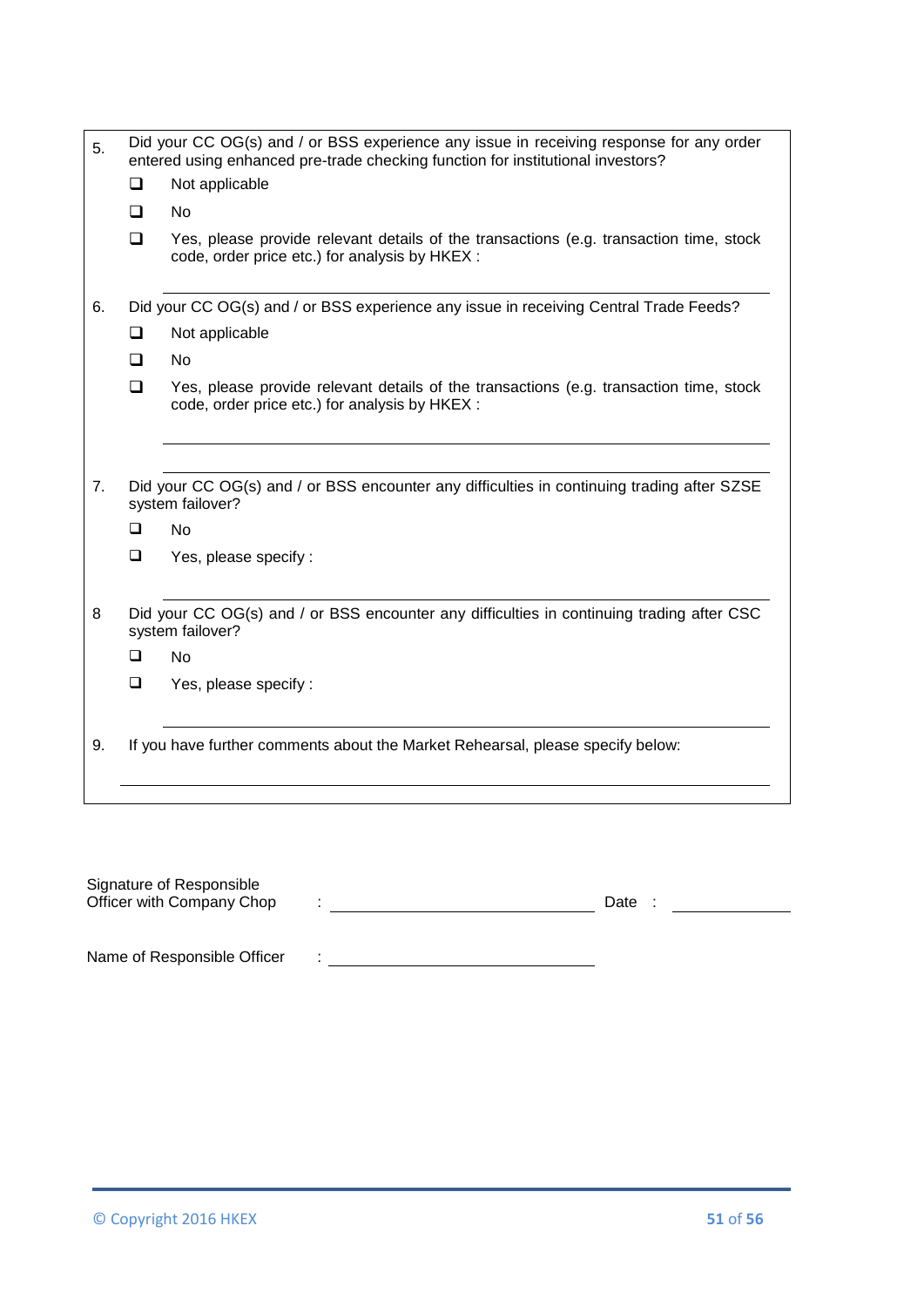## **Feedback Form for Day 1 of Shenzhen-Hong Kong Stock Connect - Market Rehearsal 1 (MR1) on 29 October 2016**

## **[For EP to participate in Shanghai-Hong Kong Stock Connect Only]**

#### **Notes :**

- 
- 1. Please complete both Sections I and II of this form.<br>2. Upon completion, please return the form to HKI 2. **Upon completion, please return the form to HKEX by Fax (fax nos.: 2521-7899 or 2868-5223) or by Email to** [ams3info@hkex.com.hk](mailto:OrionCentralGateway@hkex.com.hk) **on or before 2 November 2016**
- 3. For enquiry, please contact our Participant General Enquiry Hotline at 2840-3626

#### **Section I Exchange Participant Information**

| <b>Participant Name</b> |                      | Participant ID |
|-------------------------|----------------------|----------------|
| <b>Contact Person</b>   | <b>Email Address</b> | Phone No.      |

## **Section II Exchange Participant Feedback** *(please tick the appropriate boxes)*

| 1. |        | Did your CC OG(s) and / or BSS encounter any unresolved connectivity or logon issues<br>during the Market Rehearsal?                     |
|----|--------|------------------------------------------------------------------------------------------------------------------------------------------|
|    | □      | <b>No</b>                                                                                                                                |
|    | $\Box$ | Yes, please specify:                                                                                                                     |
| 2. |        | Did your CC OG(s) and / or BSS experience any system failure or interruption during the<br>Market Rehearsal?                             |
|    | □      | N <sub>0</sub>                                                                                                                           |
|    | $\Box$ | Yes, please specify:                                                                                                                     |
|    |        |                                                                                                                                          |
| 3. |        | Did your CC OG(s) and / or BSS experience any issue in receiving response for any order<br>transactions?                                 |
|    | $\Box$ | <b>No</b>                                                                                                                                |
|    | $\Box$ | Yes, please provide relevant details of the transactions (e.g. transaction time, stock<br>code, order price etc.) for analysis by HKEX : |
| 4. |        | Did your CC OG(s) and / or BSS experience any issue in receiving response for any short<br>selling order transactions?                   |
|    | $\Box$ | Not applicable                                                                                                                           |
|    | $\Box$ | No.                                                                                                                                      |
|    | $\Box$ | Yes, please provide relevant details of the transactions (e.g. transaction time, stock<br>code, order price etc.) for analysis by HKEX : |
|    |        |                                                                                                                                          |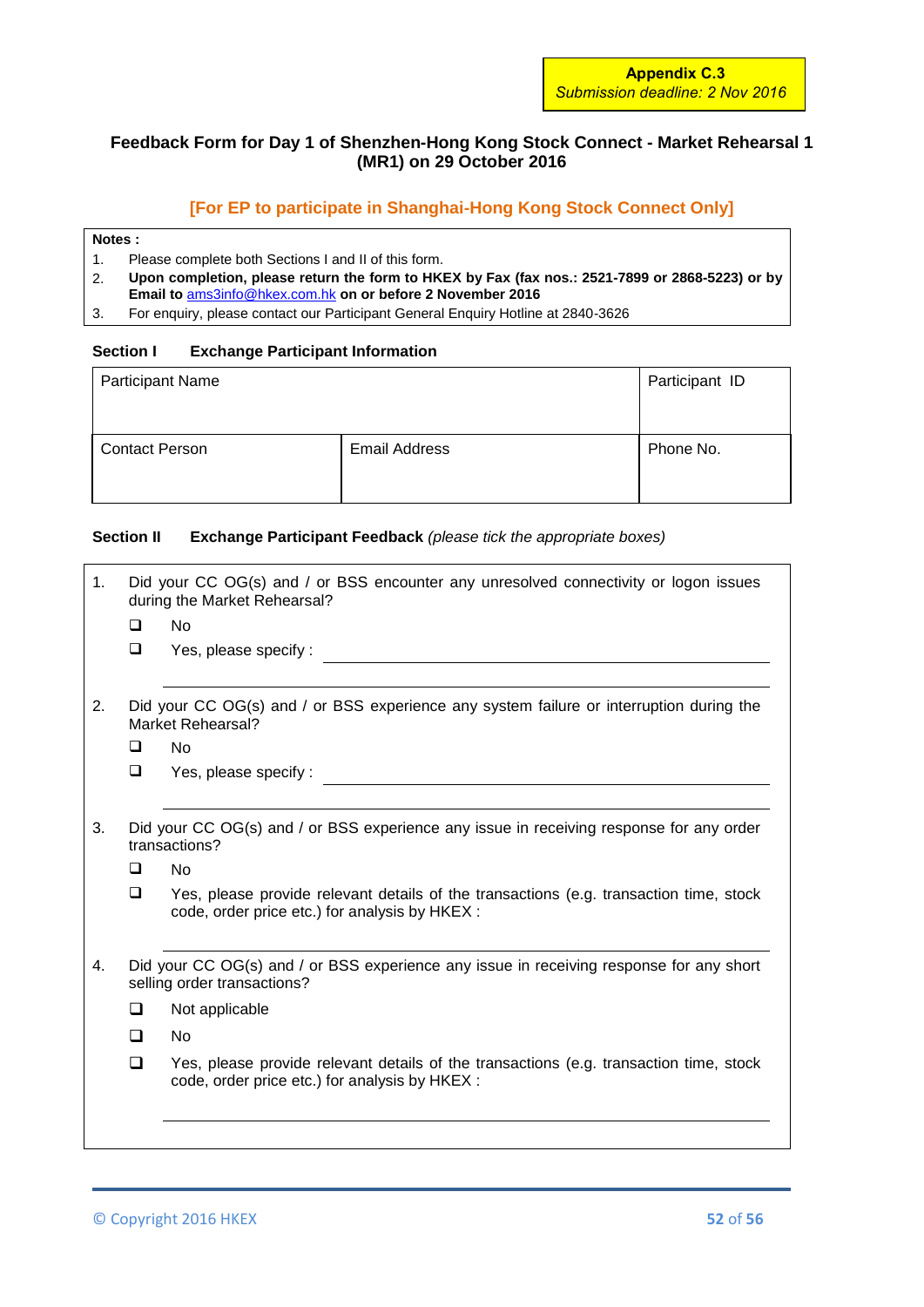| 5. | Did your CC OG(s) and / or BSS experience any issue in receiving response for any order<br>entered using enhanced pre-trade checking function for institutional investors? |                                                                                                                                          |  |  |  |
|----|----------------------------------------------------------------------------------------------------------------------------------------------------------------------------|------------------------------------------------------------------------------------------------------------------------------------------|--|--|--|
|    | n                                                                                                                                                                          | Not applicable                                                                                                                           |  |  |  |
|    | n                                                                                                                                                                          | No.                                                                                                                                      |  |  |  |
|    | $\Box$                                                                                                                                                                     | Yes, please provide relevant details of the transactions (e.g. transaction time, stock<br>code, order price etc.) for analysis by HKEX : |  |  |  |
|    |                                                                                                                                                                            |                                                                                                                                          |  |  |  |
| 6. |                                                                                                                                                                            | Did your CC OG(s) and / or BSS experience any issue in receiving Central Trade Feeds?                                                    |  |  |  |
|    | □                                                                                                                                                                          | Not applicable                                                                                                                           |  |  |  |
|    | П                                                                                                                                                                          | No.                                                                                                                                      |  |  |  |
|    | <b>□</b>                                                                                                                                                                   | Yes, please provide relevant details of the transactions (e.g. transaction time, stock<br>code, order price etc.) for analysis by HKEX : |  |  |  |
| 7. |                                                                                                                                                                            | If you have further comments about the Market Rehearsal, please specify below:                                                           |  |  |  |

| Signature of Responsible<br>Officer with Company Chop |   | Date |  |
|-------------------------------------------------------|---|------|--|
|                                                       |   |      |  |
| Name of Responsible Officer                           | ٠ |      |  |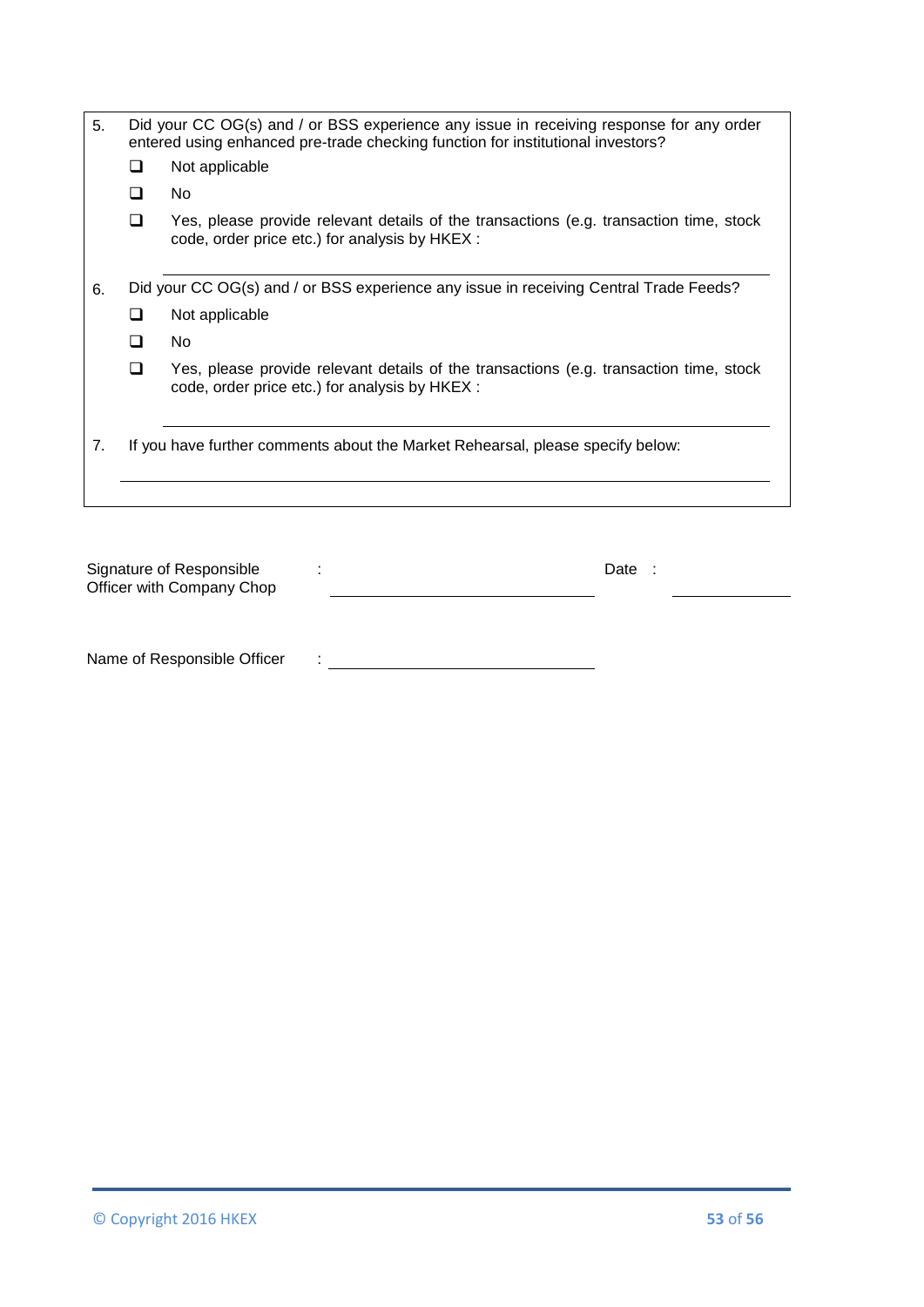$\overline{\phantom{a}}$ 

## **Testing Stocks and Stock Balances**

Security Database for the CT and MRs

CSC [SZSE Securities:](http://www.hkex.com.hk/eng/market/sec_tradinfra/chinaconnect/Documents/Testing%20Stock%20List%20(CSC%20SZ).xlsx) eligible for both Buy and Sell, including stocks designated for short selling for testing purpose.

SSE [Securities:](http://www.hkex.com.hk/eng/market/sec_tradinfra/chinaconnect/Documents/Testing%20Stock%20List%20(CSC%20SH).xlsx) eligible for both Buy and Sell, including stocks designated for short selling for testing purpose.

AMS/3.8 : [SEHK Securities:](http://www.hkex.com.hk/eng/market/sec_tradinfra/chinaconnect/Documents/Testing%20Stock%20List%20(AMS).xlsx) Security database as at market open on 3 October 2016 plus test securities.

#### Pre-set Stock Balances for Northbound Trading

Shanghai Northbound (SH NB)

To facilitate EPs to input sell (including short sell) order on Day 1 of CT (22 October 2016), Day 1 of MR1 (29 October 2016) and MR2 (5 November 2016), each EP and institutional investor ID (IIID, opened at or before 30 September 2016) will have stock balances created for below stocks:

| <b>SSE Stock</b><br><b>Code</b> | <b>Stock Code</b><br><b>Mapping in CCASS</b> | <b>Eligible for Short</b><br><b>Sell</b> | <b>Stock Balance for</b><br>each EP | <b>Stock Balance for</b><br>each IIID |
|---------------------------------|----------------------------------------------|------------------------------------------|-------------------------------------|---------------------------------------|
| 600000                          | 90000                                        | Yes                                      | 500,000                             | 10,000                                |
| 600004                          | 90004                                        | No.                                      | 500,000                             | 10.000                                |
| 600007                          | 90007                                        | <b>Yes</b>                               | 500,000                             | 10,000                                |
| 600008                          | 90008                                        | Yes                                      | 500,000                             | 10,000                                |
| 600009                          | 90009                                        | Yes                                      | 500,000                             | 10,000                                |
| 600010                          | 90010                                        | <b>Yes</b>                               | 500,000                             | 10,000                                |
| 600011                          | 90011                                        | <b>Yes</b>                               | 500.000                             | 10.000                                |
| 600012                          | 90012                                        | <b>No</b>                                | 500,000                             | 10,000                                |
| 600015                          | 90015                                        | Yes                                      | 500.000                             | 10,000                                |
| 600016                          | 90016                                        | <b>Yes</b>                               | 500.000                             | 10.000                                |
| 600017                          | 90017                                        | Yes                                      | 500,000                             | 10.000                                |
| 600018                          | 90018                                        | Yes                                      | 500.000                             | 10.000                                |
| 600020                          | 90020                                        | No.                                      | 500,000                             | 10.000                                |
| 600023                          | 90023                                        | Yes                                      | 500,000                             | 10,000                                |
| 600026                          | 90026                                        | Yes                                      | 500.000                             | 10.000                                |

## Shenzhen Northbound (SZ NB)

1. Day 1 of CT (22 October 2016):

Each EP and institutional investor ID (IIID, opened at or before 30 September 2016) will have stock balances created for below stocks:

| <b>SZSE</b><br><b>Stock</b><br>Code | <b>Stock Code</b><br><b>Mapping in CCASS</b> | <b>Eligible for Short</b><br><b>Sell</b> | <b>Stock Balance for</b><br>each EP | <b>Stock Balance for</b><br>each IIID |
|-------------------------------------|----------------------------------------------|------------------------------------------|-------------------------------------|---------------------------------------|
| 000001                              | 70001                                        | Yes                                      | 500,000                             | 10.000                                |
| 000005                              | 70005                                        | No                                       | 500,000                             | 10.000                                |
| 000006                              | 70006                                        | Yes                                      | 500,000                             | 10.000                                |
| 000009                              | 70009                                        | Yes                                      | 500,000                             | 10.000                                |

Day 1 of MR1 (29 October 2016):

Each EP and institutional investor ID (IIID, opened at or before 30 September 2016) will have stock balances created for below stocks:

| <b>SZSE</b><br><b>Stock</b><br><b>Code</b> | <b>Stock Code</b><br><b>Mapping in CCASS</b> | <b>Eligible for Short</b><br><b>Sell</b> | <b>Stock Balance for</b><br>each EP | <b>Stock Balance for</b><br>each IIID |
|--------------------------------------------|----------------------------------------------|------------------------------------------|-------------------------------------|---------------------------------------|
| 000001                                     | 70001                                        | Yes                                      | 500,000                             | 10.000                                |
| 000002                                     | 70002                                        | Yes                                      | 500,000                             | 10.000                                |
| 000005                                     | 70005                                        | No                                       | 500,000                             | 10.000                                |
| 000006                                     | 70006                                        | Yes                                      | 500,000                             | 10.000                                |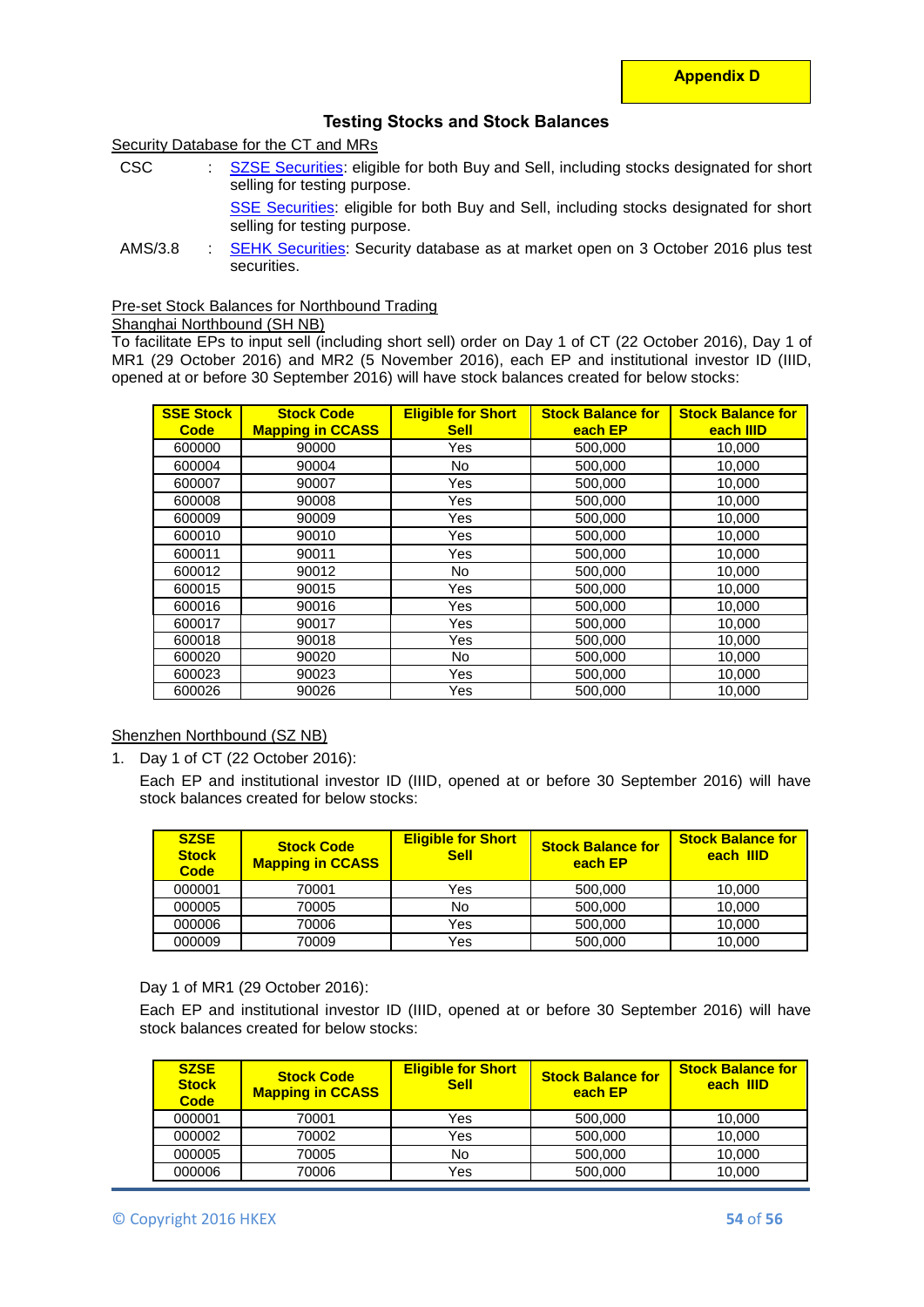| 000009 | 70009 | Yes | 500,000 | 0.000 |
|--------|-------|-----|---------|-------|
| 000010 | 70010 | No  | 500,000 | 0.000 |
| 000012 | 70012 | Yes | 500,000 | 0.000 |

2. To simulate the real-life situation on 1st trading day after Shenzhen-Hong Kong Stock Connect launched that EPs could perform buy order transaction only, no stock balance will be created on Day 1 of MR2 (5 November 2016)

EP's shareholdings on individual SH NB and SZ NB stocks at market open of Day 2 of CT (23 October 2016), MR1 (30 October 2016) and MR2 (6 November 2016) should equal to net position at the end of Day 1 plus settlement instructions performed according to the CCASS Participant Information Package.

#### Pre-set Stock Balances for Hong Kong Market

To facilitate EPs who are also CCASS participants to perform on-line transactions and batch file transfers within CCASS, stock balances will be created for below stocks in the Clearing Account #01 of Participants, as follows:

| <b>Stock</b><br>Code | <b>Stock Balance</b> |
|----------------------|----------------------|
|                      | 500,000              |
| 2                    | 500,000              |
| 3                    | 500,000              |
| 4                    | 500,000              |
| 5                    | 500,000              |
| 11                   | 500,000              |
| 12                   | 500,000              |
| 14                   | 500,000              |
| 388                  | 500,000              |
| 700                  | 500.000              |